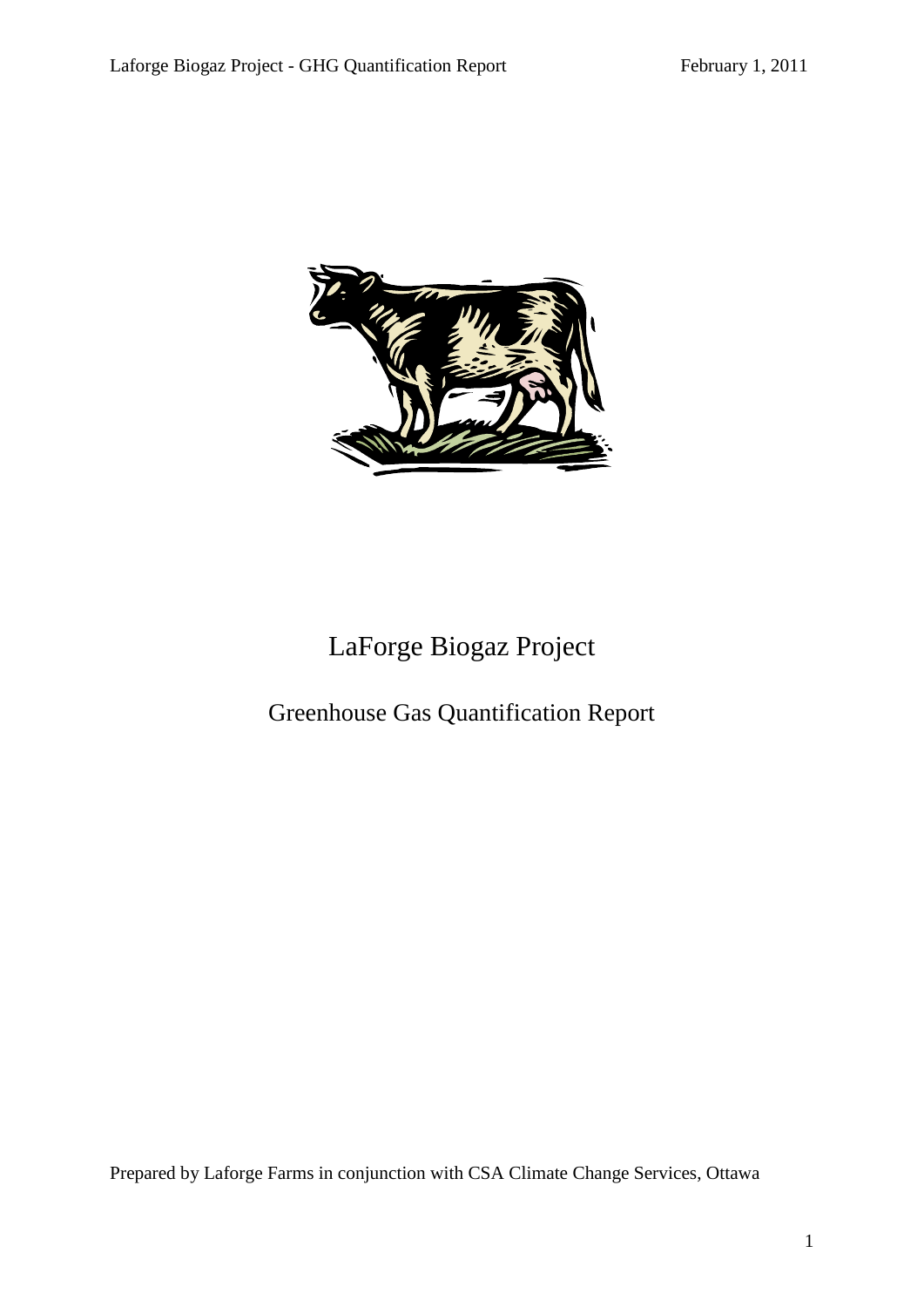| $\mathbf{1}$     |                |  |
|------------------|----------------|--|
|                  | 1.1            |  |
|                  | 1.2            |  |
|                  | 1.3            |  |
|                  | 1.4            |  |
|                  | 1.5            |  |
|                  | 1.6            |  |
| $\overline{2}$   |                |  |
|                  | 2.1            |  |
|                  | 2.2            |  |
|                  | 2.2.1          |  |
|                  | 2.2.2          |  |
|                  | 2.3            |  |
|                  | 2.4            |  |
|                  | 2.4.1<br>2.4.2 |  |
|                  | 2.4.3          |  |
|                  | 2.4.4          |  |
|                  | 2.5            |  |
|                  |                |  |
| 3                |                |  |
| 4                |                |  |
| 5                |                |  |
| 6                |                |  |
| 7                |                |  |
|                  | 7.1            |  |
|                  | 7.1.1          |  |
|                  | 7.1.2          |  |
|                  | 7.2            |  |
| 8                |                |  |
| $\boldsymbol{9}$ |                |  |
|                  |                |  |
|                  | 9.1<br>9.2     |  |
|                  |                |  |
| 10               |                |  |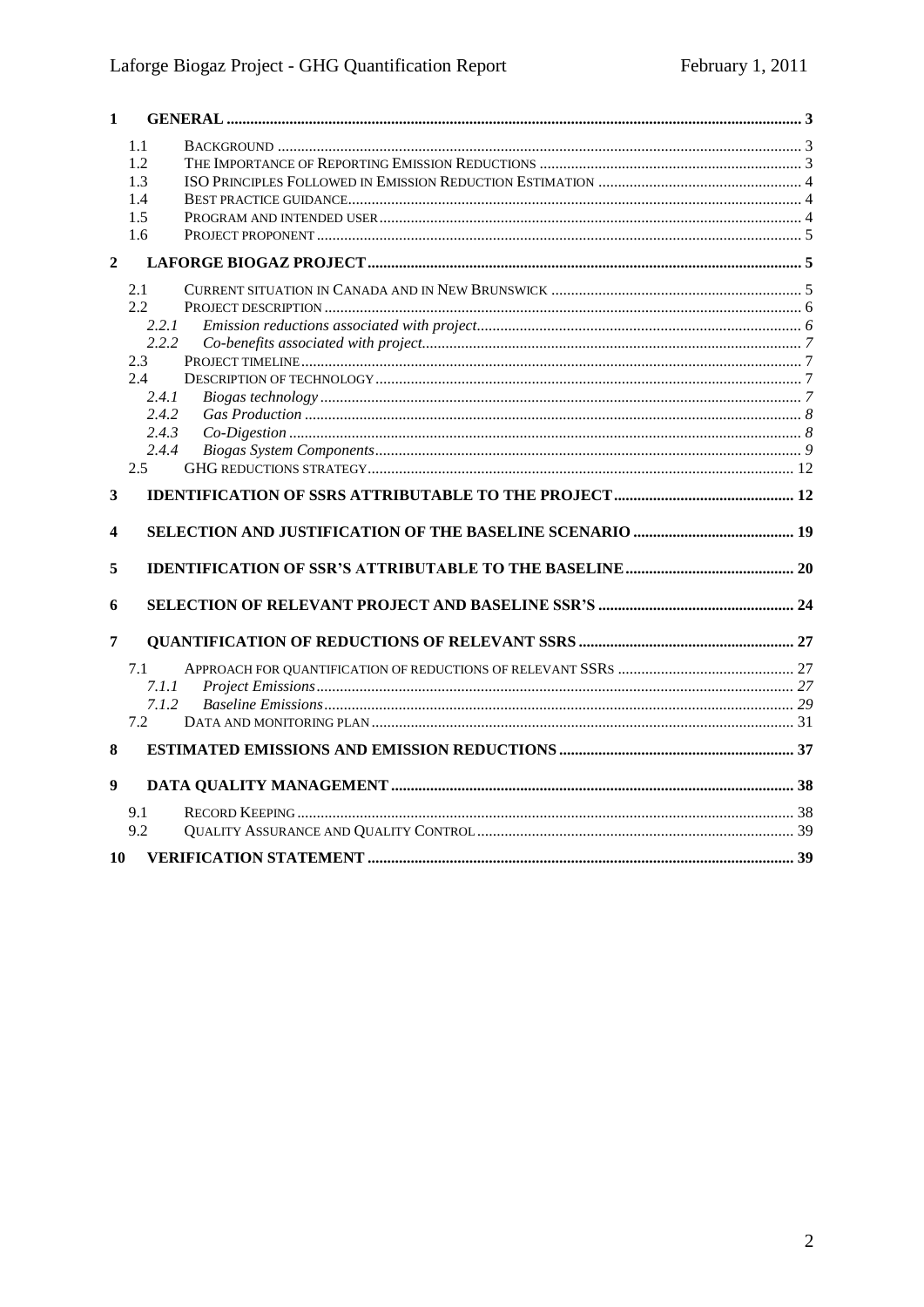#### <span id="page-2-0"></span>**1 General**

1

#### <span id="page-2-1"></span>*1.1 Background*

The New Brunswick Climate Change Action Plan 2007-2012 provides a greenhouse gas (GHG) emissions reduction target of 2.2 million tonnes (Mt)  $CO<sub>2</sub>e$  from energy efficiency and renewable energy related activities (equalling 40% of the province's emission reduction targets). The NB Climate Change Action Plan 2007-2012 also states that the Climate Chang Secretariat of the Department of Environment aims to track and report on GHG trends and progress regarding the implementation of all climate change initiatives in this action plan. Furthermore the provincial authorities have decided to quantify the emission reductions according to the ISO 14064 framework.

This document quantifies the impact of the *Laforge Biogaz project* on GHG emission reductions. Since it is expected that the project involved will result in emission reductions below 25,000 tonnes of  $CO<sub>2</sub>e$ , this specific quantification follows a track 2 quantification that is consistent with ISO 14064-2 principles. This is a simplified approach to estimating emissions that is meant to be transparent and help to demonstrate the credibility in terms of the emission reduction assertion associated with the project, with a level of rigour that is balanced by the availability of data and level of effort required. This quantification approach is also meant to provide a basis for project proponents who may want to later work to generate a more detailed emission reduction report that can be used for the purposes of third party verification. $<sup>1</sup>$ </sup>

#### <span id="page-2-2"></span>*1.2 The Importance of Reporting Emission Reductions*

Efforts have been undertaken to report the emission reductions accrued from this project so that the emission reduction assertion is viewed as credible and accurate. There are a number of reasons that underlie the need to adequately document and report efforts to reduce emissions.

- The basic premise of climate change policy is to take actions that lead to *real* reductions in GHG emissions to the atmosphere. In this respect, it is critical to understand what would have occurred in absence of the project, and to adequately describe what the project is and how it will reduce emissions relative to this ―baseline‖. This in turn increases the rigour and transparency of an emission reduction assertion.
- $\blacksquare$  It is important that there is accountability to how funds are invested and the environmental and economic benefits resulting from this investment. In this regards, it is important that estimates or measurements are provided of both the environmental and economic impacts of a project
- The emission reductions resulting from a project can ultimately be "retired" (i.e. used to reduce a company's or government's emissions), or sold into the carbon market (if not resulting from government funding). In terms of this latter option, how rigorous the emission reduction assertion is will help dictate the market price of the emission

 $1$  Third party verification is a key step in generating emission reductions that can be brought to market in the form of tradable emission reduction credits. The key areas that would require further development if the project proponent would wish to third party verify the quantification report would be to establish a monitoring plan and more rigorously assess the SSRs associated with the project.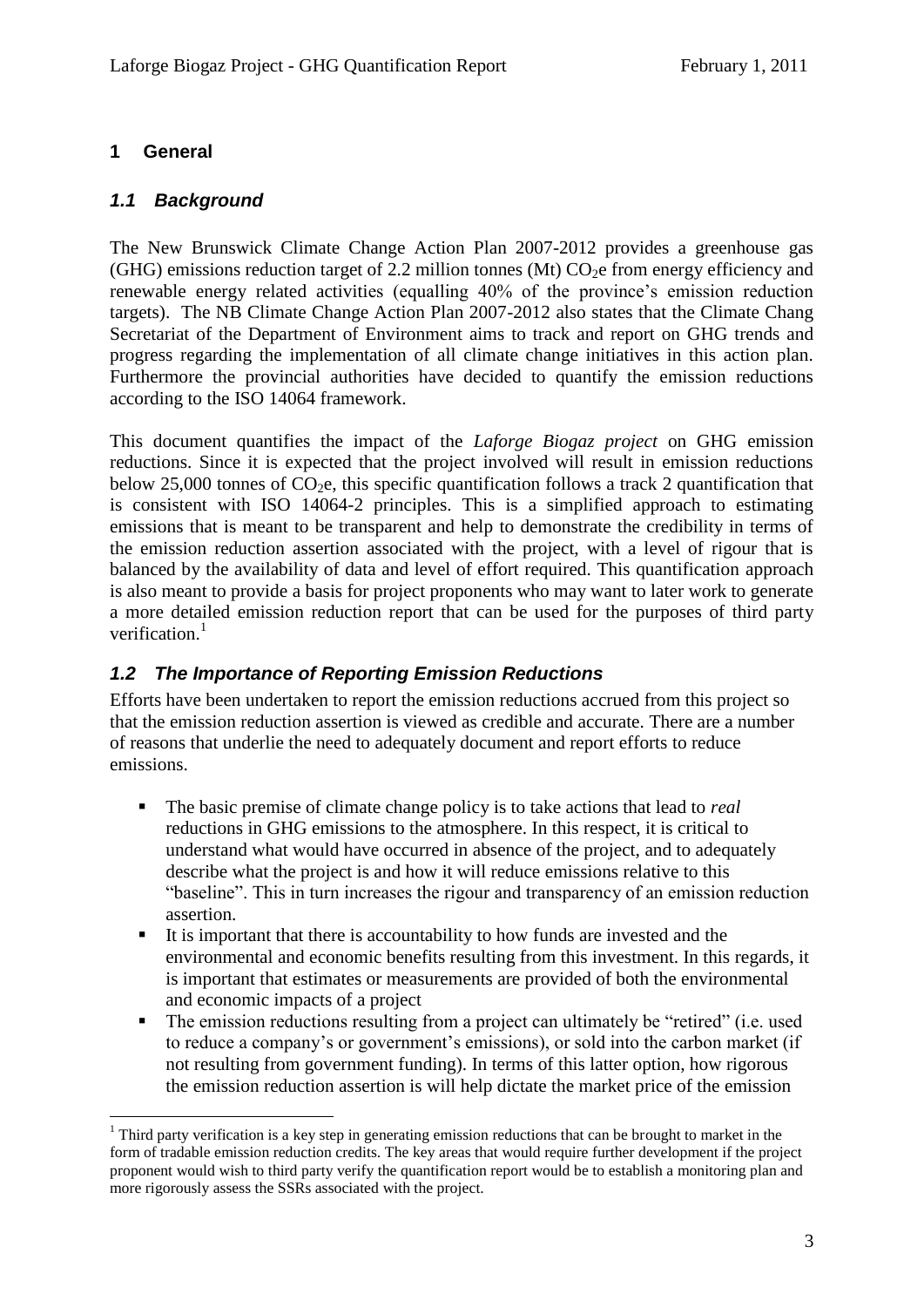reduction – i.e. offsets created from a high quality project will be deemed more valuable than for a project seen of lower quality.

## <span id="page-3-0"></span>*1.3 ISO Principles Followed in Emission Reduction Estimation*

The following principles from the ISO-14064 standards were followed in the estimation of emission reductions resulting from the implementation of this project:

*Transparency*: We have tried to make the estimation of emission reductions as transparent as possible by explaining all data sources used and providing all equations used in the estimation

*Accuracy and rigour*: We have followed or adapted best practices in order to help ensure accuracy and rigour in the emission estimations

*Conservativeness*: In order to not overestimate emission reductions, we have been conservative in our assumptions

*Credible and complete*: We have aimed to increase the credibility of the emission reduction assertion by making the process of quantification transparent, with an aim to accuracy and rigour, and being conservative in all assumptions. We have also sought to be complete in that all controlled, relevant and affected emissions have been properly accounted for in terms of the project activities.

## <span id="page-3-1"></span>*1.4 Best practice guidance*

Other than the requirements identified in ISO 14064-2 the following documents were used as a best practice guidance documents:

- *Quantification Protocol for the Anaerobic Decomposition of Agricultural Materials,*  Specified Gas Emitters Regulation<sup>2</sup>
- *Offset Project Methodology for Captured Methane End Use,* Climate Leaders Greenhouse Gas Inventory Protocol Core Module Guidance<sup>3</sup>

### <span id="page-3-2"></span>*1.5 Program and intended user*

<u>.</u>

This quantification is intended to be used to:

- Provide a report that overviews the GHG reduction benefits of the Laforge Biogaz project, as well as the range of other socio-economic and environmental co-benefits associated with the project;
- Report to the Climate Change Secretariat on the greenhouse gas emissions reductions that have occurred due to this program as part of the Climate Change Action Plan 2007-2012 reporting requirements, and;
- Report back to the people of New Brunswick on the impact of the actions taken to reduce GHG emissions

<sup>&</sup>lt;sup>2</sup> Specified Gas Emitters Regulation - Quantification Protocol for the Anaerobic Decomposition of Agricultural Materials -

http://environment.gov.ab.ca/info/posting.asp?assetid=7917&searchtype=asset&txtsearch=Quantification%20Pr otocol%20for%20the%20Anaerobic%20Decomposition%20of%20Agricultural%20Materials

<sup>&</sup>lt;sup>3</sup> Climate Leaders - Offset Project Methodology for Captured Methane End Use -

http://www.epa.gov/climateleaders/documents/resources/EndUseOffsetProtocol.pdf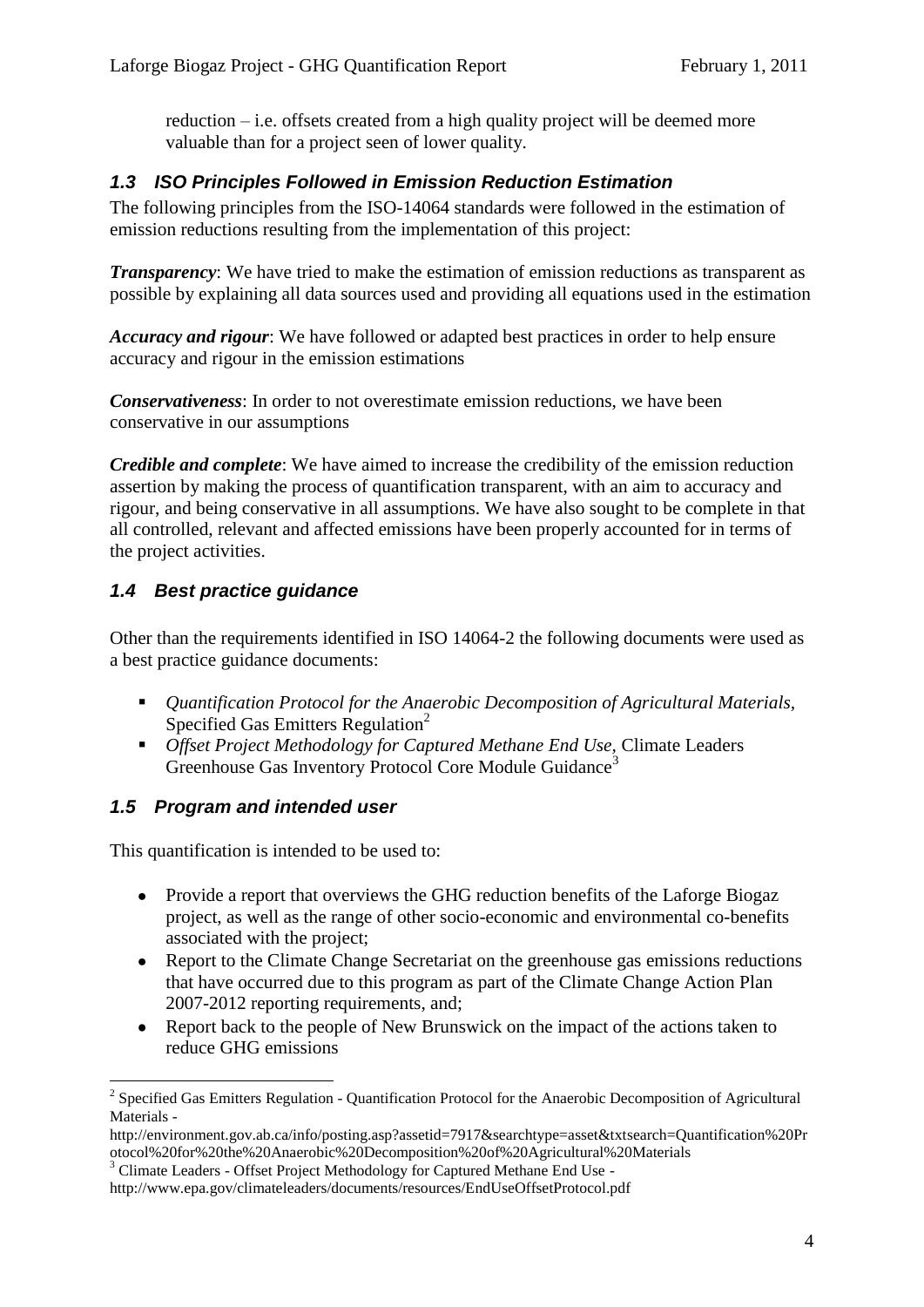This quantification does not take into account any other program requirements.

#### <span id="page-4-0"></span>*1.6 Project proponent*

The project proponent is Laforge Hosltein LTD. The contact details of the project proponent are:

Name: Laforge Hosltein LTD Contact Person: Jacques M Laforge Phone Number: 506-473-5549 or Cell 613-297-9997 Email: Lafholst@nb.sympatico.ca

## <span id="page-4-1"></span>**2 Laforge Biogaz project**

1

#### <span id="page-4-2"></span>*2.1 Current situation in Canada and in New Brunswick*

Anaerobic digester (AD) systems produce electricity and heat from the biogas produced from organic inputs, as well as the possible by-product of nitrogen-rich organics that can be used as fertilizer. Because of these different by-products and potential revenue streams, farm-level AD systems represent a significant opportunity for Canadian farmers to capture new value from agricultural product and byproducts, as well as from off-farm organic inputs.

Although farm-based digesters are being increasingly found throughout Europe and other regions of the world, there were only a dozen or so farm-based digesters in Canada in 2005. The relatively low numbers of farm-based digesters in Canada compared to our European counterparts is reflective of the fact that in the past the environmental, energy, and economic benefits of this technology was under recognized and underdeveloped. Now, however, there appears to be a resurgence of interest in the possibilities and the multiple environmental and economic c0-benefits of farm-based anaerobic digesters in Canada. This is being driven in part by government policy and programs meant to reduce GHG emissions, efforts to improve energy security, alongside efforts to encourage green job creation and the creation of a green economy. 4,5,6

New Brunswick has a large and diversified agricultural sector where farm-based anaerobic digesters could be implemented. This is especially true when considering that the sector is strongly vertically integrated. In particular, in New Brunswick there are field crop and livestock farms as well as food production and manufacturing facilities that produce organic wastes that could be used in digesters. Combined, there are approximately 2,776 farms with 100 processing plants in the province producing about \$1.17 billion worth of agri-food and beverage products.<sup>7</sup> There are over 8,000 jobs in primary production and about 6,540 jobs in

[\(http://www1.agric.gov.ab.ca/\\$department/deptdocs.nsf/all/agdex11290#Alberta\)](http://www1.agric.gov.ab.ca/$department/deptdocs.nsf/all/agdex11290#Alberta)

<sup>&</sup>lt;sup>4</sup> See<http://www.omafra.gov.on.ca/english/engineer/facts/consider.htm> for a list of some of the government programmes that exist for funding or fiscal-based incentives (e.g. tax rebates, etc).

<sup>5</sup> The province has funded approximately 47 farm-based feasibility studies for bioenergy projects, and has approximately 22 funded projects involving farm-based bioenergy project construction and implementation <sup>6</sup> There are currently at least five anaerobic digesters processing agricultural wastes in Alberta

<sup>&</sup>lt;sup>7</sup> See Agriculture and Agri-Food 2007, available from<http://www.gnb.ca/0168/30/reviewAgriculture2007.pdf>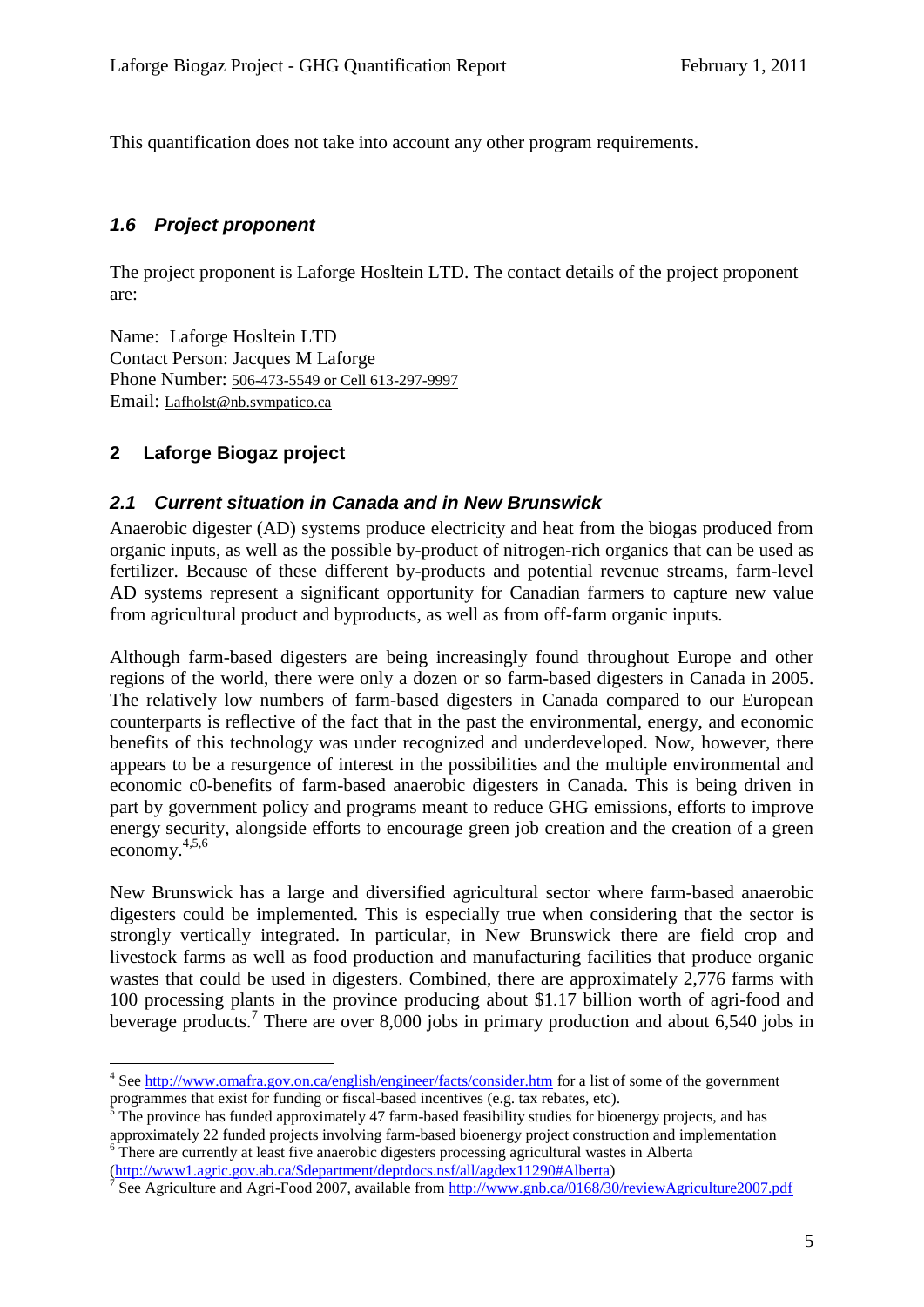secondary packaging and processing activities, making the sector an important employment base in the province. In fact, New Brunswick enjoys one of the highest levels of value-added processing in Canada from its agriculture sector and its agri-products, which are currently exported to approximately 80 countries. More than 80 percent of the province's agriculture production is processed before reaching the market. Potatoes, dairy products, eggs and poultry and Greenhouse & Floriculture account for close to 60 percent of New Brunswick's total farm income of \$444 million in 2007.

There are currently no known biodigesters operating on farms in New Brunswick. Thus, this project will act as an important pilot project that will act dually as part of the Province's actions to reduce climate change and also act as part of the Province's broader energy and economic policy. In particular, the project is identified in *An Action Plan for Self-sufficiency in Northern New Brunswick* in terms of a way New Brunswick could position itself as a regional energy hub. The New Brunswick Energy Minister, Jack Keir, provided this overview:

―Through this innovative project, Laforge Holstein Ltd. is directly contributing to the development of renewable energy in New Brunswick and promoting long-term, sustainable growth in the energy sector…. (the) project captures many aspects of our vision for the energy hub."

# <span id="page-5-0"></span>*2.2 Project description*

1

Laforge Holstein Ltd. is a 600-acre dairy operation in Grand Falls, New Brunswick (see map)

with 100 head of milking cows that produce 3,103 tonnes of manure a year.

This project involves building a Biogaz Plant (digester) on the Laforge Holstein farm that will produce electricity from the combustion of biogas coming from the digester.<sup>8</sup> An important bi-product also resulting from the operation of the digester will be liquid organic waste that will be coming out of the digester. This organic material can in turn be used as nitrogen-rich fertilizer on potato land and grain production in the Grand Falls area.



### <span id="page-5-1"></span>*2.2.1 Emission reductions associated with project*

Emission reductions will result from three processes:

*Improved manure management* - GHG emissions will be reduced by capturing the methane gas that is normally emitted from manure storage tanks.

*The generation of electricity from manure methane* – the farm will be able to power its operations using the electricity generated from the combined heat and power plant being fuelled by biogas. In addition, the farm will be able to sell excess electricity back into the grid.

<sup>&</sup>lt;sup>8</sup> Biogas is the product of a biological process called anerobic digestion. In the absence of oxygen, anerobic bacteria decompose organic matter and produce biogas that is primarily composed of (60 per cent) methane and carbon dioxide. Biogas can be compared to natural gas that is 99 per cent methane.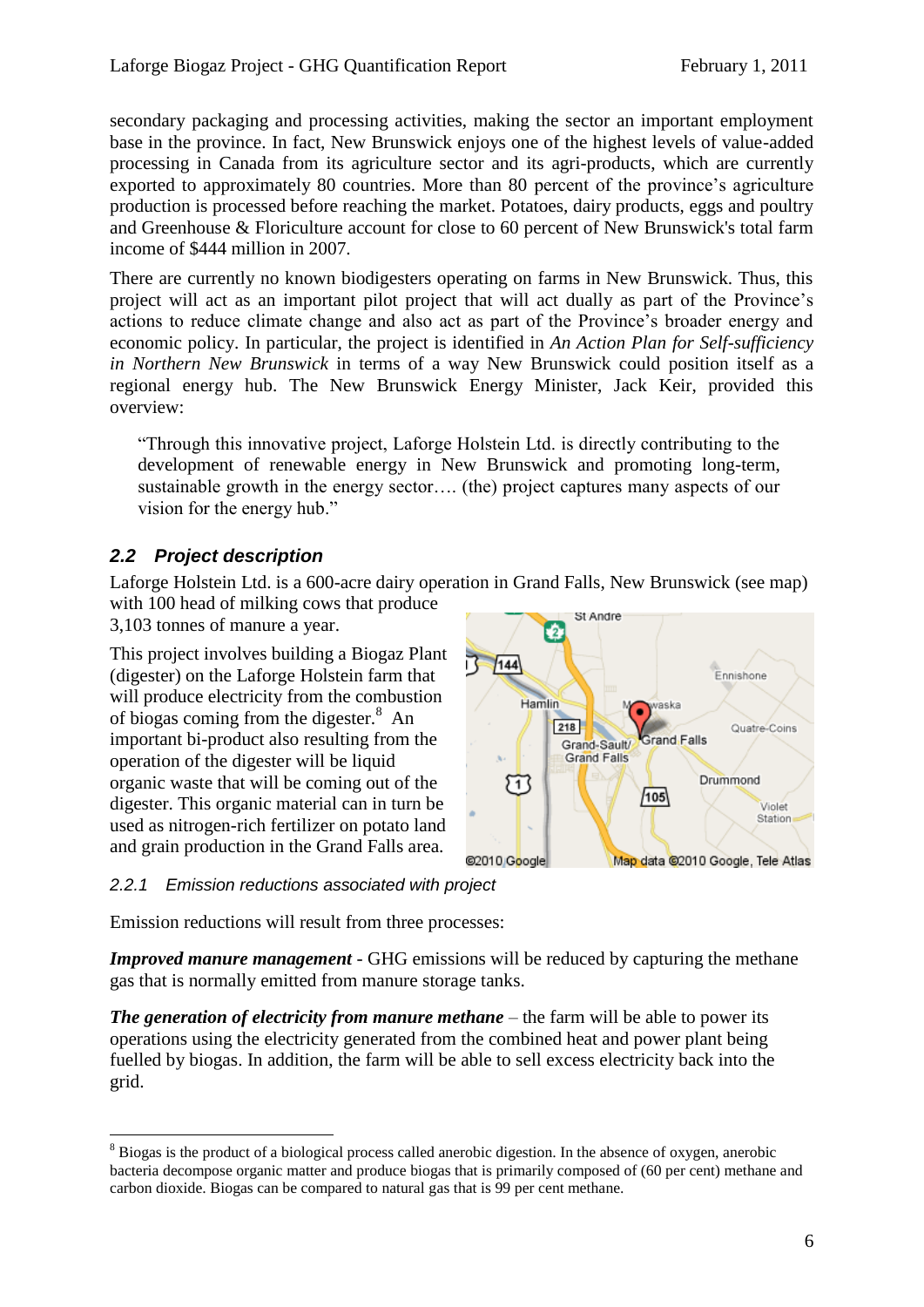*Transportation-related emissions associated with moving off-farm organic waste - the farm* will offer a much closer destination for food manufacturers in terms of the waste they generate and ultimately would have to compost/send to landfills otherwise.

The feedstock for the digester will come from waste potato peel, french fries and vegetable oil from the McCain Foods Ltd. plant in Grand Falls and manure from local dairy farms. The liquid organic waste—a bi-product of the process—will be used as an organic fertilizer on potato and grain land in the area.

### <span id="page-6-0"></span>*2.2.2 Co-benefits associated with project*

The \$2.35 million Laforge Bioenvironmental project will generate 2.5 million kWh/year of electricity—enough to run 200 homes. Initial estimates are that carbon dioxide reductions from reduced transportation will equal 26,000 tonnes per year.

The project will also lead to a reduction in landfill waste, the production of fertilizer and the mitigation of dairy farm odours for surrounding residents.

# <span id="page-6-1"></span>*2.3 Project timeline*

The project was approved for funding in March 2010, with work expected to commence in fiscal year 2010.

# <span id="page-6-2"></span>*2.4 Description of technology*

The digester installed at the Laforge diary farm is 1,500 cubic meters in volume, while the combined heat and power unit being implemented has a power rating of 360kW. The digester will process the dairy manure generated at Laforge farms as well as the organic wastes shipped to the farm, generating biogas which will be fed into a CHP unit to produce electricity and heat. The electricity will be used to first satisfy on site demand with all excess electricity sold to Énergie New Brunswick Power. The transformed manure, or digestate, will be used as fertilizer and land applied. The nutrients in digestate material are far more available for uptake by plant life when compared to untreated manure. Pathogen and odours will be reduced to negligible levels, if not completely eliminated.

The primary system feedstocks considered include dairy manure and off-farm organic wastes. Dairy manure would be entirely supplied from Laforge Farms while off-farm organics would be sourced from local generators.

The biogas system is expected to generate an additional source of revenue for Laforge Farms through the sale of electricity and receipt of tipping fees from off-farm materials shipped to the farm. In addition, revenues could also be recognized as a result from the reduced requirements to purchase fertilizers from outside suppliers or, alternatively, the sale of the digestate material as fertilizers to an outside source.

### <span id="page-6-3"></span>*2.4.1 Biogas technology*

Biogas technology involves the conversion of livestock manure and/or organic material into a nutrient fertilizer. The process significantly reduces odour and pathogen levels. GHG emissions are lowered by capturing the methane gas that is normally emitted from manure storage tanks. The methane is further used to produce green energy, replacing conventional electricity currently supplied on the grid.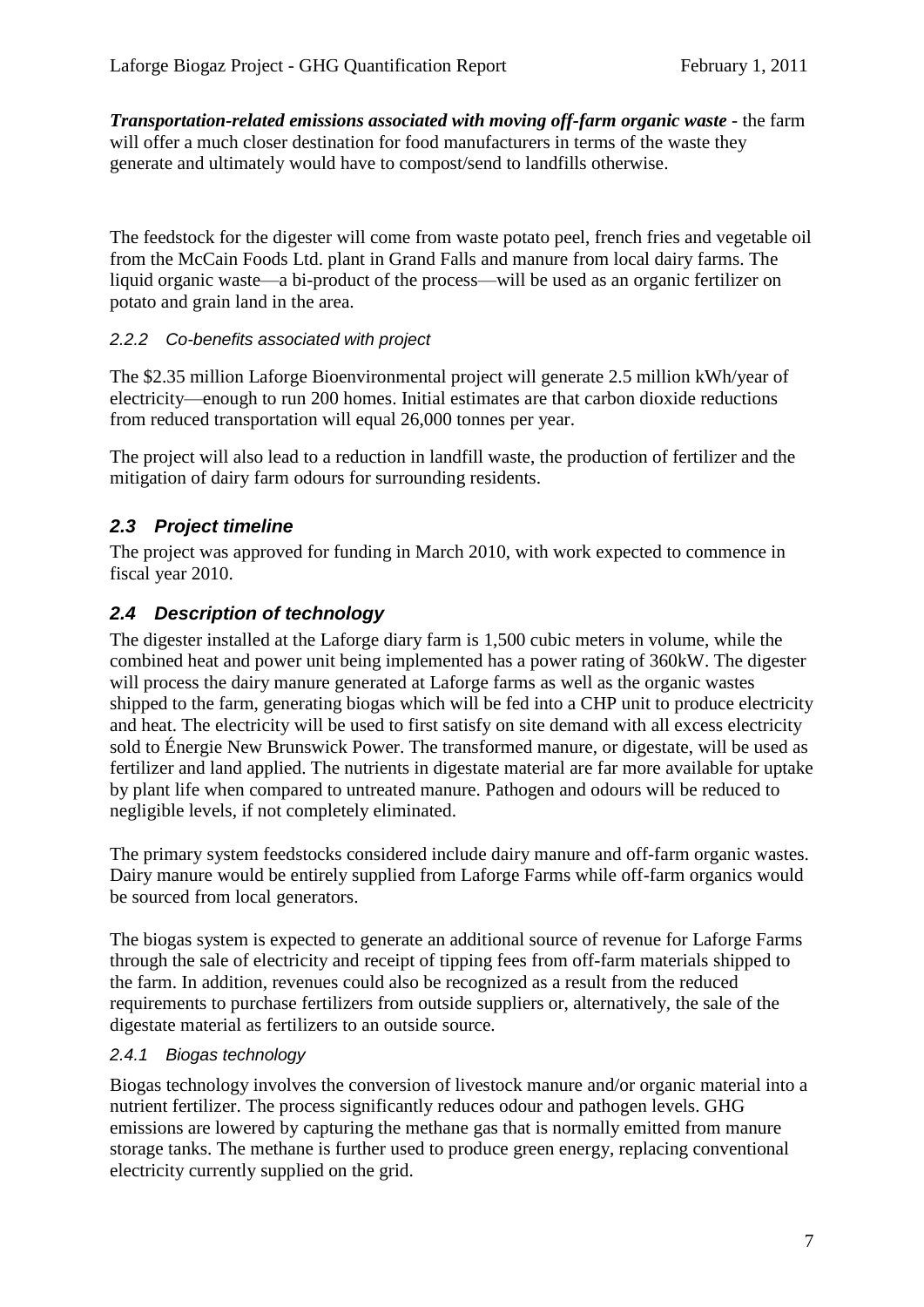Biogas consists of  $5/8$  CH<sub>4</sub> and  $3/8$  CO<sub>2</sub>, or  $63\%$  methane and  $37\%$  carbon dioxide. Ammonia and Bicarbonate are dissolved in liquid form and remain in the effluent. The production of biomass by anaerobic digestion is much lower compared to aerobic digestion. Digesting organic substrate anaerobically produces only about 10% new biomass. In other words: For every kilogram of biomass digested, 100 grams of new bacteria grows. The production of methane involves different processes: First, hydrolysis which includes the destruction of organic cells to create substances such as amino acids, fatty acids and sugars. Secondly, fermentation converts the products of hydrolysis into amino acids, propionate and LCFA. The third phase is methanisation, during which methane gas is produced from the products of fermentation. The first phase, hydrolysis, determines the required size of the bioreactor. The time requirement for the substrate to remain in the reactor depends on the digestibility of the substrate. Once the material is broken up, the following processes take place in a defined time period. A minimal retention time of 20 days should be maintained to avoid bacteria ‗wash out', which means the growth of the bacteria is slower than its time in the digester.

### <span id="page-7-0"></span>*2.4.2 Gas Production*

Supposing that there are no Nitrate or Sulphate reactions in the anaerobic digester, which are quantitatively of minor importance, COD is not dismantled. This means the 100% of the reduced COD becomes methane in the biogas. COD is dismantled in the biogas engine through the burning of methane. Consequently, the methane production in the digester can be calculated using the COD content in the methane, which equals the COD extracted from the organic matter:

 $CH_4 + 2O_2 \rightarrow CO_2 + 2H_2O$ 

Converting 2 mol  $O_2$  from biomass into  $CO_2$  is producing 1 mol CH<sub>4</sub>. 1 mol of gas at 35° Celsius at a pressure of 1 bar has a volume of  $0.0253 \text{ m}^3$ .

2 mol of fermented  $O_2$  is equal to 64 grams COD, consequently 1 kilogram of fermented COD produces a volume of  $0.395 \text{m}^3$  CH<sub>4</sub>, or  $0.626 \text{ m}^3$  biogas, having a methane content of 63%.

In other words, supposing the methane content is 63% in the biogas, each kilogram of COD reduced in the anaerobic digester theoretically produces  $0.626m<sup>3</sup>$  biogas. In practice, farm based anaerobic digesters typically have a methane content between 50% and 60%. This lower methane content can possibly be explained by the composition of the substrate being different from the very simplified formula used above. However, the formula does give a good approximation.

COD laboratory results provide a projection of biogas production. However, only a small sample is analyzed and consequently inhomogeneous substrates are difficult to identify as a representative sample.

### <span id="page-7-1"></span>*2.4.3 Co-Digestion*

Co-digestion is the process of mixing various organic materials into an anaerobic digester. The primary advantage of using organic matter is the resulting boost in energy production. Most systems use a mixture of off-farm organics and manure as a means of ensuring stable biological activity within the digester. Some materials require thermal treatment prior to land application.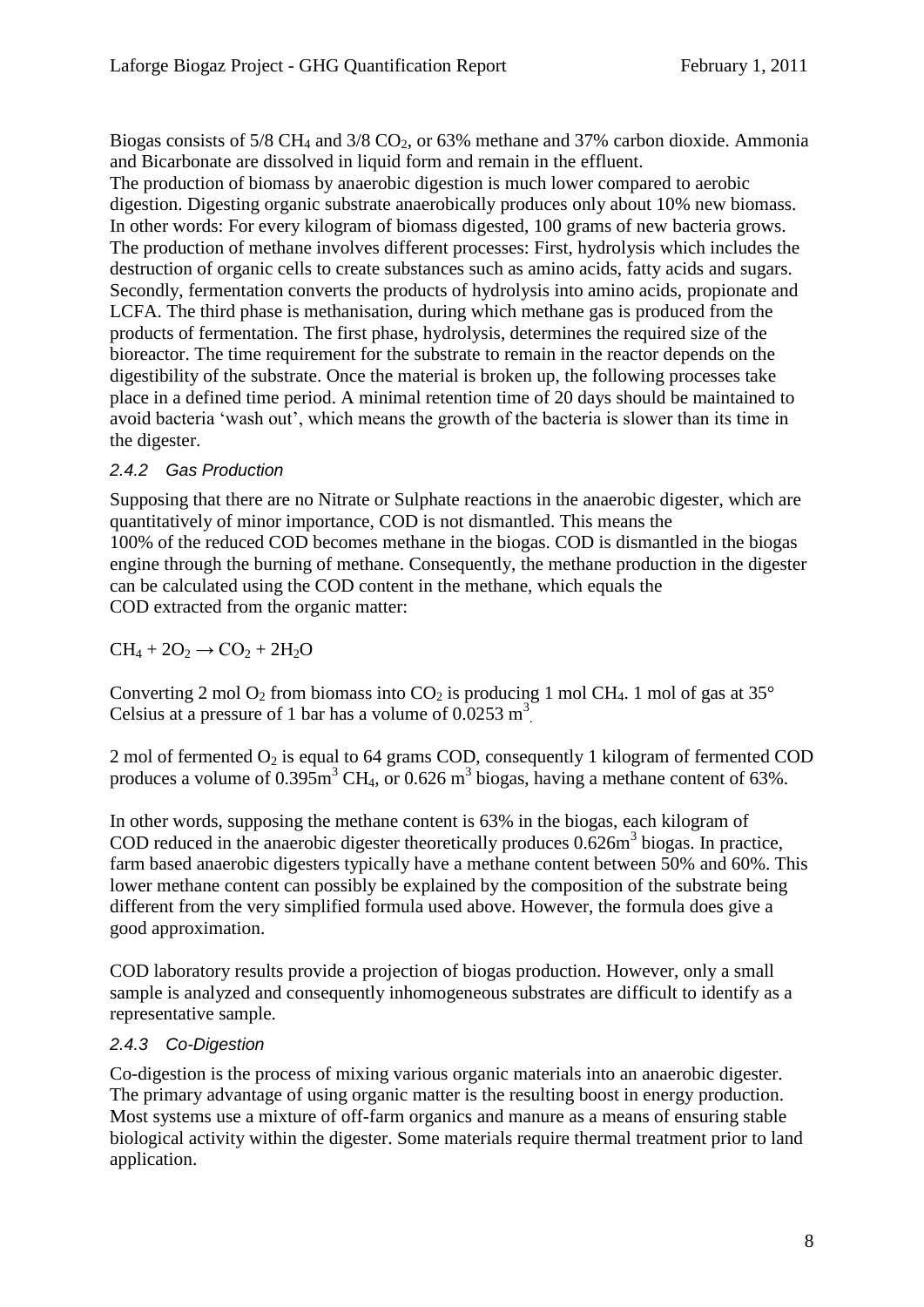#### <span id="page-8-0"></span>*2.4.4 Biogas System Components*

#### 2.4.4.1 Storage & Mixing Pits

The collection pit is a storage facility sized to accommodate the even feeding of the digester. Its use is dependent upon the availability of the materials being delivered to the site. Typically, these substrates are delivered to the site where they are stored for a few days, depending on the delivery schedule. Since a typical truck hauls a volume of  $35m<sup>3</sup>$ , two  $50m<sup>3</sup>$ storage pits will allow the accommodation of 1.5 truckloads in each tank and the storage of different substrates independently, avoiding unwanted reactions between the substrates before introducing them into the digester. The collection pit is also used to feed manure, other farmbased organic wastes, such as spoiled silage, and off-farm material. It is sized to accommodate incoming volumes accordingly. There will be a chopper pump in the collection pit for agitation and to pump the materials into the digester.

#### 2.4.4.2 Anaerobic Digester

The Anaerobic Digester is the heart of the system. Here, biomass is decomposed with all gases released collected under a membrane installed over the liquid level. The substrates are maintained at a constant temperature of either  $40^{\circ}$ C (Mesophilic) or  $55^{\circ}$ C (Thermophilic). Mesophilic digestion is more stable than thermophilic, as thermophilic digesters are more susceptible to malfunctions and biological disturbances. That being said, thermophilic digestion is faster as it allows the same amount of digestion within a shorter period of time. The gas yield is similar regardless of which temperature is used.

The key to stable biogas production is the mixing of substrates. There are a variety of types of mixers on the market and malfunctions with a digester are most often related to the mixing technology employed. In selecting a mixer technology, key considerations are serviceability, reliability of the mechanical and electrical components and availability of replacement parts. Serviceability of the mixer includes the ability to replace or repair the mixer without having to empty the digester, which may not be possible during the winter months.

#### 2.4.4.3 Desulphurisation

By injecting a small percentage of air into the digester, the  $H_2S$  is biologically converted to  $SO_4$ , which remains as a solid in the effluent. H<sub>2</sub>S levels less than 200 ppm are maintained with this technology, which is simple and economical. External  $H_2S$  removal systems exist, but are typically less cost effective. Substrates with excessive sulphur content may require additional sulphur removal from the biogas.

#### 2.4.4.4 Gas Preparation

When being introduced into the engine, the moisture content of the biogas must be at defined. low levels. Proper demoisturization of the biogas improves engine life and performance of the engine. This can by achieved by cooling the gas down and removing water condensation before entering the turbo charger. A reliable and cost effective way for doing so is by installing a long enough gas pipe in the ground between the digester and the powerhouse, so that as the water cools, it is captured in a condensation trap.

Mechanical gas coolers are also available and are used typically in systems with 500 kW electrical capacities and more. A mechanical gas cooler consumes about 1% of the produced electricity.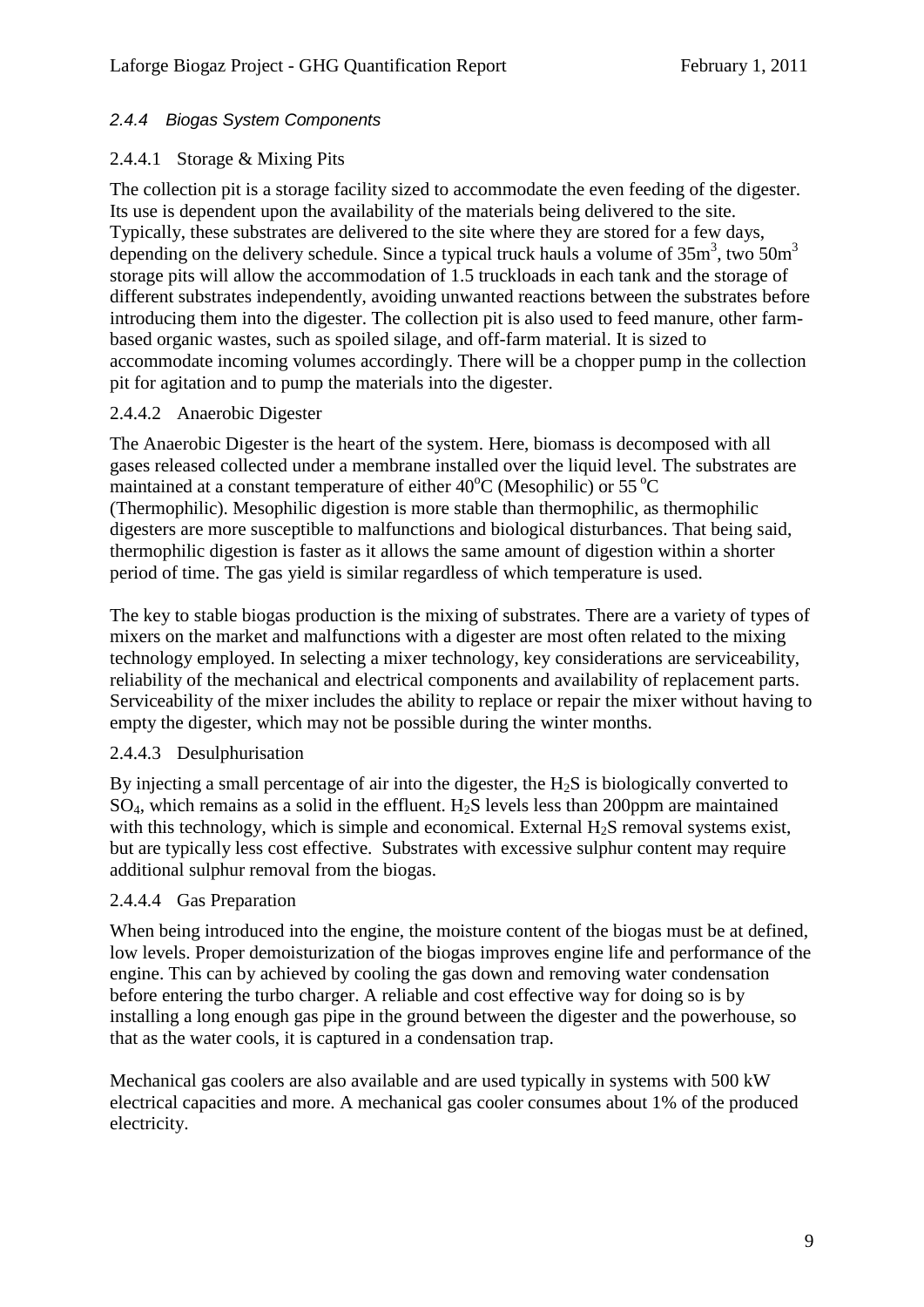### 2.4.4.5 Flare

Since biogas is a valuable fuel, there is no interest whatsoever to flare it. In addition, biogas flares are mandatory in a number of jurisdictions and countries. Consequently, there is a very limited market for biogas flares and the cost for flares is high.

According to Ontario regulations, biogas systems must have a connection for a portable flare in the event a co-generation unit is out of service for an extended period and there is no alternative means of disposing of the gas. Genesys Biogas includes such a connection in all of its digester designs should similar regulations exist or come into effect in New Brunswick.

### 2.4.4.6 Pasteurizer

When digesting certain organic wastes, government authorities in certain jurisdictions stipulate the need for thermal pre-treatment. The organic wastes proposed as a biogas system feedstock at Laforge Farms do not require pasteurization.

### 2.4.4.7 Co-generation Plant

Co-generation, also known as "combined heat and power" (CHP), is the simultaneous production of heat (usually in the form of hot water and/or steam) and electric power, utilizing one primary fuel source. Co-generation is a proven technology that has existed for over 100 years.

Co-generation plants for biogas systems are available from 100kW up to several MW of electrical capacity. The primary difference between natural gas and biogas is the low BTU content of the biogas due to its  $CO<sub>2</sub>$  content of up to 50%. This requires a higher volume gas flow through the engine for the same output. The variability of the  $CO<sub>2</sub>$  content in the biogas is a further challenge for biogas engines.

There are several manufacturers offering biogas engines, which are then configured to cogeneration plants.

Large engines, over 300kW, are typically converted natural gas engines. Dual fuel systems are typically used for small-scale applications, in particular below 100kW and, especially for poor gas qualities, as sometimes found at landfill sites.

Gas engines typically require a minimum methane content of some 45% in the biogas. Low methane contents are typically found in landfill systems and silage plants. The overall efficiency of co-generation systems, including electrical power, low grade thermal and high grade thermal outputs, reach over 85%.

### 2.4.4.8 Solids Separator

The effluent of the digester can be run through a solid separator, typically a screw press, to extract the solids portion in order to use it for bedding. The liquid portion can then be land applied. In the case of Laforge Farms, the bedding produced through this process could replace the existing bedding.

Such a system would cost approximately \$50,000, installed. Genesys Biogas recommends installing the anaerobic digester first, to ensure it is operating optimally, and then consider a solids separator at a later date.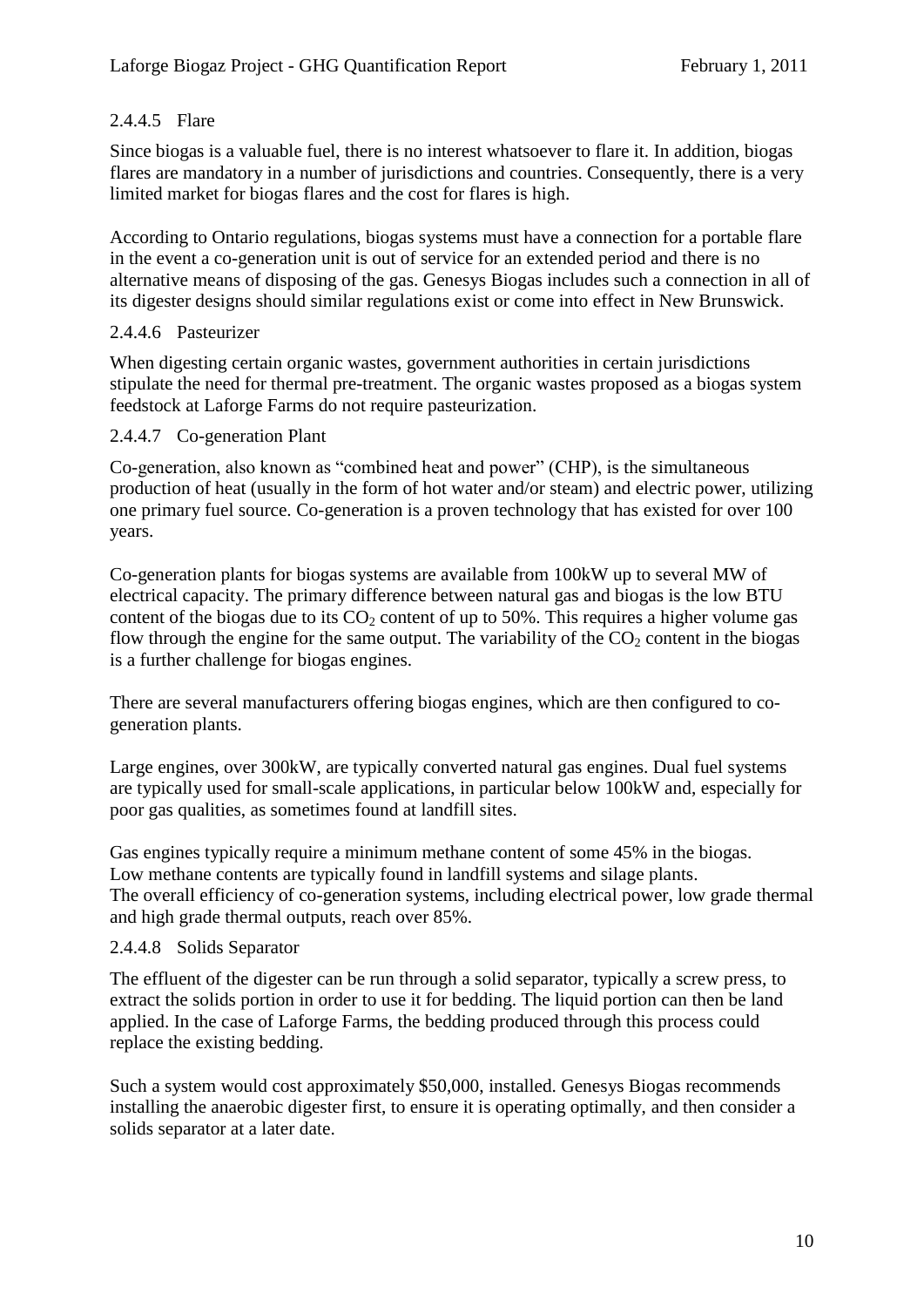#### 2.4.4.9 Storage Pit

The effluent of the digester is to be stored initially before receiving further treatment (i.e. solid separation, land application). The storage facility should hold a volume of 240 days of production. Storage capacity needs to be built according to the volume of on and off-farm substrates to be received, please see Table 1.

#### **Table 1 Storage requirements associated with on and off-farm material**

|          | Cattle Manure<br>(t per year) | Additional Material<br>(t per year) | Total Feedstock<br>(t per year) | Storage Required<br>(mª) |
|----------|-------------------------------|-------------------------------------|---------------------------------|--------------------------|
| Current  | 3.103                         |                                     |                                 | 2.040                    |
| Proposed | 3.103                         | 17.896                              | 20.999                          | 13.331                   |

Organic material is created through photosynthesis, whereby solar energy is stored. Consumers of organic material use different methods to store the energy as a means of maintaining life and producing new products.

Energy cannot be created, only transformed. Once energy has been extracted from organic matter, the remains contain less energy than the original organic material. For example, when a mammal eats food, the end result is manure. The manure/organic matter left after food has been consumed has a lower energy value than the original food source. The material is transformed through the process of digestion.

Organic materials that have not undergone any form of digestion typically offer higher biogas yields than those which have previously been digested. Some materials from the processing industry are even more concentrated than the biomass from which they originated. Some of these products are beneficial to a digester, whereas others are not.

The costs of each organic material will vary; this is where co-digestion is beneficial. For Laforge Farms, dairy manure, FOG and source-separated organics are considered as primary feedstock.

Depending on the nature of the substrates, long retention times for hydrolysis may be required. For materials with high-energy output, a shorter retention time may be possible.

#### **Table 2 Substrates being considered for Laforge Farm**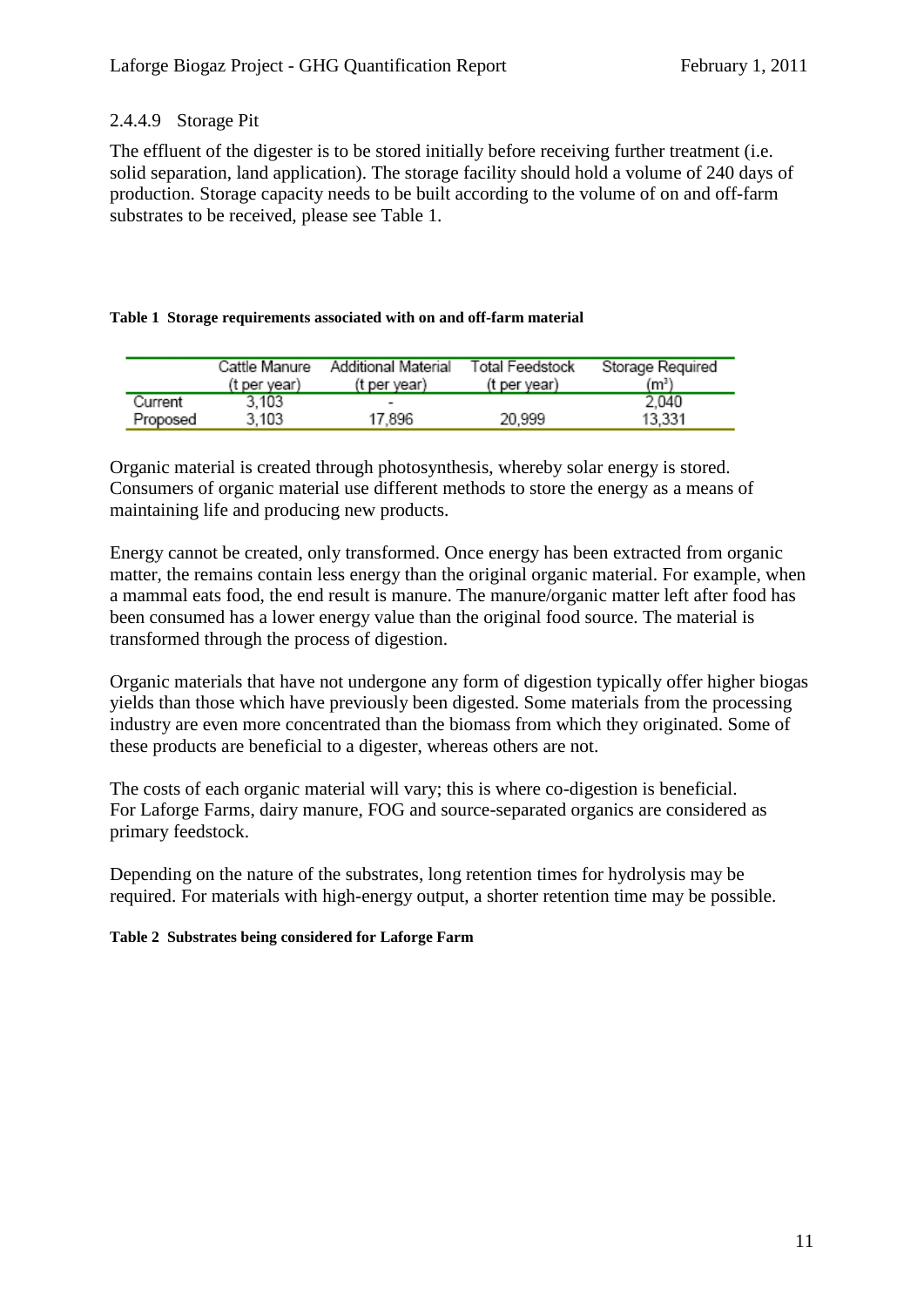|                                       | <b>Total Solids</b> | Digestibility Biogas Yield |                       | Methane     |
|---------------------------------------|---------------------|----------------------------|-----------------------|-------------|
| Substrate                             | Content (%)         | (VS/TS)                    | (m <sup>3</sup> /ton) | Content (%) |
| A. Dairy Manure (Liquid) <sup>1</sup> | 12                  | 85                         | 21                    | 60          |
| B. Secondary Cake <sup>1</sup>        | 25                  | 85                         | 57                    | 55          |
| Secondary Cake <sup>2</sup>           | 10.5                | 52                         | 13                    | 61          |
| C. Cooked Fries <sup>1</sup>          | 25                  | 90                         | 680                   | 60          |
| Cooked Fries <sup>2</sup>             | 27.6                | 99.2                       | 81                    | 52          |
| D. Waste vegetable Oil <sup>1</sup>   | 95                  | 92                         | 874                   | 68          |
| Waste vegetable Oil <sup>2</sup>      | 20                  | 96.0                       | 276                   | 51          |
| E. Starch <sup>1</sup>                | 20                  | 94                         | 151                   | 52          |
| Starch <sup>2</sup>                   | 65.1                | 98.8                       | 760                   | 50          |
| F. Potato Peels <sup>2</sup>          | 12 1                | 87.9                       | 43.5                  | 51          |
|                                       |                     |                            |                       |             |

<sup>1</sup> Literature Value <sup>2</sup> Laboratory Sample Value

Roughly, one cubic meter of biogas will produce 1.8 - 2 kWh of electricity, depending on the methane content. The table below assumes that one cubic meter of biogas will produce 1.9 kWh of electricity.

#### **Table 3 Methane and revenue (from electricity) potential from different feedstocks to digester**

|                            |                              | Value of Energy/ ton @ 9.17 Cents/ |
|----------------------------|------------------------------|------------------------------------|
| Substrate                  | Methane m <sup>3</sup> / ton | kWh                                |
| A. Dairy Manure (Liquid)   | 13                           | \$2.26                             |
| B. Secondary Sludge (Cake) | 13                           | \$2.26                             |
| C. Cooked fries            | 81                           | \$14.11                            |
| D. Waste vegetable Oil     | 276                          | \$48.09                            |
| E. Starch                  | 760                          | \$132.41                           |
| F. Potato Peels            | 43.5                         | \$7.58                             |

### <span id="page-11-0"></span>*2.5 GHG reductions strategy*

<u>.</u>

There are three different sources of emission reductions associated with project, including:

- Emission reductions resulting from the management of manure methane, namely, the use of biogas in a combined heat and power unit
- Emission reductions resulting from the avoidance of electricity purchased from the fossil-fuel dominated grid as well as the sale of green electricity into the fossil-fuel dominated grid
- Emission reductions resulting from the avoidance of travel due to the fact that the farm is a closer destination for food waste generated by food manufacturers who would otherwise send this to a landfill and/or composter.

#### <span id="page-11-1"></span>**3 Identification of SSRs attributable to the project**

Sources, sinks, and reservoirs (SSRs) are defined in order to determine the full breadth of emissions attributable to the project being implemented.<sup>9</sup> This relates to the project boundary,

<sup>&</sup>lt;sup>9</sup> A source means any process or activity that releases a greenhouse gas into the atmosphere, whereas a sink means any process, activity or mechanism that removes a greenhouse gas from the atmosphere and a reservoir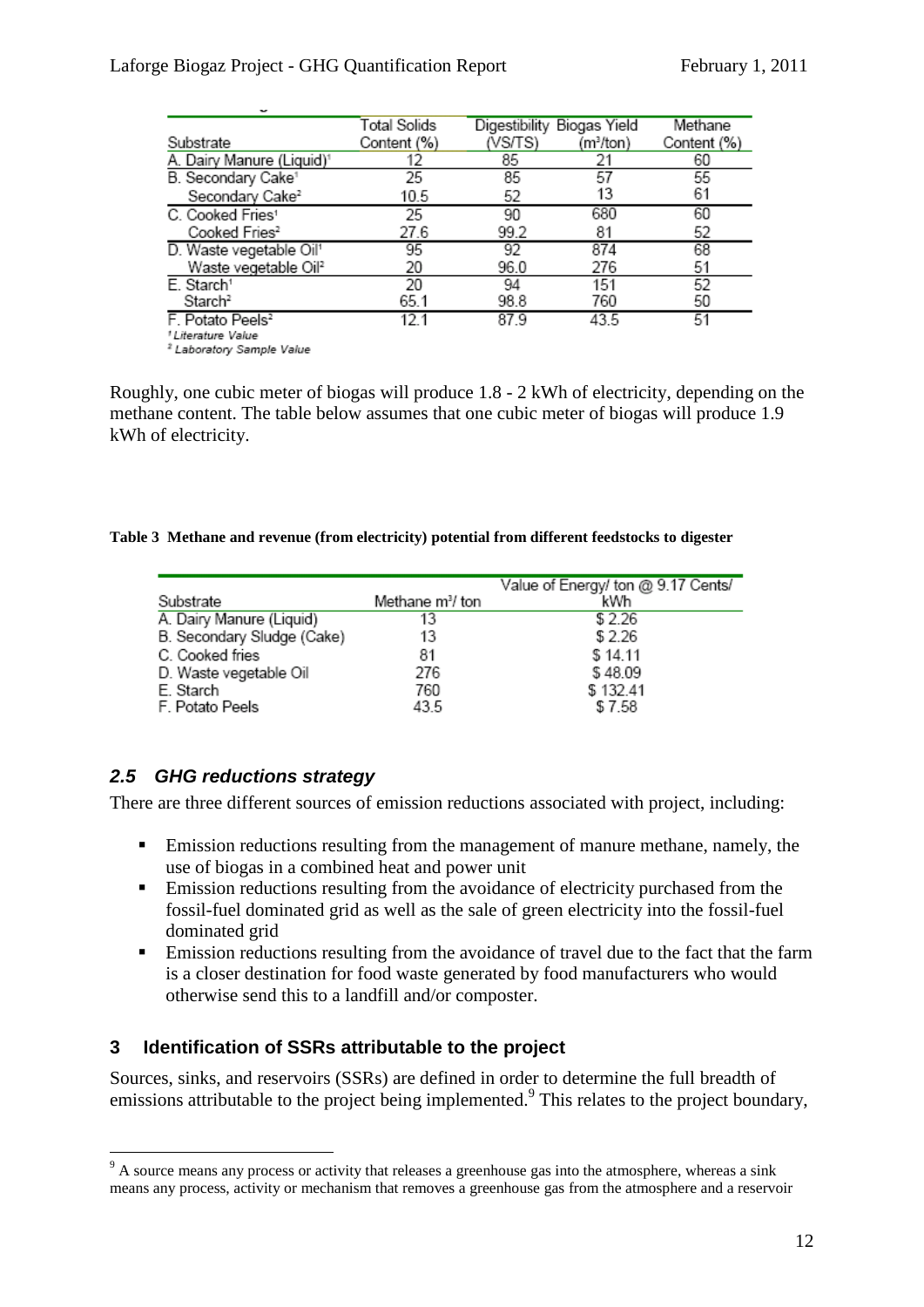or the activities which should be included in assessing the emission reductions resulting from a project. However, it is important to note that there are emissions that are not under the direct control of the project proponent, and that associated emission reductions are not necessarily owned by the project proponent unless are legal agreements with other stakeholders involved with these activities. For example, this is true in terms of project activities that might impact on electricity generation or in terms of project activities that might impact on the transportation characteristics of suppliers tied to the project. Both of these situations are relevant for the Laforge Biogaz project, and the approach for handling this is discussed in more detail in later sections.

The SSRs that are associated with the project were identified and are displayed in the figure below.



#### **Figure 1 Sources, sinks and reservoirs identified for project 9**

Emissions that are "controlled" by the project proponent are those that are directly impacted by decisions and actions of the proponent. Alternatively, emissions that are "related" are those emission sources that are affected, but not necessarily controlled. For example, although a project proponent might increase energy efficiency in order to reduce electricity demand, emissions from electricity may still go up if the electricity generator produces more electricity from fossil fuels relative to clean energy sources. Finally, "affected" emissions are those related to market transformation that occurs as a result of the project activity happening. For

 $\overline{a}$ means a physical unit or component of the biosphere, geosphere or hydrosphere with the capability to store or accumulate GHGs (from http://www.ec.gc.ca/creditscompensatoiresoffsets/default.asp?lang=En&n=7CAD67C6-1&offset=12&toc=show).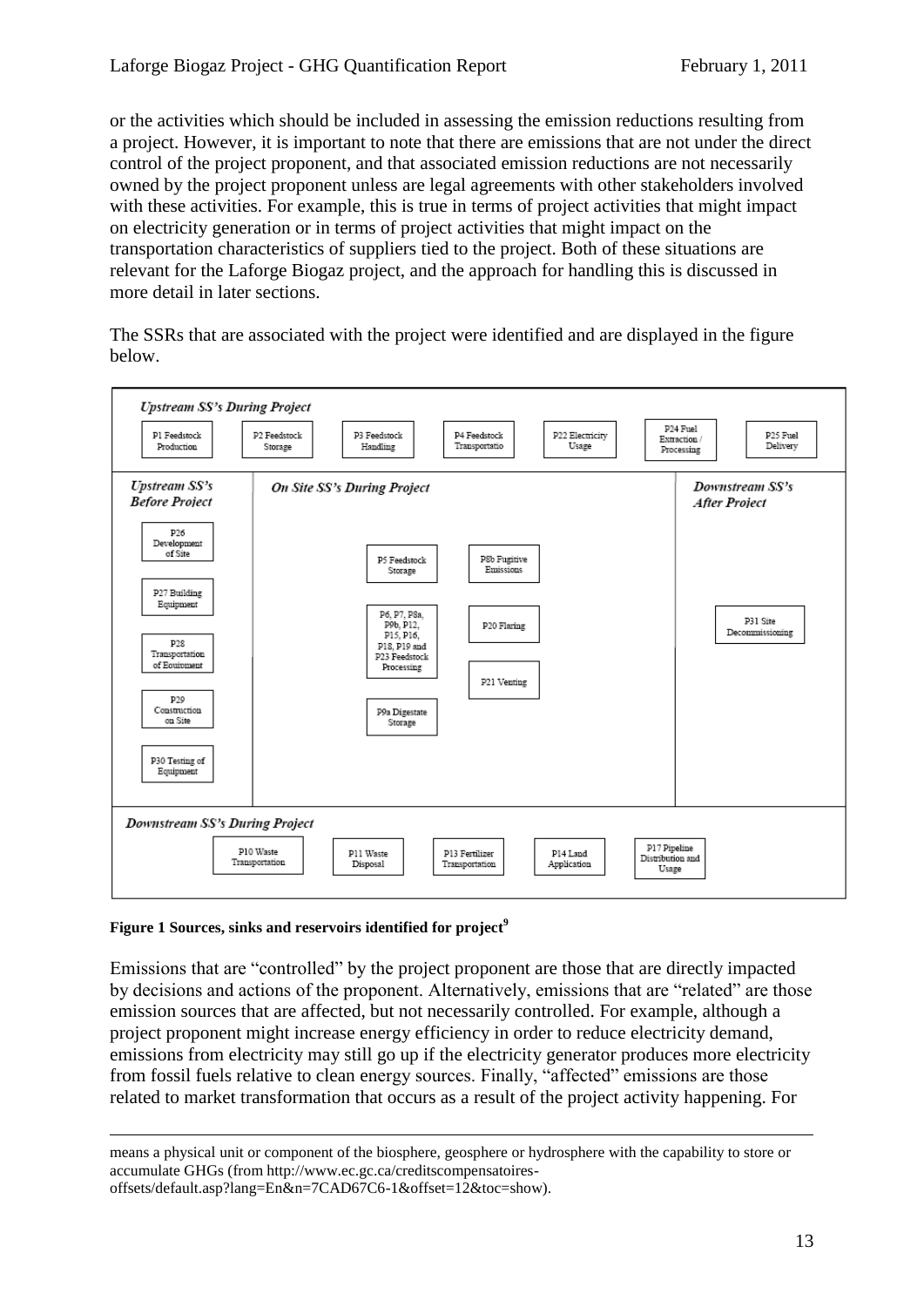example, if the project activity is successful in encouraging other like entities to take up that activity, the market is transformed. Similarly, if the project activity helps establish best practices or influences the price of related services/materials, this can have a market impact.

The following table identifies, describes, and categorizes the SSRs according to if they are controlled, related, or affected by the project.

Table 4 Description of SSRs associated with project<sup>10</sup>

|                                                   |                                                                                                                                                                                                                                                                                                                                                                                                                                                                                                                                                                                                                                           | Controlled,<br>Related, |
|---------------------------------------------------|-------------------------------------------------------------------------------------------------------------------------------------------------------------------------------------------------------------------------------------------------------------------------------------------------------------------------------------------------------------------------------------------------------------------------------------------------------------------------------------------------------------------------------------------------------------------------------------------------------------------------------------------|-------------------------|
| <b>SSR</b>                                        | <b>Description</b>                                                                                                                                                                                                                                                                                                                                                                                                                                                                                                                                                                                                                        | <b>Affected</b>         |
|                                                   | <b>Upstream during project operations</b>                                                                                                                                                                                                                                                                                                                                                                                                                                                                                                                                                                                                 |                         |
|                                                   | Agricultural materials are produced in a number ways. Farm<br>animals produce manure as part of their digestive cycle. The<br>composition of this manure is impacted by the ration they are<br>fed. The ration is a function of the animal's life-stage,<br>production target, climate and ration market dynamics. Other<br>agricultural materials include dead-stock and materials from<br>the harvesting and/or processing of various crops or<br>agricultural products. Greenhouse gas emissions may be<br>associated with the collection and processing of the feedstock<br>using various mechanical farm equipment primarily powered |                         |
| P1 Feedstock                                      | by diesel and natural gas. Quantities for each of the energy<br>inputs would be contemplated to evaluate functional                                                                                                                                                                                                                                                                                                                                                                                                                                                                                                                       |                         |
| Production<br>P <sub>2</sub> Feedstock<br>Storage | equivalence with the baseline condition.<br>Feedstock may be stored at the farm site, in the animal pens,<br>in windrows, piles or in enclosed containers. Greenhouse gas<br>emissions may result from the anaerobic decomposition of<br>these materials if storage conditions allow for an oxygen<br>deficient atmosphere or from volatilization of nitrogen as<br>nitrous oxide under aerobic conditions. The characteristics<br>size, shape, composition and duration of storage are all<br>pertinent to evaluate functional equivalence with the baseline<br>condition.                                                               | Related<br>Related      |
| P3 Feedstock                                      | Feedstock may be handled and/or processed prior to<br>transportation. This may involve the use of heavy equipment<br>such as payloaders or excavators that operate using diesel or<br>natural gas. Emissions of greenhouse gases are associated<br>with the use of these energy sources. Quantities for each of<br>the energy inputs would be contemplated to evaluate                                                                                                                                                                                                                                                                    |                         |
| Handling<br>P4 Feedstock                          | functional equivalence with the baseline condition.<br>Feedstock may be transported to the project site by truck,<br>barge and/or train. The related energy inputs for fuelling this<br>equipment are captured under this SS, for the purposes of<br>calculating the resulting greenhouse gas emissions. Type of                                                                                                                                                                                                                                                                                                                          | Related                 |
| Transportation                                    | equipment, number of loads and distance travelled would be                                                                                                                                                                                                                                                                                                                                                                                                                                                                                                                                                                                | Related                 |

<sup>10</sup> From Biogas Protocol

1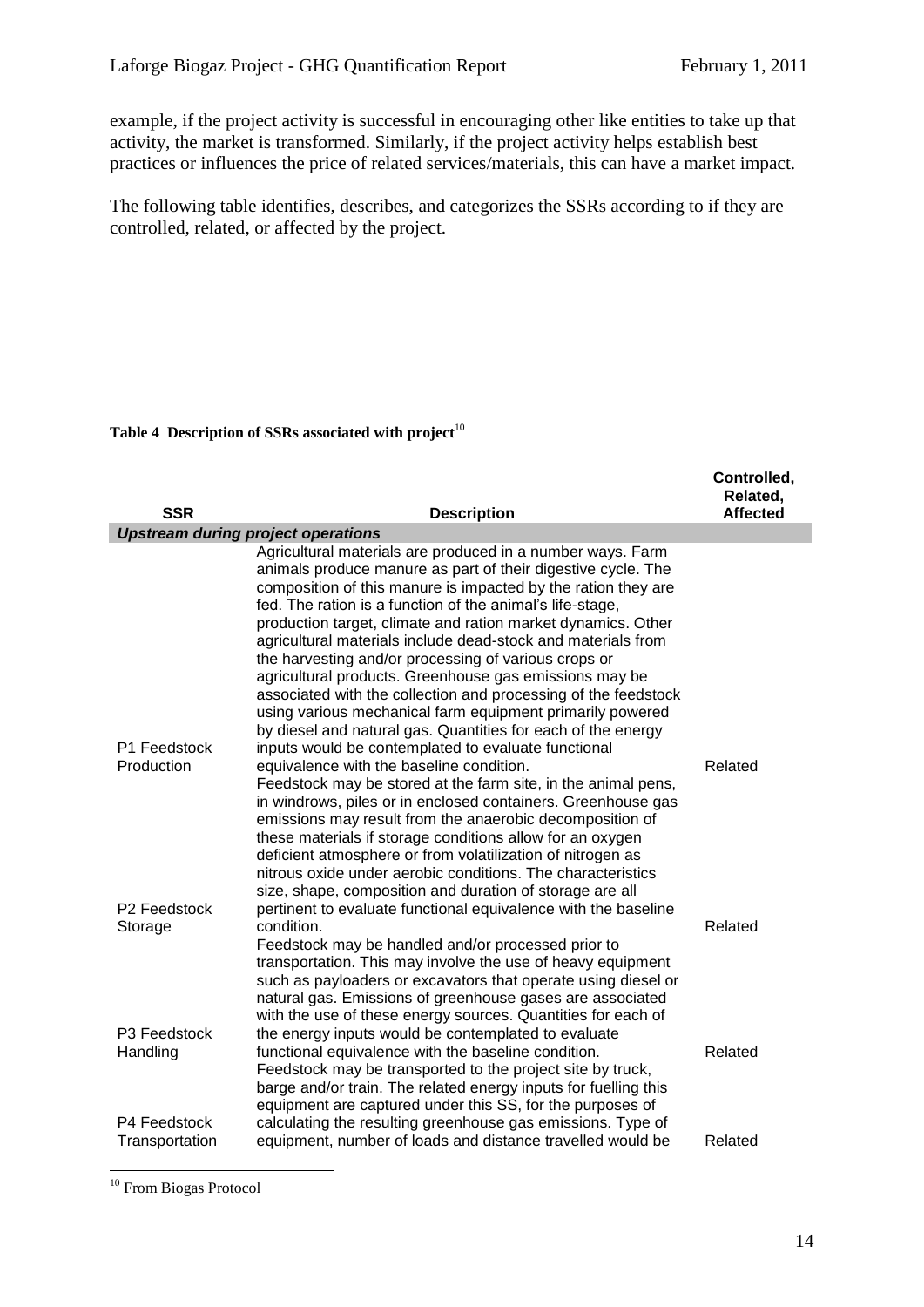| <b>SSR</b>                                                                                                                  | <b>Description</b><br>used to evaluate functional equivalence with the baseline<br>condition.                                                                                                                                                                                                                                                                                                                                                                                                                                                                                                                                                                                                                                                                                                                                                                                                          | Controlled,<br>Related,<br><b>Affected</b> |
|-----------------------------------------------------------------------------------------------------------------------------|--------------------------------------------------------------------------------------------------------------------------------------------------------------------------------------------------------------------------------------------------------------------------------------------------------------------------------------------------------------------------------------------------------------------------------------------------------------------------------------------------------------------------------------------------------------------------------------------------------------------------------------------------------------------------------------------------------------------------------------------------------------------------------------------------------------------------------------------------------------------------------------------------------|--------------------------------------------|
| P22 Electricity<br>Usage<br>P <sub>24</sub> Fuel<br>Extraction /<br>Processing                                              | Electricity may be required for operating the facility. This<br>power may be sourced either from internal generation,<br>connected facilities or the local electricity grid. Metering of<br>electricity may be netted in terms of the power going to and<br>from the grid. Quantity and source of power are the important<br>characteristics to be tracked as they directly relate to the<br>quantity of greenhouse gas emissions.<br>Each of the fuels used throughout the on-site component of<br>the project will need to be sourced and processed. This will<br>allow for the calculation of the greenhouse gas emissions from<br>the various processes involved in the production, refinement<br>and storage of the fuels. The total volumes of fuel for each of<br>the on-site SS's are considered under this SS. Volumes and<br>types of fuels are the important characteristics to be tracked. | Related<br>Related                         |
|                                                                                                                             | Each of the fuels used throughout the on-site component of<br>the project will need to be transported to the site. This may<br>include shipments by tanker or by pipeline, resulting in the<br>emissions of greenhouse gases. It is reasonable to exclude<br>fuel sourced by taking equipment to an existing commercial<br>fuelling station as the fuel used to take the equipment to the<br>site is captured under other SS's and there are no other<br>delivery emissions as the fuel is already going to the<br>commercial fuelling station. Distance and means of fuel<br>delivery as well as the volumes of fuel delivered are the                                                                                                                                                                                                                                                                |                                            |
| P25 Fuel Delivery                                                                                                           | important characteristics to be tracked.                                                                                                                                                                                                                                                                                                                                                                                                                                                                                                                                                                                                                                                                                                                                                                                                                                                               | Related                                    |
| P5 Feedstock                                                                                                                | <b>Onsite SS's during Project Operation</b><br>Feedstock may then be stored on site in piles or in enclosed<br>containers. Greenhouse gas emissions may result from the<br>anaerobic decomposition of these materials if storage<br>conditions allow for an oxygen deficient atmosphere or from<br>volatilization of nitrogen as nitrous oxide under aerobic<br>conditions. The characteristics of these storage piles, in terms<br>of size, shape, composition and duration of storage may all                                                                                                                                                                                                                                                                                                                                                                                                        |                                            |
| Storage                                                                                                                     | need to be tracked.<br>Feedstock may be handled and/or processed prior to being<br>input to the anaerobic digester. This may involve the used of<br>heavy equipment such as bull-dozers that operate using diesel<br>or natural gas. Emissions of greenhouse gases are associated<br>with the use of these fossil fuels. Quantities for each of the<br>energy inputs may all need to be tracked.                                                                                                                                                                                                                                                                                                                                                                                                                                                                                                       | Controlled<br>Controlled                   |
| P6, P7, P8a,<br>P9b, P12, P15,<br>P <sub>16</sub> , P <sub>18</sub> , P <sub>19</sub><br>and P23<br>Feedstock<br>Processing | Regulations for handling dead stock may require specific<br>processing. Specifically, this would address Special Risk<br>Material (SRM) and may involve thermodynamic processes, or<br>other mechanical processes. This may involve heating, cooling<br>or processing using special equipment all of which would<br>require either natural gas or diesel. Emissions of greenhouse<br>gases are associated with the use of these energy sources.<br>Quantities for each of the energy inputs may all need to be                                                                                                                                                                                                                                                                                                                                                                                         |                                            |
|                                                                                                                             | tracked.<br>Greenhouse gas emissions may occur that are associated with<br>the operation and maintenance of the anaerobic digestion<br>facility. This may include running any auxiliary or monitoring                                                                                                                                                                                                                                                                                                                                                                                                                                                                                                                                                                                                                                                                                                  | Controlled                                 |
|                                                                                                                             | systems. Quantities and types for each of the energy inputs                                                                                                                                                                                                                                                                                                                                                                                                                                                                                                                                                                                                                                                                                                                                                                                                                                            | Controlled                                 |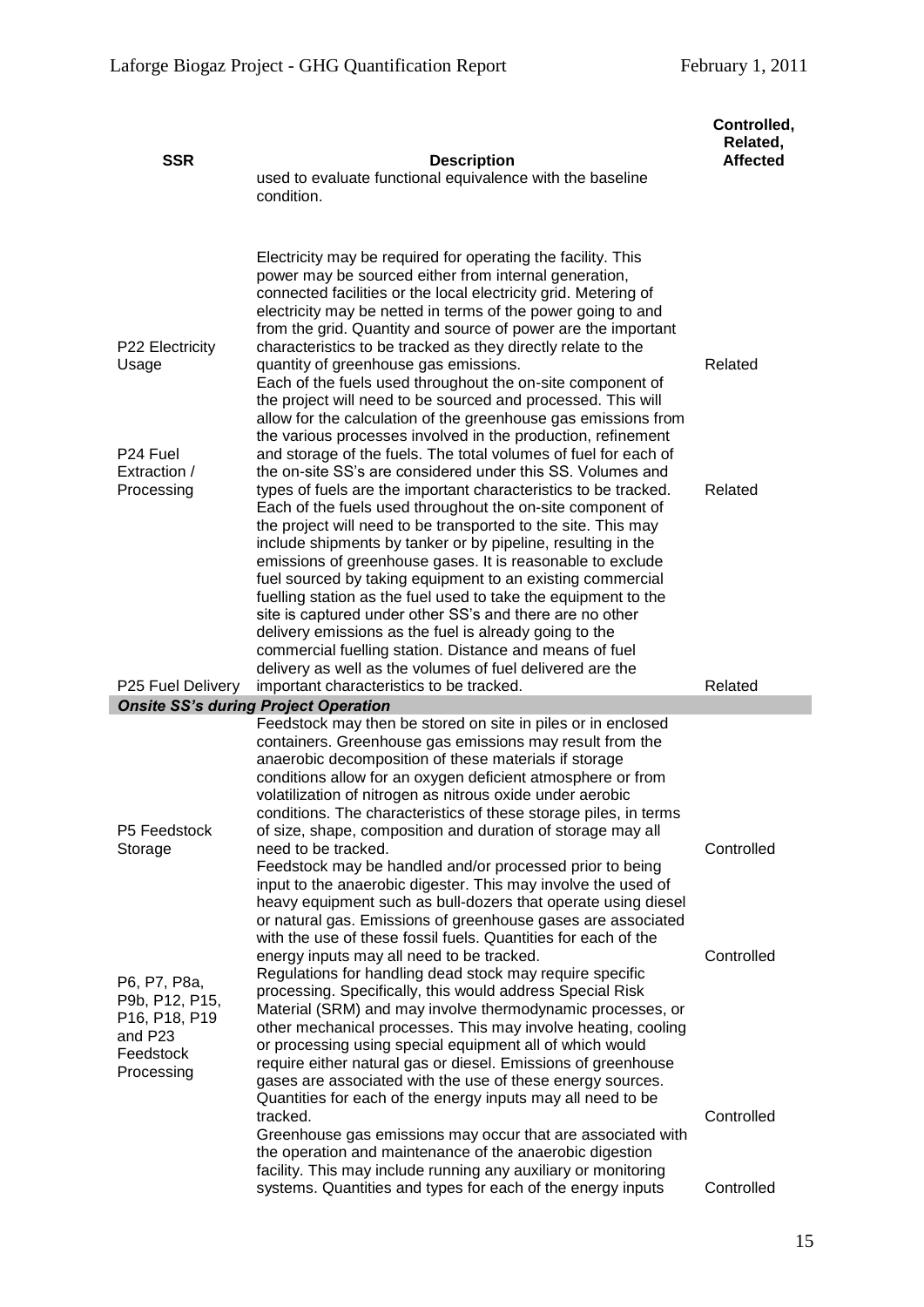| <b>SSR</b>                | <b>Description</b><br>would be tracked.                                                                                                                                                                                                                                                                                                                                                                                                                                                                                                                 | Controlled,<br>Related,<br><b>Affected</b> |
|---------------------------|---------------------------------------------------------------------------------------------------------------------------------------------------------------------------------------------------------------------------------------------------------------------------------------------------------------------------------------------------------------------------------------------------------------------------------------------------------------------------------------------------------------------------------------------------------|--------------------------------------------|
|                           | Greenhouse gas emissions may occur that are associated with<br>the separation of the solid and liquid phases of the digestate.<br>The mechanical process for separating the solid and liquid<br>components is sometimes electrical system, which would be<br>tracked.<br>Digestate may be converted to fertilizer through mechanical<br>and amendment processes. This requires several energy<br>inputs such as natural gas. Emissions of greenhouse gases<br>are associated with the use of these energy sources.                                      | Controlled                                 |
|                           | Quantities and types for each of the energy inputs would be<br>tracked.<br>Effluent water may be treated through mechanical and<br>chemical processes prior to discharge or reuse. This requires<br>several energy inputs such as natural gas and diesel.                                                                                                                                                                                                                                                                                               | Controlled                                 |
|                           | Emissions of greenhouse gases are associated with the use of<br>these fossil fuels. Quantities and types for each of the energy<br>inputs would be tracked.<br>Effluent biogas will likely have a higher concentration of<br>carbon dioxide and other impurities than may be acceptable to<br>the pipeline operator. Mechanical equipment may be required<br>to treat the biogas in order for the biogas to be suitable for<br>inclusion in the pipeline system. This may require several<br>energy inputs such as natural gas and diesel. Emissions of | Controlled                                 |
|                           | greenhouse gases are associated with the use of these fossil<br>fuels. Quantities and types for each of the energy inputs would<br>be tracked.<br>Co-generation systems may be required to produce thermal<br>energy for distribution. The operation of this equipment may<br>require several energy inputs such as natural gas or diesel.                                                                                                                                                                                                              | Controlled                                 |
|                           | Emissions of greenhouse gases are associated with the use of<br>these fossil fuels. Quantities and types for each of the energy<br>inputs would be tracked.<br>Systems may be required to distribute the thermal energy to<br>neighbouring sites. This may include pumps to circulate<br>steam, hot oil or hot water. This equipment may require<br>several energy inputs such as natural gas or diesel. Emissions<br>of greenhouse gases are associated with the use of these                                                                          | Controlled                                 |
|                           | energy sources. Quantities and types for each of the energy<br>inputs would be tracked.<br>Thermal energy systems may be required to maintain the<br>desired temperature for the anaerobic digester. This may<br>include boilers or similar, which may require several energy<br>inputs such as natural gas or diesel. Emissions of greenhouse<br>gases are associated with the use of these energy sources.                                                                                                                                            | Controlled                                 |
| P8b Fugitive<br>Emissions | Quantities and types for each of the energy inputs would be<br>tracked.<br>Greenhouse gas emissions may also result from fugitive<br>emissions associated with the operation of the anaerobic<br>digestion facility. These emissions would primarily be methane<br>emissions associated with leaks through valves, connections<br>and equipment seals as many of the facility components<br>operate under pressure. Quantities of fugitive emissions would<br>need to be measured or estimated.                                                         | Controlled<br>Controlled                   |
|                           |                                                                                                                                                                                                                                                                                                                                                                                                                                                                                                                                                         |                                            |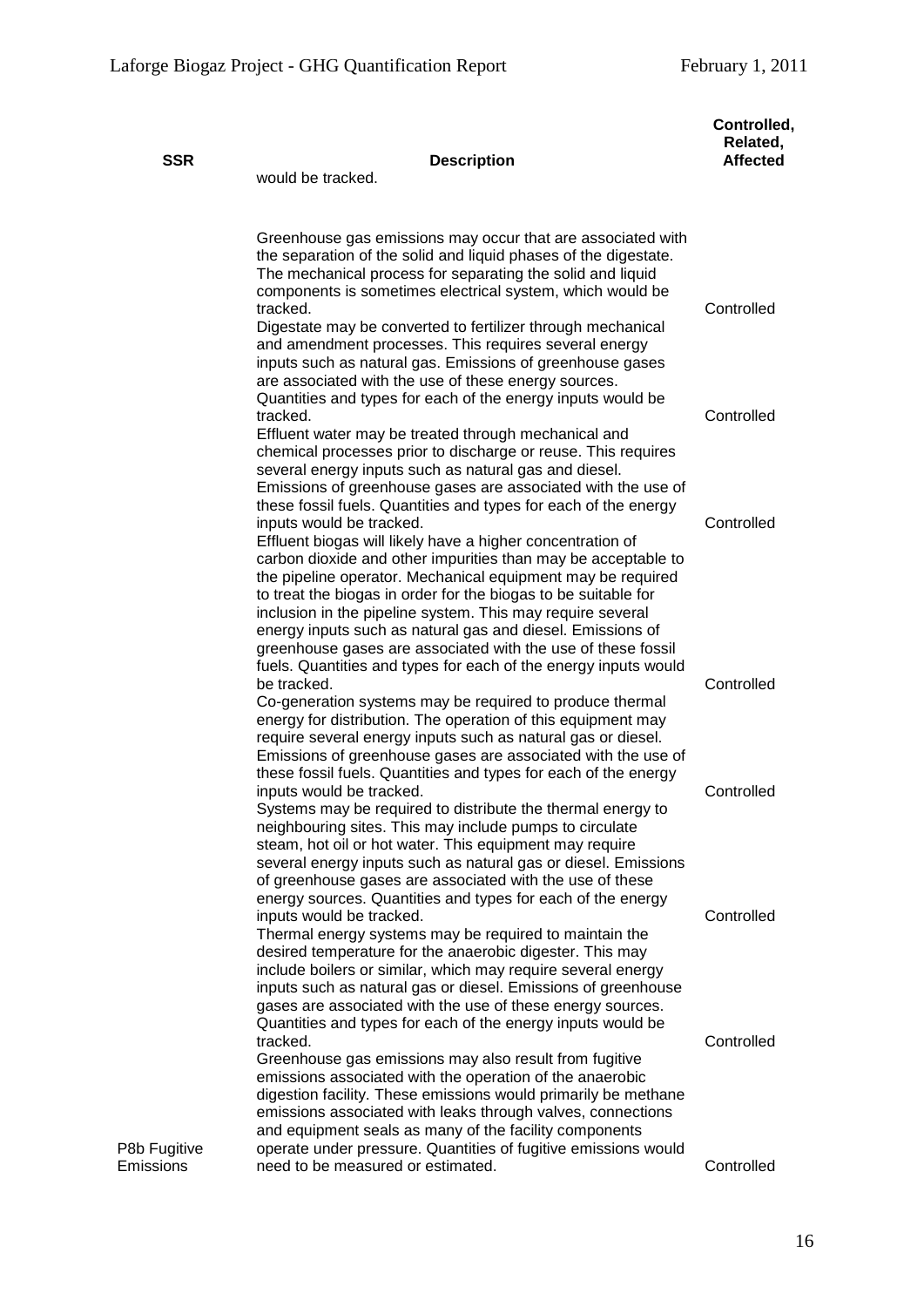| <b>SSR</b>                                          | <b>Description</b>                                                                                                                                                                                                                                                                                                                                                                                                                             | Controlled,<br>Related,<br><b>Affected</b> |
|-----------------------------------------------------|------------------------------------------------------------------------------------------------------------------------------------------------------------------------------------------------------------------------------------------------------------------------------------------------------------------------------------------------------------------------------------------------------------------------------------------------|--------------------------------------------|
|                                                     | Greenhouse gas emissions may also result if the digestate<br>needs to be stored temporarily after being removed from<br>digester and before further processing. Further anaerobic<br>decomposition may occur resulting primarily in methane<br>emissions. Quantities of digestate being stored, the emissions                                                                                                                                  |                                            |
| P9a Digestate<br>Storage                            | intensity and residency time would need to be measured or<br>estimated.<br>Flaring of the biogas may be required during upset conditions<br>or during maintenance to the elements downstream of the<br>anaerobic digester. Emissions of greenhouse gases would be                                                                                                                                                                              | Controlled                                 |
| P20 Flaring                                         | contributed from the combustion of the biogas as well as from<br>any natural gas used in flaring to ensure more complete<br>combustion. Quantities of biogas being flared and the<br>quantities of natural gas would need to be tracked.<br>Venting of the biogas may be required during upset conditions                                                                                                                                      | Controlled                                 |
|                                                     | or during maintenance to the elements downstream of the<br>anaerobic digester. Emissions of the methane under these<br>circumstances would need to be considered. The duration of<br>the venting condition, methane production rate and the volume<br>of biogas in the digester at the time of venting would all need                                                                                                                          |                                            |
| P21 Venting                                         | to be tracked.<br><b>Downstream SS's during Project Operation</b>                                                                                                                                                                                                                                                                                                                                                                              | Controlled                                 |
| P <sub>10</sub> Waste                               | Waste materials may be transported to disposal sites by truck,<br>barge and/or train. The related energy inputs for fuelling this<br>equipment are captured under this SS, for the purposes of<br>calculating the resulting greenhouse gas emissions. Type of<br>equipment, number of loads and distance travelled would be<br>used to evaluate functional equivalence with the baseline                                                       |                                            |
| Transportation                                      | condition.<br>Waste may be disposed of at a disposal site by transferring<br>the waste from the transportation container, spreading,<br>burying, processing, otherwise handling the waste using a<br>combination of loaders, conveyors and other mechanized<br>devices. This equipment would be fuelled by diesel, gas or<br>natural gas, resulting in GHG emissions. Other fuels may also                                                     | Related                                    |
| P11 Waste<br>Disposal                               | be used in some rare cases. Quantities and types for each of<br>the energy inputs would be tracked.<br>Fertilizer produced at the site will need to be transported to<br>customers or distribution points by truck and/or train. The<br>related energy inputs for fuelling this equipment are captured<br>under this SS, for the purposes of calculating the resulting<br>greenhouse gas emissions. Type of equipment, number of               | Related                                    |
| P13 Fertilizer<br>Transportation                    | loads and distance travelled would be used to evaluate<br>functional equivalence with the baseline condition.<br>The fertilizer produced at the site will then be land applied.<br>This will require the use of heavy equipment and mechanical<br>systems. This equipment would be fuelled by diesel, gas or<br>natural gas, resulting in GHG emissions. Other fuels may also<br>be used in some rare cases. Quantities for each of the energy | Related                                    |
| P <sub>14</sub> Land<br>Application<br>P17 Pipeline | inputs would be contemplated to evaluate functional<br>equivalence with the baseline condition.<br>Biogas may be input to the pipeline system and distributed to<br>customers at another point on the distribution system. This gas<br>will be further processed or consumed by the consumer. The<br>most reasonable fate would be combustion in a controlled                                                                                  | Related                                    |
| Distribution and<br>Usage                           | manner as this relies on the highest emissions factors for the<br>biogas. This quantity of biogas input to the pipeline system                                                                                                                                                                                                                                                                                                                 | Related                                    |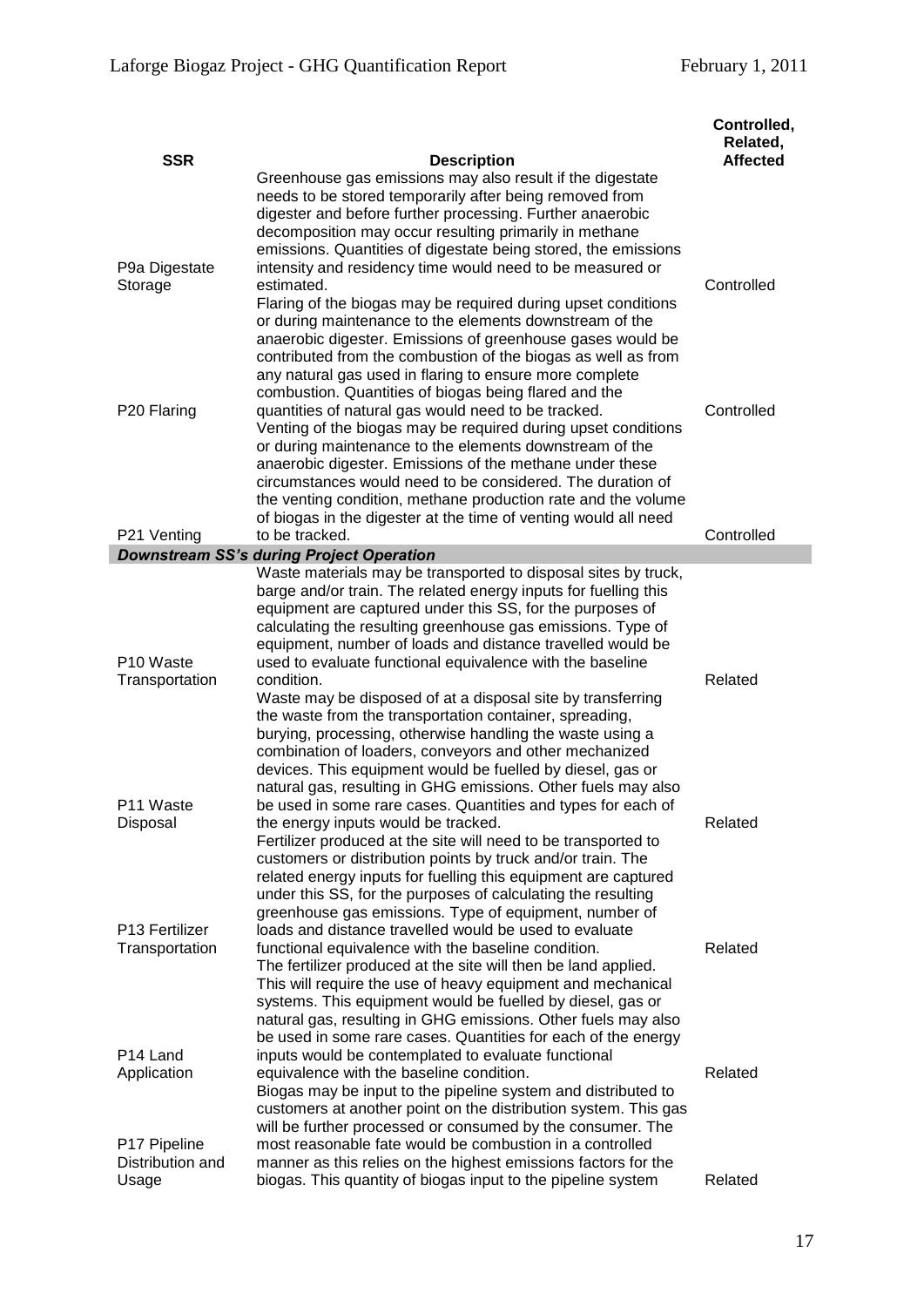**Controlled, Related, Affected**

#### **SSR Description**

would need to be tracked.

| <b>Others</b>                                                                  |                                                                                                                                                                                                                                                                                                                                                                                                                                                                                                                                                                                                                                                     |                    |
|--------------------------------------------------------------------------------|-----------------------------------------------------------------------------------------------------------------------------------------------------------------------------------------------------------------------------------------------------------------------------------------------------------------------------------------------------------------------------------------------------------------------------------------------------------------------------------------------------------------------------------------------------------------------------------------------------------------------------------------------------|--------------------|
| P <sub>26</sub>                                                                | The site of anaerobic digestion facility may need to be<br>developed. This could include civil infrastructure such as<br>access to electricity, gas and water supply, as well as sewer<br>etc. This may also include clearing, grading, building access<br>roads, etc. There will also need to be some building of<br>structure for the facility such as storage areas, storm water<br>drainage, offices, vent stacks, firefighting water storage<br>lagoons, etc., as well as structures to enclose, support and<br>house the equipment. Greenhouse gas emissions would be<br>primarily attributed to the use of fossil fuels and electricity used |                    |
| Development of<br>Site                                                         | to power equipment required to develop the site such as<br>graders, backhoes, trenching machines, etc.<br>Equipment may need to be built either on-site or off-site. This<br>includes all of the components of the storage, handling,<br>processing, combustion, air quality control, system control and<br>safety systems. These may be sourced as pre-made standard<br>equipment or custom built to specification. Greenhouse gas<br>emissions would be primarily attributed to the use of fossil                                                                                                                                                 | Related            |
| P27 Building<br>Equipment<br>P <sub>28</sub><br>Transportation of<br>Equipment | fuels and electricity used to power equipment for the extraction<br>of the raw materials, processing, fabricating and assembly.<br>Equipment built off-site and the materials to build equipment<br>on-site will all need to be delivered to the site. Transportation<br>may be completed by truck, barge and/or train. Greenhouse<br>gas emissions would be primarily attributed to the use of fossil<br>fuels to power the equipment delivering the equipment to the<br>site.                                                                                                                                                                     | Related<br>Related |
| P29 Construction<br>on Site                                                    | The process of construction at the site will require a variety of<br>heavy equipment, smaller power tools, cranes and generators.<br>The operation of this equipment will have associated<br>greenhouse gas emission from the use of fossil fuels and<br>electricity.<br>Equipment may need to be tested to ensure that it is<br>operational. This may result in running the equipment using<br>test anaerobic digestion fuels or fossil fuels in order to ensure<br>that the equipment runs properly. These activities will results                                                                                                                | Related            |
| P30 Test of<br>Equipment<br>P31 Site<br>Decommissioning                        | in greenhouse gas emission associated with combustion of<br>fossil fuels and the use of electricity.<br>Once the facility is no longer operational, the site may need to<br>be decommissioned. This may involve the disassembly of the<br>equipment, demolition of on-site structures, disposal of some<br>materials, environmental restoration, re-grading, planting or<br>seeding and transportation of materials off-site. Greenhouse<br>gas emissions would be primarily attributed to the use of fossil<br>fuels and electricity used to power equipment required to<br>decommission the site.                                                 | Related<br>Related |

The only source emissions that are directly controlled by the project proponent and included in the assessment of GHG emissions are those related to the management of the manure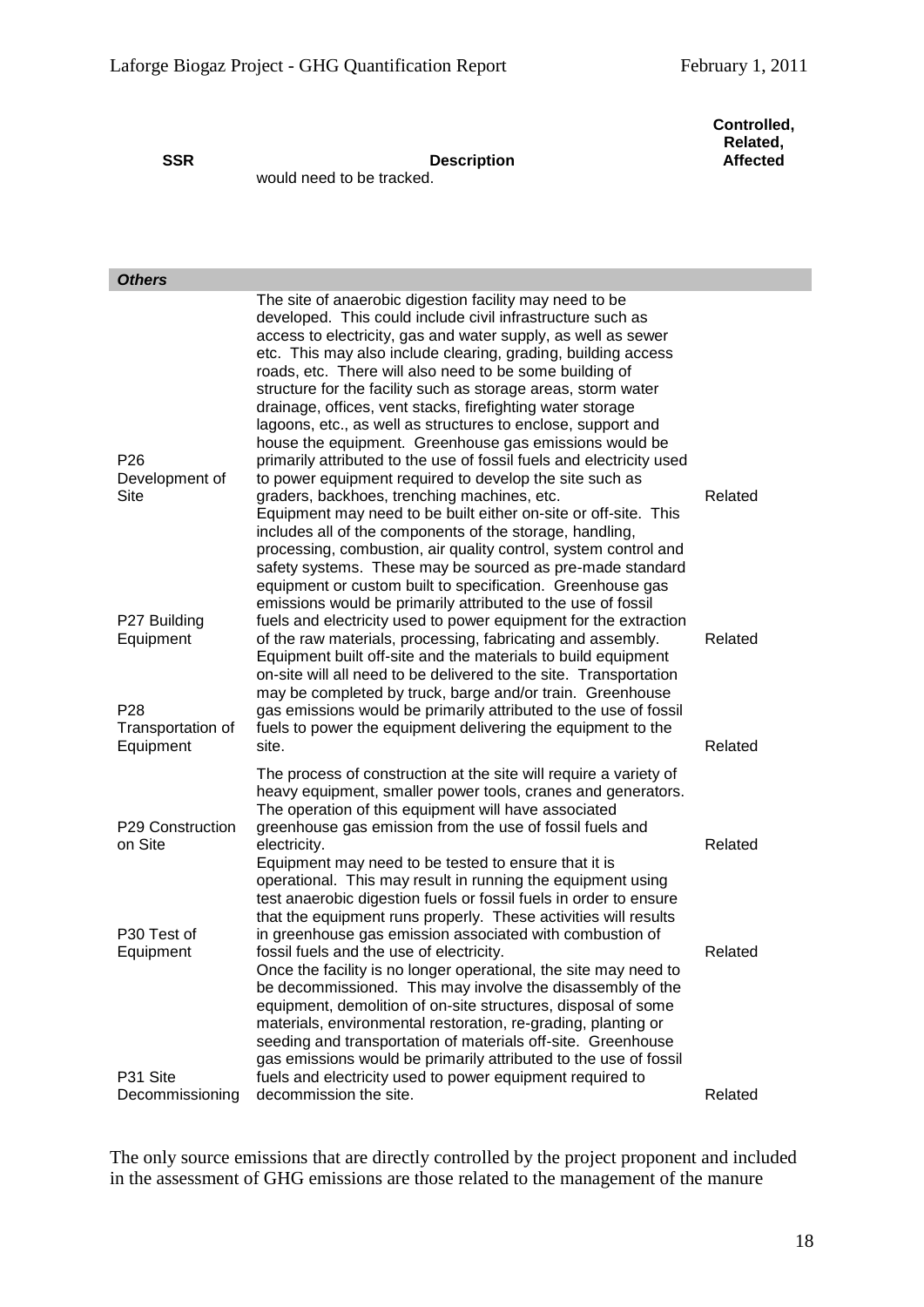produced at the farm and the management of the organic wastes transported to the farm. However, emission reductions associated with the green electricity produced by the farm as well as emission reductions associated with the fertilizer produced from the biodigestor are also included since these are closely related to the project. Further, if the proponent chooses to, carbon clauses could be structured with both NB Power and the transportation companies that haul biowaste from the facility so that the farm might ultimately claim the reductions associated with the project.

### <span id="page-18-0"></span>**4 Selection and justification of the baseline scenario**

A baseline scenario is used to establish what the quantified emissions are in terms of what will occur under "business as usual" (BAU) conditions in respect of the project and the services it delivers. It is therefore important to establish what the baseline scenario is. The common practice is to identify multiple possibilities for the baseline scenario, and then to identify the one most likely to occur through the process of barrier analysis (see below).

The following scenarios were identified for the purposes of this project:

- 1. Continuing to manage manure in storage tanks on the Laforge farm
- 2. Building a digester that can be used to generate electricity through the use of a CHP plant (i.e. the project

A barrier test is used to help identify barriers to any of these scenarios occurring. A barrier test in a common technique used to help justify a baseline scenario and to substantiate the claim that a project is in fact additional to the business as usual.

| <b>Possible</b><br><b>haselines</b>             | Scenario 1  | Scenario 2                                                                                                                                                                                                                             |
|-------------------------------------------------|-------------|----------------------------------------------------------------------------------------------------------------------------------------------------------------------------------------------------------------------------------------|
|                                                 |             |                                                                                                                                                                                                                                        |
| <b>Barriers</b>                                 |             |                                                                                                                                                                                                                                        |
| Regulatory barriers                             | No barriers | No barriers                                                                                                                                                                                                                            |
| Common practice<br><b>barriers</b>              | No barriers | Farm-based anaerobic digesters and not<br>yet common practice in Canada or New<br><b>Brunswick</b>                                                                                                                                     |
| <b>Financial barriers</b>                       | No barriers | The Laforge Digester project will entail a<br>capital cost exceeding \$2 million. This<br>amount would make the project<br>inaccessible if it were not for the help of<br>government programs and funding.                             |
| Barriers due to the<br>geographical<br>location | No barriers | No barriers                                                                                                                                                                                                                            |
| Barriers due to<br>public perception            | No barriers | No barriers                                                                                                                                                                                                                            |
| Market barriers                                 | No barriers | Since this project is essentially the first<br>project of its kind in New Brunswick,<br>there are market limitations in terms of<br>expertise and technical skills, as well<br>market barriers associated with available<br>technology |

#### **Table 5 Barrier analysis of baseline scenarios**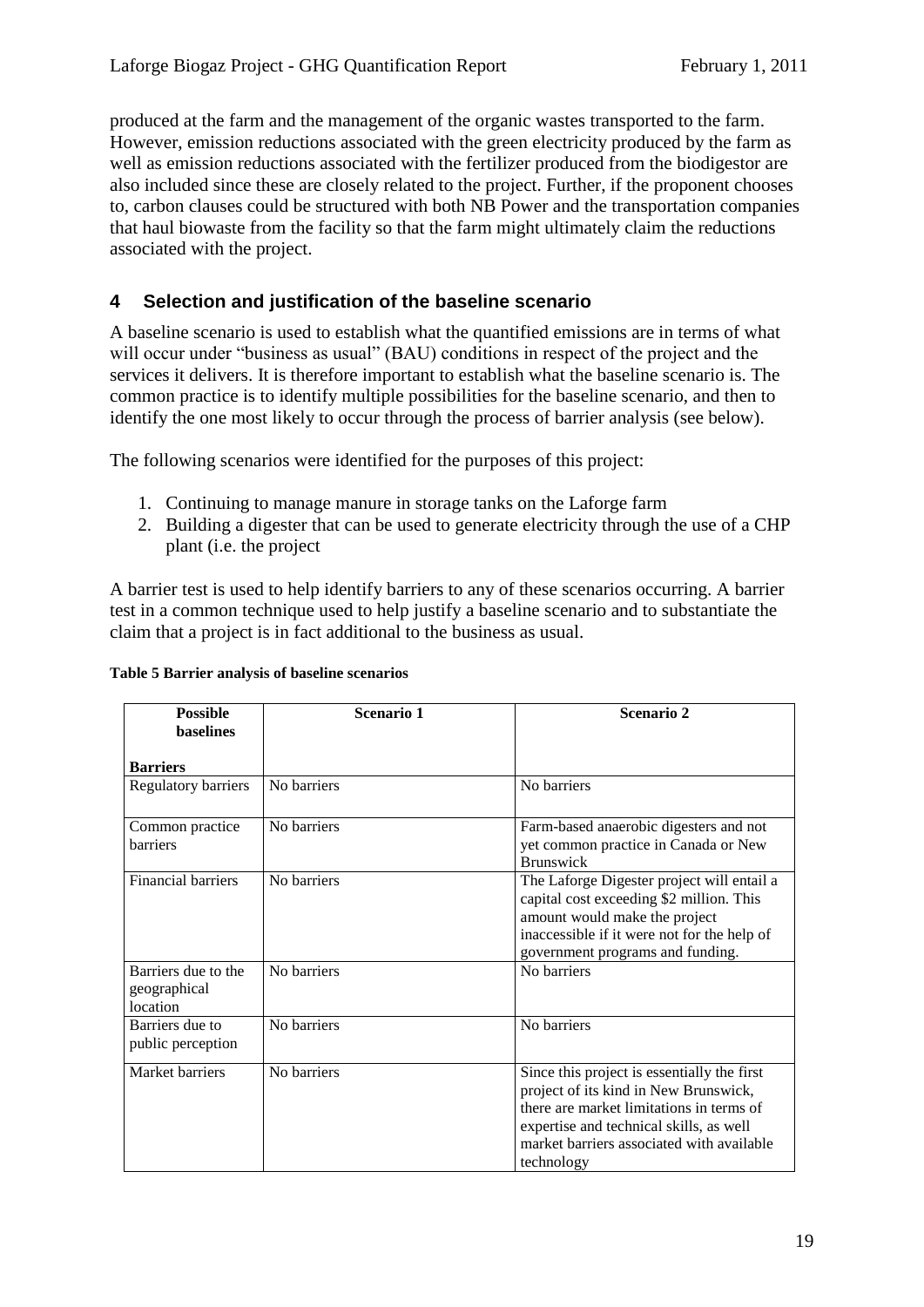| <b>Possible</b>  | Scenario 1  | Scenario 2                                   |
|------------------|-------------|----------------------------------------------|
| <b>baselines</b> |             |                                              |
|                  |             |                                              |
| <b>Barriers</b>  |             |                                              |
| Technological    | No barriers | Similar to market barriers, this project has |
| barriers         |             | technological barriers due to the fact that  |
|                  |             | some of the project equipment and know-      |
|                  |             | how has to be imported from other            |
|                  |             | jurisdictions.                               |

The barriers analysis suggests that the baseline conditions are that of there is a continuation of the status quo; namely, a continuation of current practices. The assessment also indicates that the project is additional to the baseline; namely, that the project has enough barriers that would limit it from occurring if it were not for the carbon-related funding it has received.

## <span id="page-19-0"></span>**5 Identification of SSR's attributable to the baseline**

The following SSRs that are associated with the baseline were identified.

| <b>Upstream SS's During Baseline</b><br><b>B1 Feedstock</b><br>Production | B12a Fuel<br>B12b Fuel<br>Extraction /<br>Extraction /<br>B4 Feedstock<br><b>B2</b> Feedstock<br><b>B3</b> Feedstock<br>Processing<br>Processing<br>Handling<br>Transportation<br>Storage<br>(Offsite)<br>(On site) | B13 Fuel<br>Delivery                     |
|---------------------------------------------------------------------------|---------------------------------------------------------------------------------------------------------------------------------------------------------------------------------------------------------------------|------------------------------------------|
| <b>Upstream SS's</b><br><b>Before Baseline</b>                            | On Site SS's During Baseline                                                                                                                                                                                        | Downstream SS's<br><b>After Baseline</b> |
| <b>B14</b><br>Development<br>of Site                                      |                                                                                                                                                                                                                     |                                          |
| B15 Building<br>Equipment                                                 | <b>B5</b> Fertilizer<br>Production                                                                                                                                                                                  | B19 Site                                 |
| <b>B16</b><br>Transportation<br>of Equipment                              | <b>B10 Electricity</b><br>Production                                                                                                                                                                                | Decommissioning                          |
| <b>B17</b><br>Construction<br>on Site                                     | B11 Thermal<br>Energy Production                                                                                                                                                                                    |                                          |
| B18 Testing of<br>Equipment                                               |                                                                                                                                                                                                                     |                                          |
| Downstream SS's During Baseline                                           |                                                                                                                                                                                                                     |                                          |
|                                                                           | B6 Fertilizer<br>B7 Land<br>B8 Disposal at<br>B9 Incineration<br>Transportation<br>Application<br>Landfill                                                                                                          |                                          |

#### **Figure 2 SSRs identified for the baseline**

The following table names and details if the SSRs identified are related to controlled and then describes if there are differences between the SSRs in terms of the project and baseline.

Descriptions of each of the SS's and their classification as either 'controlled', 'related' or 'affected' is provided in the table below.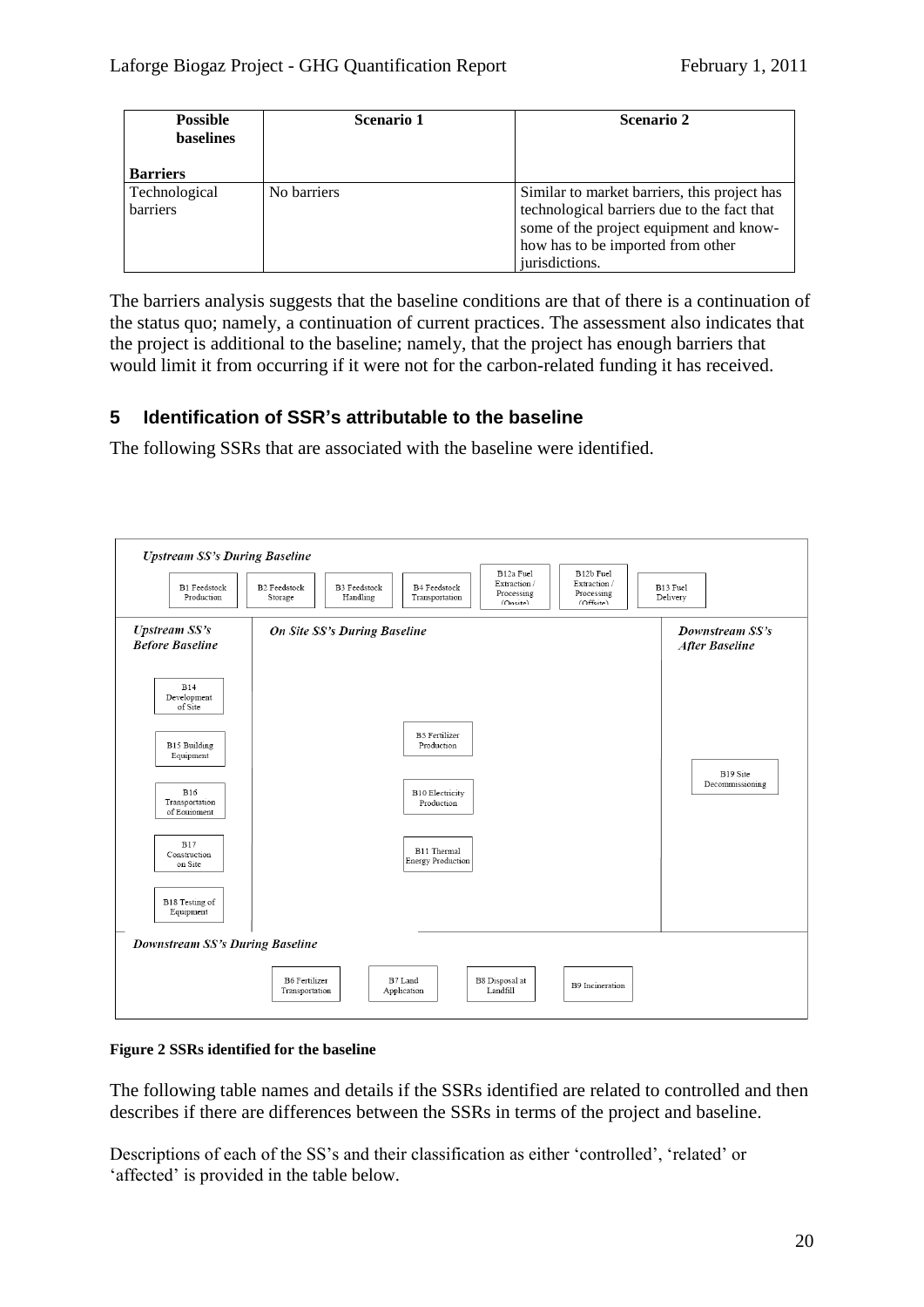# **Table 6 Description of SSR's associated with the baseline<sup>9</sup>**

| <b>SSR</b>                                                      | <b>Description</b>                                                                                                                                                                                                                                                                                                                                                                                                                                                                                                                                                                                                                                                                                        | Controlled,<br>Related,<br><b>Affected</b> |
|-----------------------------------------------------------------|-----------------------------------------------------------------------------------------------------------------------------------------------------------------------------------------------------------------------------------------------------------------------------------------------------------------------------------------------------------------------------------------------------------------------------------------------------------------------------------------------------------------------------------------------------------------------------------------------------------------------------------------------------------------------------------------------------------|--------------------------------------------|
|                                                                 | <b>Upstream during project operations</b>                                                                                                                                                                                                                                                                                                                                                                                                                                                                                                                                                                                                                                                                 |                                            |
|                                                                 | Agricultural materials are produced in a number ways. Farm<br>animals produce manure as part of their digestive cycle. The<br>composition of this manure is impacted by the ration they are<br>fed. The ration is a function of the animal's life-stage,<br>production target, climate and ration market dynamics. Other<br>agricultural materials include dead-stock and materials from<br>the harvesting and/or processing of various crops or<br>agricultural products. Greenhouse gas emissions may be<br>associated with the collection and processing of the feedstock<br>using various mechanical farm equipment primarily powered<br>by diesel and natural gas. Quantities for each of the energy |                                            |
| <b>B1 Feedstock</b><br>Production                               | inputs would be contemplated to evaluate functional<br>equivalence with the baseline condition.<br>Feedstock may be stored at the farm site, in the animal pens,<br>in windrows, piles or in enclosed containers. Greenhouse gas<br>emissions may result from the anaerobic decomposition of<br>these materials if storage conditions allow for an oxygen<br>deficient atmosphere or from volatilization of nitrogen as<br>nitrous oxide under aerobic conditions. The characteristics<br>size, shape, composition and duration of storage are all                                                                                                                                                        | Related                                    |
| <b>B2 Feedstock</b><br>Storage                                  | pertinent to evaluate functional equivalence with the baseline<br>condition.<br>Feedstock may be handled and/or processed prior to<br>transportation. This may involve the use of heavy equipment<br>such as payloaders or excavators that operate using diesel or<br>natural gas. Emissions of greenhouse gases are associated<br>with the use of these energy sources. Quantities for each of                                                                                                                                                                                                                                                                                                           | Related                                    |
| <b>B3 Feedstock</b><br>Handling                                 | the energy inputs would be contemplated to evaluate<br>functional equivalence with the baseline condition.<br>Feedstock may be transported to the project site by truck,<br>barge and/or train. The related energy inputs for fuelling this<br>equipment are captured under this SS, for the purposes of<br>calculating the resulting greenhouse gas emissions. Type of<br>equipment, number of loads and distance travelled would be                                                                                                                                                                                                                                                                     | Related                                    |
| <b>B4 Feedstock</b><br>Transportation<br>B <sub>12</sub> a Fuel | used to evaluate functional equivalence with the baseline<br>condition.<br>Each of the fuels used throughout the on-site component of<br>the project will need to sourced and processed. This will allow<br>for the calculation of the greenhouse gas emissions from the<br>various processes involved in the production, refinement and                                                                                                                                                                                                                                                                                                                                                                  | Related                                    |
| Extraction /<br>Processing<br>(Onsite)                          | storage of the fuels. The total volumes of fuel for each of the<br>on-site SS's are considered under this SS. Volumes and types<br>of fuels are the important characteristics to be tracked.<br>The biogas being input to the pipeline during the project<br>condition offsets a volume of natural gas from the pipeline<br>system. This volume of natural gas from the pipeline will need<br>to sourced and processed. This will allow for the calculation of                                                                                                                                                                                                                                            | Related                                    |
| B12b Fuel<br>Extraction /<br>Processing<br>(Offsite)            | the greenhouse gas emissions from the various processes<br>involved in the production, refinement and storage of the<br>natural gas. The total volume of biogas input to the pipeline is<br>considered under this SS and may need to be tracked.                                                                                                                                                                                                                                                                                                                                                                                                                                                          | Related                                    |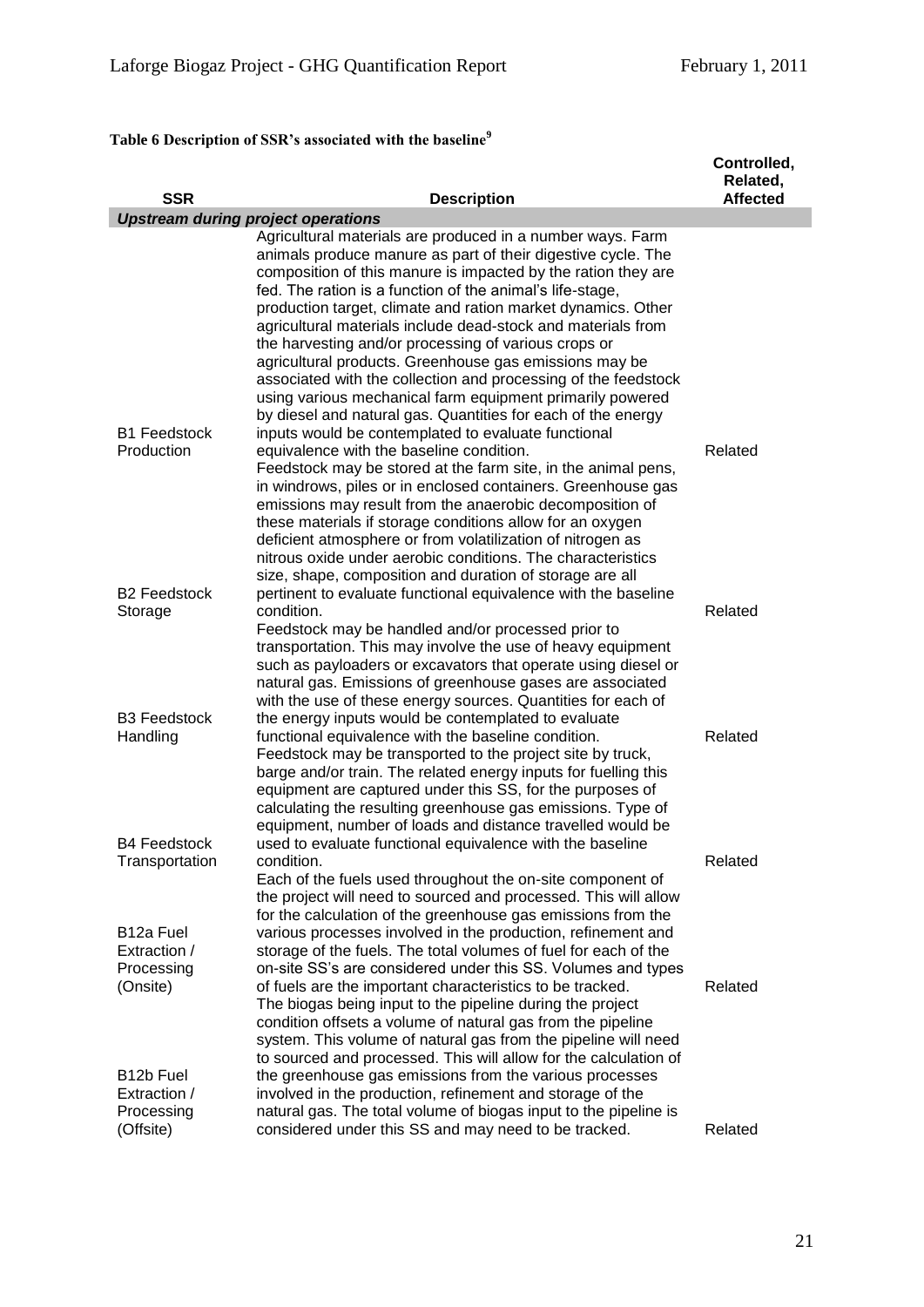| <b>SSR</b>                                 | <b>Description</b>                                                                                                                                                                                                                                                                                                                                                                                                                                                                                                                                                                                                                                                                   | Controlled,<br>Related,<br><b>Affected</b> |
|--------------------------------------------|--------------------------------------------------------------------------------------------------------------------------------------------------------------------------------------------------------------------------------------------------------------------------------------------------------------------------------------------------------------------------------------------------------------------------------------------------------------------------------------------------------------------------------------------------------------------------------------------------------------------------------------------------------------------------------------|--------------------------------------------|
|                                            | Each of the fuels used throughout the on-site component of<br>the project will need to be transported to the site. This may<br>include shipments by tanker or by pipeline, resulting in the<br>emissions of greenhouse gases. It is reasonable to exclude<br>fuel sourced by taking equipment to an existing commercial<br>fuelling station as the fuel used to take the equipment to the<br>site is captured under other SS's and there is no other                                                                                                                                                                                                                                 |                                            |
| <b>B13 Fuel Delivery</b>                   | delivery.                                                                                                                                                                                                                                                                                                                                                                                                                                                                                                                                                                                                                                                                            | Related                                    |
|                                            | <b>Onsite SS's during Project Operation</b>                                                                                                                                                                                                                                                                                                                                                                                                                                                                                                                                                                                                                                          |                                            |
| <b>B5 Fertilizer</b>                       | Fertilizer may be produced through a number of chemical,<br>mechanical and amendment processes. This requires several<br>energy inputs such as natural gas, diesel and electricity.<br>Emissions of greenhouse gases are associated with the use of<br>these fossil fuels. Quantities and types for each of the energy<br>inputs would be contemplated to evaluate functional                                                                                                                                                                                                                                                                                                        |                                            |
| Production<br><b>B10 Electricity</b>       | equivalence with the project condition.<br>Electricity will be produced off-site to cover the electricity<br>demand not being produced by the anaerobic digestion facility.<br>This electricity will be produced at an emissions intensity as                                                                                                                                                                                                                                                                                                                                                                                                                                        | Related                                    |
| Production                                 | deemed appropriate by the Program Authority. Measurement<br>of the gross quantity of electricity produced by the facility will<br>need to be tracked to quantify this SS.<br>The production of thermal energy may be required to meet the                                                                                                                                                                                                                                                                                                                                                                                                                                            | Related                                    |
| <b>B11 Thermal</b><br>Energy<br>Production | demands of facilities being provided with thermal energy from<br>the project site. This thermal energy may have been derived<br>from waste heat recovery systems resulting in an energy<br>burden on the systems from which the heat is being recovered<br>or directly from combustion of fossil fuels. Energy<br>requirements, fuel volumes and fuel types will need to be<br>tracked.                                                                                                                                                                                                                                                                                              | Related                                    |
|                                            | <b>Downstream SS's during Project Operation</b>                                                                                                                                                                                                                                                                                                                                                                                                                                                                                                                                                                                                                                      |                                            |
| <b>B6 Fertilizer</b>                       | Fertilizer produced at the site will need to be transported to<br>customers or distribution points by truck, barge and/or train.<br>The related energy inputs for fuelling this equipment are<br>captured under this SS, for the purposes of calculating the<br>resulting greenhouse gas emissions. Type of equipment,<br>number of loads and distance travelled would be used to                                                                                                                                                                                                                                                                                                    |                                            |
| Transportation<br>B7 Land                  | evaluate functional equivalence with the project condition.<br>Fertilizer and/or feedstock will then be land applied. This will<br>require the use of heavy equipment and mechanical systems.<br>This equipment would be fuelled by diesel, gas, natural gas or<br>electricity, resulting in GHG emissions. Other fuels may also<br>be used in some rare cases. Quantities for each of the energy<br>inputs would be contemplated to evaluate functional                                                                                                                                                                                                                             | Related                                    |
| Application                                | equivalence with the project condition.<br>Some feedstock may be disposed of at a disposal site by<br>transferring the material from the transportation container,<br>spreading, burying, processing, otherwise handling the<br>material using a combination of loaders, conveyors and other<br>mechanized devices. This equipment would be fuelled by<br>diesel, gas, natural gas or electricity, resulting in GHG<br>emissions. Other fuels may also be used in some rare cases.<br>Quantities and types for each of the energy inputs would be<br>tracked. Residues may decompose in the disposal facility<br>(typically a landfill site) resulting in the production of methane. | Related                                    |
| B8 Disposal in<br>Landfill                 | A methane collection and destruction system may be in place<br>at the disposal site. If such a system is active in the area of the                                                                                                                                                                                                                                                                                                                                                                                                                                                                                                                                                   | Related                                    |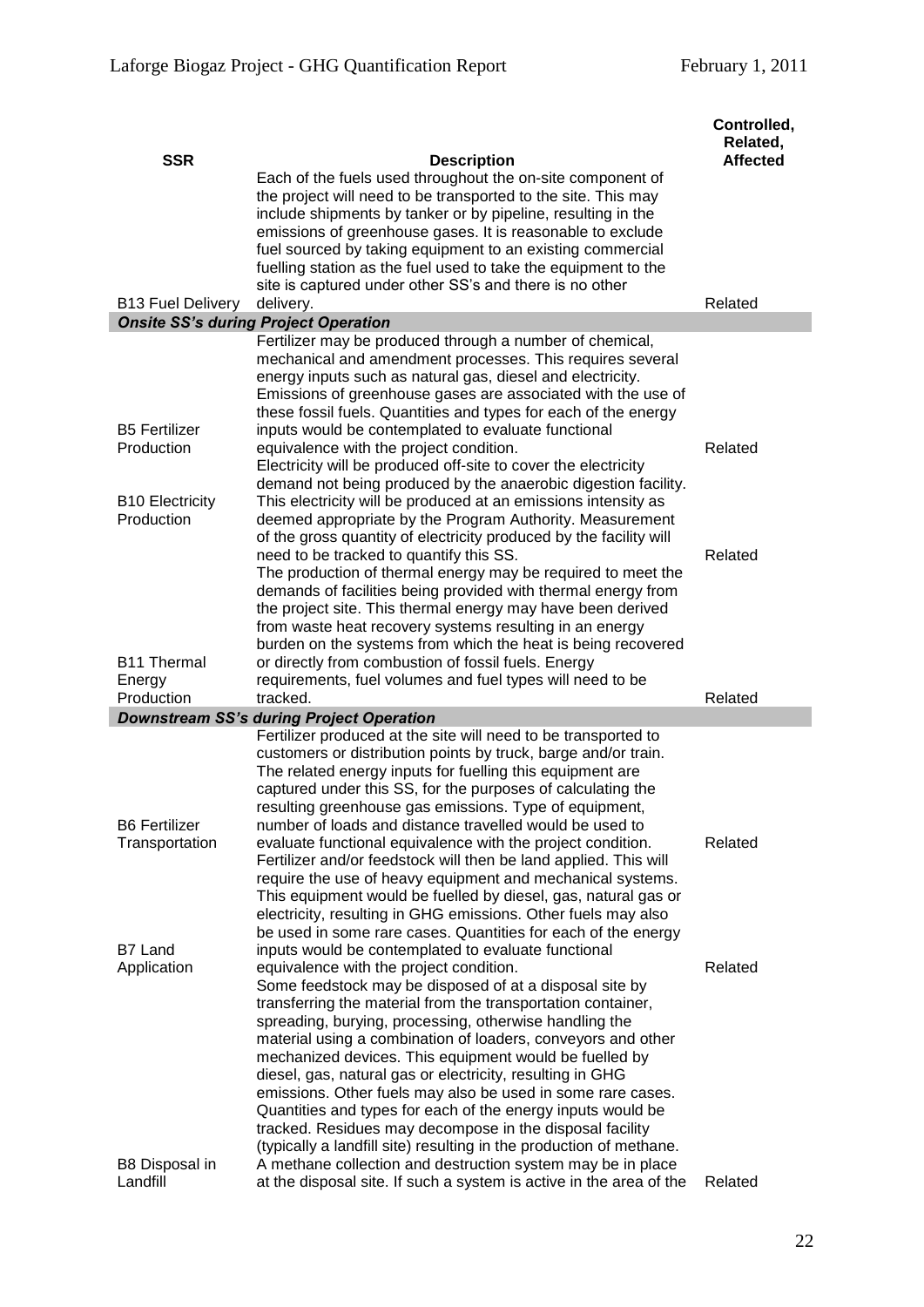| <b>SSR</b>                              | <b>Description</b><br>landfill where this material is being disposed, then this<br>methane collection must be accounted for in a reasonable<br>manner. Disposal site characteristics and mass disposed of at<br>each site may need to be tracked as well as the characteristics<br>of the methane collection and destruction system.                                                                                                                                                                                                                                                          | Controlled,<br>Related,<br><b>Affected</b> |
|-----------------------------------------|-----------------------------------------------------------------------------------------------------------------------------------------------------------------------------------------------------------------------------------------------------------------------------------------------------------------------------------------------------------------------------------------------------------------------------------------------------------------------------------------------------------------------------------------------------------------------------------------------|--------------------------------------------|
| <b>B9 Incineration</b>                  | Some feedstock may be incinerated at a disposal site. This will<br>include combusting the materials with a fuel such as natural<br>gas or diesel. Other fuels may also be used in some rare<br>cases. Quantities for each of the energy inputs would be<br>contemplated and tracked to evaluate functional equivalence<br>with the project condition.                                                                                                                                                                                                                                         | Related                                    |
| <b>Others</b>                           |                                                                                                                                                                                                                                                                                                                                                                                                                                                                                                                                                                                               |                                            |
| <b>B14</b>                              | The site may need to be developed under the baseline<br>condition. This could include civil infrastructure such as access<br>to electricity, gas and water supply, as well as sewer etc. This<br>may also include clearing, grading, building access roads, etc.<br>There will also need to be some building of structures for the<br>facility such as storage areas and offices, etc., as well as<br>structures to enclose, support and house any equipment.<br>Greenhouse gas emissions would be primarily attributed to the<br>use of fossil fuels and electricity used to power equipment |                                            |
| Development of<br>Site                  | required to develop the site such as graders, backhoes,<br>trenching machines, etc.<br>Equipment may need to be built either on-site or off-site. This<br>can include the baseline components for the storage, handling<br>and processing of the agricultural material. These may be<br>sourced as pre-made standard equipment or custom built to<br>specification. Greenhouse gas emissions would be primarily<br>attributed to the use of fossil fuels and electricity used to                                                                                                              | Related                                    |
| B15 Building<br>Equipment               | power equipment for the extraction of the raw materials,<br>processing, fabricating and assembly.<br>Equipment built off-site and the materials to build equipment<br>on-site, will all need to be delivered to the site. Transportation<br>may be completed by truck, barge and/or train. Greenhouse                                                                                                                                                                                                                                                                                         | Related                                    |
| B16<br>Transportation of<br>Equipment   | gas emissions would be primarily attributed to the use of fossil<br>fuels to power the equipment delivering the equipment to the<br>site.                                                                                                                                                                                                                                                                                                                                                                                                                                                     | Related                                    |
| <b>B17 Construction</b>                 | The process of construction at the site will require a variety of<br>heavy equipment, smaller power tools, cranes and generators.<br>The operation of this equipment will have associated                                                                                                                                                                                                                                                                                                                                                                                                     |                                            |
| on Site                                 | greenhouse gas emission from the use of fossil fuels and<br>electricity.<br>Equipment may need to be tested to ensure that it is<br>operational. This may result in running the equipment using<br>test agricultural materials or fossil fuels in order to ensure that<br>the equipment runs properly. These activities will result in                                                                                                                                                                                                                                                        | Related                                    |
| B18 Testing of<br>Equipment             | greenhouse gas emissions associated with the combustion of<br>fossil fuels and the use of electricity.<br>Once the facility is no longer operational, the site may need to<br>be decommissioned. This may involve the disassembly of the<br>equipment, demolition of on-site structures, disposal of some<br>materials, environmental restoration, re-grading, planting or<br>seeding, and transportation of materials off-site. Greenhouse<br>gas emissions would be primarily attributed to the use of fossil                                                                               | Related                                    |
| B <sub>19</sub> Site<br>Decommissioning | fuels and electricity used to power equipment required to<br>decommission the site.                                                                                                                                                                                                                                                                                                                                                                                                                                                                                                           | Related                                    |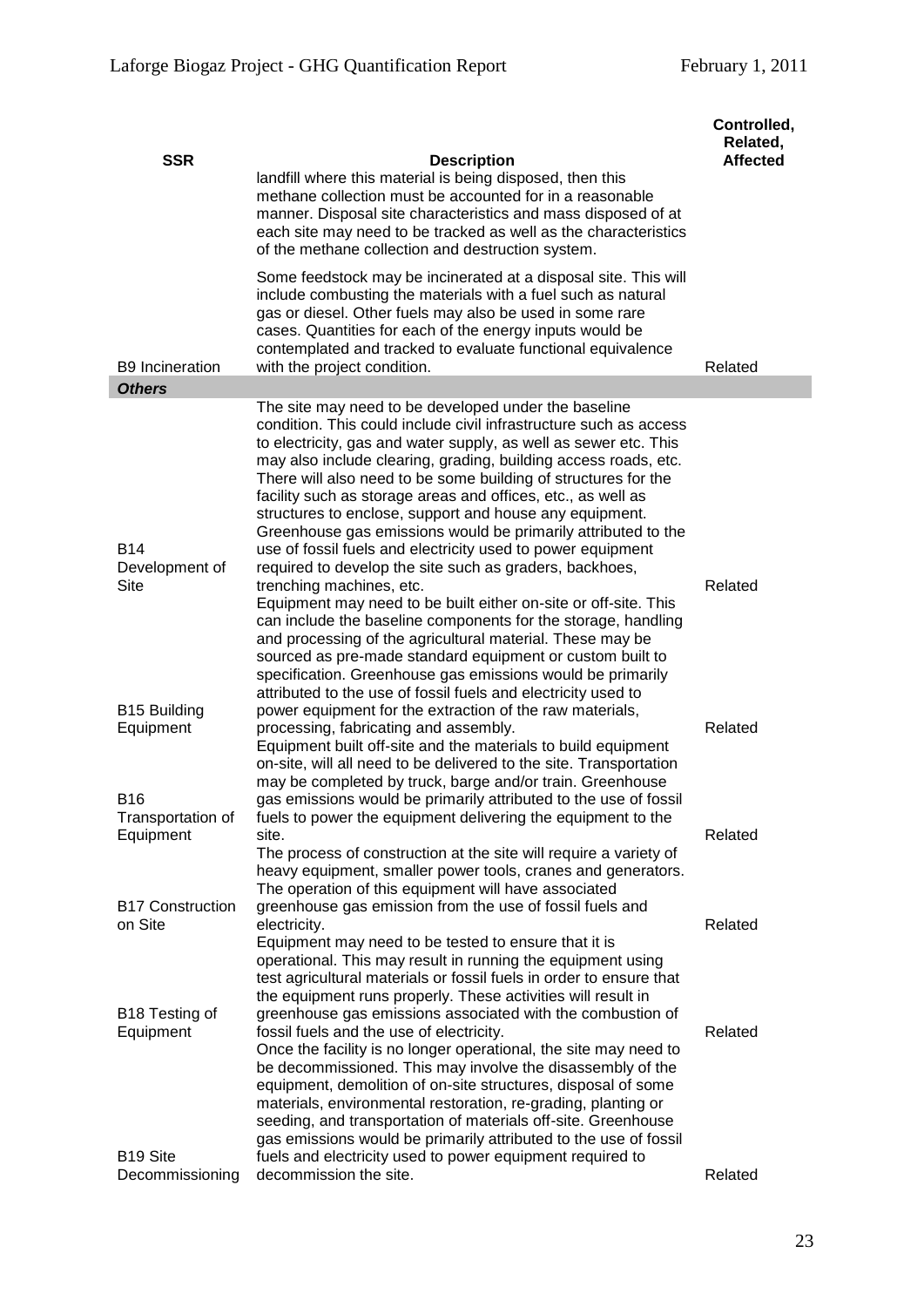## <span id="page-23-0"></span>**6 Selection of Relevant Project and Baseline SSR's**

Each of the SS's from the project and baseline condition were compared and evaluated as to their relevancy using the guidance provided in Annex VI of the "Guide to Quantification" Methodologies and Protocols: Draft", dated March 2006 (Environment Canada). The justification for the exclusion or conditions upon which SS's may be excluded is provided in **TABLE 2.3**  below. All other SS's listed previously are included.

| <b>Options</b><br><b>Baseline</b><br><b>Exclude from</b><br>(C, R, A)<br>(C, R,<br>Quantification<br>A)<br><b>Upstream SS's</b><br>P1 Feedstock<br>N/A<br>Exclude<br>Changes in livestock rations may yield differing<br>Related<br>energy values for manure. However, rations are<br>Production<br><b>B1</b> Feedstock<br>N/A<br>Exclude<br>typically tied to yield from the animal,<br>Related<br>availability, cost, etc. Further, the impacts of<br>Production<br>changes in feed regimes on enteric emissions<br>from livestock are not sufficiently understood as<br>to provide accuracy in measurement or<br>estimation, in an economically efficient<br>monitoring regime. Production of other<br>feedstocks would likely be functionally<br>equivalent as they are produced under normal<br>operation. For these reasons, it is reasonable to<br>exclude these SS's.<br>Under the majority of project and baseline<br>$\overline{P2}$ Feedstock<br>N/A<br>Related<br>Exclude<br>configurations, the duration that the material is<br>Storage<br><b>B2</b> Feedstock<br>N/A<br>Related<br>Exclude<br>stored will be less under the project condition as<br>compared to the baseline. This is reasonable<br>Storage<br>given that collection will be planned in order to<br>capture the material when it has a higher energy<br>value. Further collection frequencies will be<br>shorter to ensure more continual supply of<br>feedstock to the anaerobic digestion system. As<br>the duration of storage is shorter, it is<br>reasonable to assume that these SS's may be<br>excluded as the baseline emissions will exceed<br>the project emissions.<br>N/A<br>Exclude<br>P3 Feedstock<br>Related<br>Excluded as under the majority of<br>configurations, the project condition is<br>Handling<br><b>B3</b> Feedstock<br>Related<br>N/A<br>Exclude<br>equivalent to the baseline scenario.<br>Handling<br>P4 Feedstock<br>N/A<br>Related<br>Include<br>N/A | 1. Baseline    | таше / Сошрагізон от ээіх з<br>2. | 2. Project | 4. Include or | 5. Justification for Exclusion |
|---------------------------------------------------------------------------------------------------------------------------------------------------------------------------------------------------------------------------------------------------------------------------------------------------------------------------------------------------------------------------------------------------------------------------------------------------------------------------------------------------------------------------------------------------------------------------------------------------------------------------------------------------------------------------------------------------------------------------------------------------------------------------------------------------------------------------------------------------------------------------------------------------------------------------------------------------------------------------------------------------------------------------------------------------------------------------------------------------------------------------------------------------------------------------------------------------------------------------------------------------------------------------------------------------------------------------------------------------------------------------------------------------------------------------------------------------------------------------------------------------------------------------------------------------------------------------------------------------------------------------------------------------------------------------------------------------------------------------------------------------------------------------------------------------------------------------------------------------------------------------------------------------------------------------------------------------------------------|----------------|-----------------------------------|------------|---------------|--------------------------------|
|                                                                                                                                                                                                                                                                                                                                                                                                                                                                                                                                                                                                                                                                                                                                                                                                                                                                                                                                                                                                                                                                                                                                                                                                                                                                                                                                                                                                                                                                                                                                                                                                                                                                                                                                                                                                                                                                                                                                                                     |                |                                   |            |               |                                |
|                                                                                                                                                                                                                                                                                                                                                                                                                                                                                                                                                                                                                                                                                                                                                                                                                                                                                                                                                                                                                                                                                                                                                                                                                                                                                                                                                                                                                                                                                                                                                                                                                                                                                                                                                                                                                                                                                                                                                                     |                |                                   |            |               |                                |
|                                                                                                                                                                                                                                                                                                                                                                                                                                                                                                                                                                                                                                                                                                                                                                                                                                                                                                                                                                                                                                                                                                                                                                                                                                                                                                                                                                                                                                                                                                                                                                                                                                                                                                                                                                                                                                                                                                                                                                     |                |                                   |            |               |                                |
|                                                                                                                                                                                                                                                                                                                                                                                                                                                                                                                                                                                                                                                                                                                                                                                                                                                                                                                                                                                                                                                                                                                                                                                                                                                                                                                                                                                                                                                                                                                                                                                                                                                                                                                                                                                                                                                                                                                                                                     |                |                                   |            |               |                                |
|                                                                                                                                                                                                                                                                                                                                                                                                                                                                                                                                                                                                                                                                                                                                                                                                                                                                                                                                                                                                                                                                                                                                                                                                                                                                                                                                                                                                                                                                                                                                                                                                                                                                                                                                                                                                                                                                                                                                                                     |                |                                   |            |               |                                |
|                                                                                                                                                                                                                                                                                                                                                                                                                                                                                                                                                                                                                                                                                                                                                                                                                                                                                                                                                                                                                                                                                                                                                                                                                                                                                                                                                                                                                                                                                                                                                                                                                                                                                                                                                                                                                                                                                                                                                                     |                |                                   |            |               |                                |
|                                                                                                                                                                                                                                                                                                                                                                                                                                                                                                                                                                                                                                                                                                                                                                                                                                                                                                                                                                                                                                                                                                                                                                                                                                                                                                                                                                                                                                                                                                                                                                                                                                                                                                                                                                                                                                                                                                                                                                     |                |                                   |            |               |                                |
|                                                                                                                                                                                                                                                                                                                                                                                                                                                                                                                                                                                                                                                                                                                                                                                                                                                                                                                                                                                                                                                                                                                                                                                                                                                                                                                                                                                                                                                                                                                                                                                                                                                                                                                                                                                                                                                                                                                                                                     |                |                                   |            |               |                                |
|                                                                                                                                                                                                                                                                                                                                                                                                                                                                                                                                                                                                                                                                                                                                                                                                                                                                                                                                                                                                                                                                                                                                                                                                                                                                                                                                                                                                                                                                                                                                                                                                                                                                                                                                                                                                                                                                                                                                                                     |                |                                   |            |               |                                |
|                                                                                                                                                                                                                                                                                                                                                                                                                                                                                                                                                                                                                                                                                                                                                                                                                                                                                                                                                                                                                                                                                                                                                                                                                                                                                                                                                                                                                                                                                                                                                                                                                                                                                                                                                                                                                                                                                                                                                                     |                |                                   |            |               |                                |
|                                                                                                                                                                                                                                                                                                                                                                                                                                                                                                                                                                                                                                                                                                                                                                                                                                                                                                                                                                                                                                                                                                                                                                                                                                                                                                                                                                                                                                                                                                                                                                                                                                                                                                                                                                                                                                                                                                                                                                     |                |                                   |            |               |                                |
|                                                                                                                                                                                                                                                                                                                                                                                                                                                                                                                                                                                                                                                                                                                                                                                                                                                                                                                                                                                                                                                                                                                                                                                                                                                                                                                                                                                                                                                                                                                                                                                                                                                                                                                                                                                                                                                                                                                                                                     |                |                                   |            |               |                                |
|                                                                                                                                                                                                                                                                                                                                                                                                                                                                                                                                                                                                                                                                                                                                                                                                                                                                                                                                                                                                                                                                                                                                                                                                                                                                                                                                                                                                                                                                                                                                                                                                                                                                                                                                                                                                                                                                                                                                                                     |                |                                   |            |               |                                |
|                                                                                                                                                                                                                                                                                                                                                                                                                                                                                                                                                                                                                                                                                                                                                                                                                                                                                                                                                                                                                                                                                                                                                                                                                                                                                                                                                                                                                                                                                                                                                                                                                                                                                                                                                                                                                                                                                                                                                                     |                |                                   |            |               |                                |
|                                                                                                                                                                                                                                                                                                                                                                                                                                                                                                                                                                                                                                                                                                                                                                                                                                                                                                                                                                                                                                                                                                                                                                                                                                                                                                                                                                                                                                                                                                                                                                                                                                                                                                                                                                                                                                                                                                                                                                     |                |                                   |            |               |                                |
|                                                                                                                                                                                                                                                                                                                                                                                                                                                                                                                                                                                                                                                                                                                                                                                                                                                                                                                                                                                                                                                                                                                                                                                                                                                                                                                                                                                                                                                                                                                                                                                                                                                                                                                                                                                                                                                                                                                                                                     |                |                                   |            |               |                                |
|                                                                                                                                                                                                                                                                                                                                                                                                                                                                                                                                                                                                                                                                                                                                                                                                                                                                                                                                                                                                                                                                                                                                                                                                                                                                                                                                                                                                                                                                                                                                                                                                                                                                                                                                                                                                                                                                                                                                                                     |                |                                   |            |               |                                |
|                                                                                                                                                                                                                                                                                                                                                                                                                                                                                                                                                                                                                                                                                                                                                                                                                                                                                                                                                                                                                                                                                                                                                                                                                                                                                                                                                                                                                                                                                                                                                                                                                                                                                                                                                                                                                                                                                                                                                                     |                |                                   |            |               |                                |
|                                                                                                                                                                                                                                                                                                                                                                                                                                                                                                                                                                                                                                                                                                                                                                                                                                                                                                                                                                                                                                                                                                                                                                                                                                                                                                                                                                                                                                                                                                                                                                                                                                                                                                                                                                                                                                                                                                                                                                     |                |                                   |            |               |                                |
|                                                                                                                                                                                                                                                                                                                                                                                                                                                                                                                                                                                                                                                                                                                                                                                                                                                                                                                                                                                                                                                                                                                                                                                                                                                                                                                                                                                                                                                                                                                                                                                                                                                                                                                                                                                                                                                                                                                                                                     |                |                                   |            |               |                                |
|                                                                                                                                                                                                                                                                                                                                                                                                                                                                                                                                                                                                                                                                                                                                                                                                                                                                                                                                                                                                                                                                                                                                                                                                                                                                                                                                                                                                                                                                                                                                                                                                                                                                                                                                                                                                                                                                                                                                                                     |                |                                   |            |               |                                |
|                                                                                                                                                                                                                                                                                                                                                                                                                                                                                                                                                                                                                                                                                                                                                                                                                                                                                                                                                                                                                                                                                                                                                                                                                                                                                                                                                                                                                                                                                                                                                                                                                                                                                                                                                                                                                                                                                                                                                                     |                |                                   |            |               |                                |
|                                                                                                                                                                                                                                                                                                                                                                                                                                                                                                                                                                                                                                                                                                                                                                                                                                                                                                                                                                                                                                                                                                                                                                                                                                                                                                                                                                                                                                                                                                                                                                                                                                                                                                                                                                                                                                                                                                                                                                     |                |                                   |            |               |                                |
|                                                                                                                                                                                                                                                                                                                                                                                                                                                                                                                                                                                                                                                                                                                                                                                                                                                                                                                                                                                                                                                                                                                                                                                                                                                                                                                                                                                                                                                                                                                                                                                                                                                                                                                                                                                                                                                                                                                                                                     |                |                                   |            |               |                                |
|                                                                                                                                                                                                                                                                                                                                                                                                                                                                                                                                                                                                                                                                                                                                                                                                                                                                                                                                                                                                                                                                                                                                                                                                                                                                                                                                                                                                                                                                                                                                                                                                                                                                                                                                                                                                                                                                                                                                                                     |                |                                   |            |               |                                |
|                                                                                                                                                                                                                                                                                                                                                                                                                                                                                                                                                                                                                                                                                                                                                                                                                                                                                                                                                                                                                                                                                                                                                                                                                                                                                                                                                                                                                                                                                                                                                                                                                                                                                                                                                                                                                                                                                                                                                                     |                |                                   |            |               |                                |
|                                                                                                                                                                                                                                                                                                                                                                                                                                                                                                                                                                                                                                                                                                                                                                                                                                                                                                                                                                                                                                                                                                                                                                                                                                                                                                                                                                                                                                                                                                                                                                                                                                                                                                                                                                                                                                                                                                                                                                     |                |                                   |            |               |                                |
|                                                                                                                                                                                                                                                                                                                                                                                                                                                                                                                                                                                                                                                                                                                                                                                                                                                                                                                                                                                                                                                                                                                                                                                                                                                                                                                                                                                                                                                                                                                                                                                                                                                                                                                                                                                                                                                                                                                                                                     |                |                                   |            |               |                                |
|                                                                                                                                                                                                                                                                                                                                                                                                                                                                                                                                                                                                                                                                                                                                                                                                                                                                                                                                                                                                                                                                                                                                                                                                                                                                                                                                                                                                                                                                                                                                                                                                                                                                                                                                                                                                                                                                                                                                                                     |                |                                   |            |               |                                |
|                                                                                                                                                                                                                                                                                                                                                                                                                                                                                                                                                                                                                                                                                                                                                                                                                                                                                                                                                                                                                                                                                                                                                                                                                                                                                                                                                                                                                                                                                                                                                                                                                                                                                                                                                                                                                                                                                                                                                                     |                |                                   |            |               |                                |
|                                                                                                                                                                                                                                                                                                                                                                                                                                                                                                                                                                                                                                                                                                                                                                                                                                                                                                                                                                                                                                                                                                                                                                                                                                                                                                                                                                                                                                                                                                                                                                                                                                                                                                                                                                                                                                                                                                                                                                     |                |                                   |            |               |                                |
|                                                                                                                                                                                                                                                                                                                                                                                                                                                                                                                                                                                                                                                                                                                                                                                                                                                                                                                                                                                                                                                                                                                                                                                                                                                                                                                                                                                                                                                                                                                                                                                                                                                                                                                                                                                                                                                                                                                                                                     |                |                                   |            |               |                                |
|                                                                                                                                                                                                                                                                                                                                                                                                                                                                                                                                                                                                                                                                                                                                                                                                                                                                                                                                                                                                                                                                                                                                                                                                                                                                                                                                                                                                                                                                                                                                                                                                                                                                                                                                                                                                                                                                                                                                                                     |                |                                   |            |               |                                |
|                                                                                                                                                                                                                                                                                                                                                                                                                                                                                                                                                                                                                                                                                                                                                                                                                                                                                                                                                                                                                                                                                                                                                                                                                                                                                                                                                                                                                                                                                                                                                                                                                                                                                                                                                                                                                                                                                                                                                                     |                |                                   |            |               |                                |
|                                                                                                                                                                                                                                                                                                                                                                                                                                                                                                                                                                                                                                                                                                                                                                                                                                                                                                                                                                                                                                                                                                                                                                                                                                                                                                                                                                                                                                                                                                                                                                                                                                                                                                                                                                                                                                                                                                                                                                     |                |                                   |            |               |                                |
|                                                                                                                                                                                                                                                                                                                                                                                                                                                                                                                                                                                                                                                                                                                                                                                                                                                                                                                                                                                                                                                                                                                                                                                                                                                                                                                                                                                                                                                                                                                                                                                                                                                                                                                                                                                                                                                                                                                                                                     |                |                                   |            |               |                                |
|                                                                                                                                                                                                                                                                                                                                                                                                                                                                                                                                                                                                                                                                                                                                                                                                                                                                                                                                                                                                                                                                                                                                                                                                                                                                                                                                                                                                                                                                                                                                                                                                                                                                                                                                                                                                                                                                                                                                                                     | Transportation |                                   |            |               |                                |
| N/A<br><b>B4 Feedstock</b><br>Related<br>Include                                                                                                                                                                                                                                                                                                                                                                                                                                                                                                                                                                                                                                                                                                                                                                                                                                                                                                                                                                                                                                                                                                                                                                                                                                                                                                                                                                                                                                                                                                                                                                                                                                                                                                                                                                                                                                                                                                                    |                |                                   |            |               |                                |
| Transportation                                                                                                                                                                                                                                                                                                                                                                                                                                                                                                                                                                                                                                                                                                                                                                                                                                                                                                                                                                                                                                                                                                                                                                                                                                                                                                                                                                                                                                                                                                                                                                                                                                                                                                                                                                                                                                                                                                                                                      |                |                                   |            |               |                                |
| Excluded as these SS's are not relevant to the<br>P22 Electricity<br>N/A<br>Related<br>Exclude                                                                                                                                                                                                                                                                                                                                                                                                                                                                                                                                                                                                                                                                                                                                                                                                                                                                                                                                                                                                                                                                                                                                                                                                                                                                                                                                                                                                                                                                                                                                                                                                                                                                                                                                                                                                                                                                      |                |                                   |            |               |                                |
| project as the emissions from these practices are<br>Usage                                                                                                                                                                                                                                                                                                                                                                                                                                                                                                                                                                                                                                                                                                                                                                                                                                                                                                                                                                                                                                                                                                                                                                                                                                                                                                                                                                                                                                                                                                                                                                                                                                                                                                                                                                                                                                                                                                          |                |                                   |            |               |                                |
| covered under proposed greenhouse gas                                                                                                                                                                                                                                                                                                                                                                                                                                                                                                                                                                                                                                                                                                                                                                                                                                                                                                                                                                                                                                                                                                                                                                                                                                                                                                                                                                                                                                                                                                                                                                                                                                                                                                                                                                                                                                                                                                                               |                |                                   |            |               |                                |
| regulations.                                                                                                                                                                                                                                                                                                                                                                                                                                                                                                                                                                                                                                                                                                                                                                                                                                                                                                                                                                                                                                                                                                                                                                                                                                                                                                                                                                                                                                                                                                                                                                                                                                                                                                                                                                                                                                                                                                                                                        |                |                                   |            |               |                                |
| Excluded as these SS's are not relevant to the<br>N/A<br>Related<br>Exclude<br>P <sub>24</sub> Fuel                                                                                                                                                                                                                                                                                                                                                                                                                                                                                                                                                                                                                                                                                                                                                                                                                                                                                                                                                                                                                                                                                                                                                                                                                                                                                                                                                                                                                                                                                                                                                                                                                                                                                                                                                                                                                                                                 |                |                                   |            |               |                                |
| project as the emissions from these practices are<br>Extraction /                                                                                                                                                                                                                                                                                                                                                                                                                                                                                                                                                                                                                                                                                                                                                                                                                                                                                                                                                                                                                                                                                                                                                                                                                                                                                                                                                                                                                                                                                                                                                                                                                                                                                                                                                                                                                                                                                                   |                |                                   |            |               |                                |
| Processing<br>covered under proposed greenhouse gas                                                                                                                                                                                                                                                                                                                                                                                                                                                                                                                                                                                                                                                                                                                                                                                                                                                                                                                                                                                                                                                                                                                                                                                                                                                                                                                                                                                                                                                                                                                                                                                                                                                                                                                                                                                                                                                                                                                 |                |                                   |            |               |                                |

**Table 7 Comparison of SSR's<sup>9</sup>**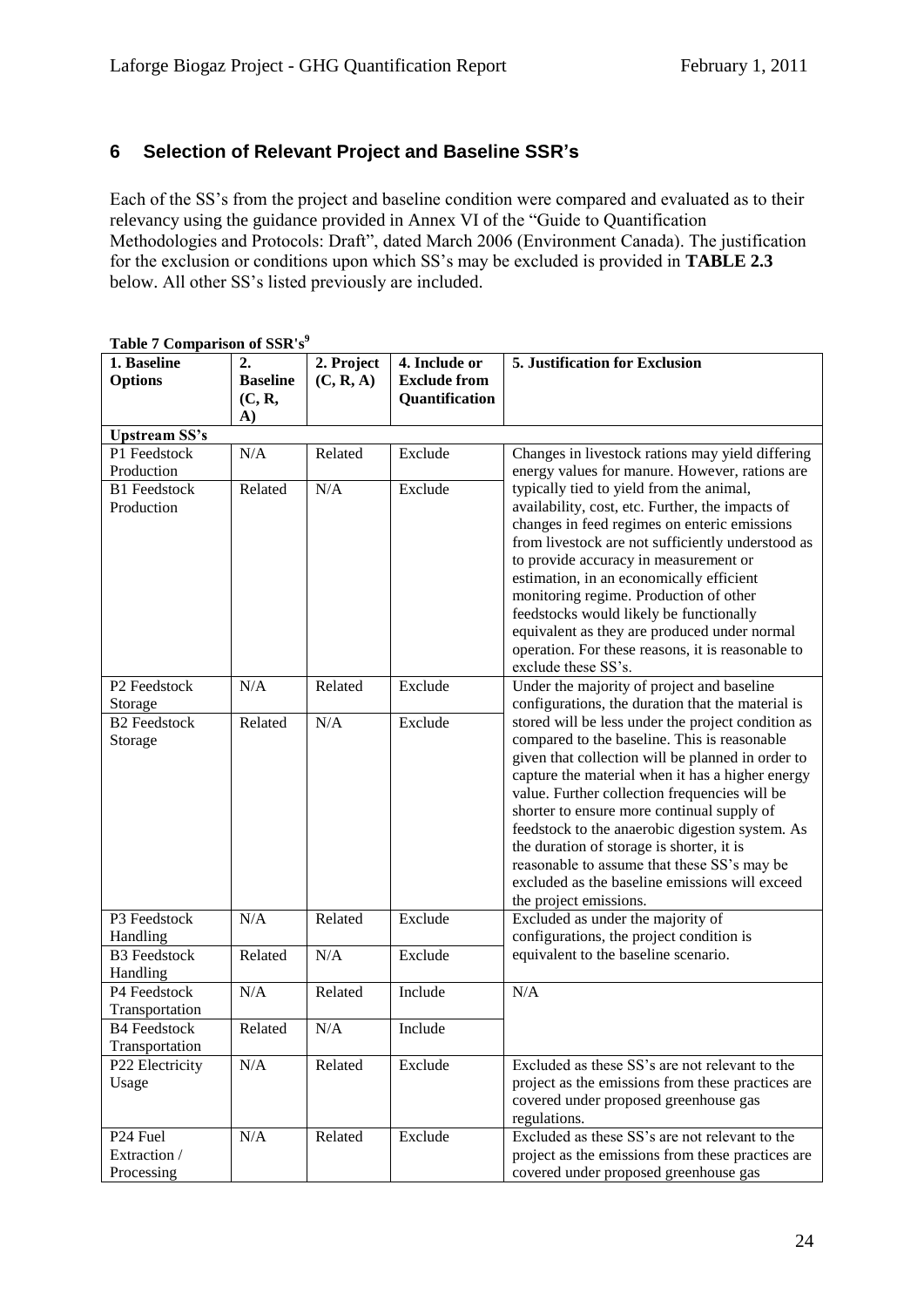| B <sub>12a</sub> Fuel<br>Extraction /<br>Processing | Related | N/A        | Exclude        | regulations.                                                                                                                                                                                                                                                                                                                                                                         |
|-----------------------------------------------------|---------|------------|----------------|--------------------------------------------------------------------------------------------------------------------------------------------------------------------------------------------------------------------------------------------------------------------------------------------------------------------------------------------------------------------------------------|
| (Onsite)                                            |         |            |                |                                                                                                                                                                                                                                                                                                                                                                                      |
| B12b Fuel                                           | Related | N/A        | Exclude        | Excluded as these SS's are not being considered                                                                                                                                                                                                                                                                                                                                      |
| Extraction /                                        |         |            |                | for the project at this time as they are offsite.                                                                                                                                                                                                                                                                                                                                    |
| Processing                                          |         |            |                |                                                                                                                                                                                                                                                                                                                                                                                      |
| (Offsite)                                           |         |            |                |                                                                                                                                                                                                                                                                                                                                                                                      |
| P <sub>25</sub> Fuel                                | N/A     | Related    | Exclude        | Excluded as these SS's are not relevant to the                                                                                                                                                                                                                                                                                                                                       |
| Delivery                                            |         |            |                | project as the emissions from these practices are                                                                                                                                                                                                                                                                                                                                    |
| B13 Fuel                                            | Related | N/A        | Exclude        | covered under proposed greenhouse gas                                                                                                                                                                                                                                                                                                                                                |
| Delivery                                            |         |            |                | regulations.                                                                                                                                                                                                                                                                                                                                                                         |
| <b>Onsite SS's</b>                                  |         |            |                |                                                                                                                                                                                                                                                                                                                                                                                      |
| P5 Feedstock                                        | N/A     | Controlled | Exclude        | As per the discussion for B2 and P2 Feedstock                                                                                                                                                                                                                                                                                                                                        |
| Storage                                             |         |            |                | Storage, the storage of these materials is<br>minimized in order to capture the highest<br>energy value. Further, limited inventory of<br>agricultural materials are maintained on site as<br>should there be an up-set condition, having<br>these materials on-site could bring forward<br>storage issues such as odour. For these reasons,<br>it is reasonable to exclude this SS. |
| P6, P7, P8a, P9b,                                   | N/A     | Controlled | Include all    | Laforge will not be using any deadstock as                                                                                                                                                                                                                                                                                                                                           |
| P12, P15, P16,                                      |         |            | except P7, P19 | outlined in P7. Laforge will not be distributing                                                                                                                                                                                                                                                                                                                                     |
| P18, P19 and P23                                    |         |            |                | thermal energy to neighbouring sites as outlined                                                                                                                                                                                                                                                                                                                                     |
| Feedstock                                           |         |            |                | in P19.                                                                                                                                                                                                                                                                                                                                                                              |
| Processing                                          |         |            |                |                                                                                                                                                                                                                                                                                                                                                                                      |
| P8b Fugitive                                        | N/A     | Controlled | Exclude        | Excluded as projects applying this protocol                                                                                                                                                                                                                                                                                                                                          |
| Emissions                                           |         |            |                | must meet the requirements of with Sections                                                                                                                                                                                                                                                                                                                                          |
|                                                     |         |            |                | 10.2 through 10.4 of the Canadian Standards                                                                                                                                                                                                                                                                                                                                          |
|                                                     |         |            |                | Association (CSA) Code for Digester Gas and<br>Landfill Gas Installations CAN/CGA-B105-                                                                                                                                                                                                                                                                                              |
|                                                     |         |            |                | M93 which specifies the relevant leakage and                                                                                                                                                                                                                                                                                                                                         |
|                                                     |         |            |                | pressure testing requirements providing                                                                                                                                                                                                                                                                                                                                              |
|                                                     |         |            |                | reasonable assurance that fugitive emissions are                                                                                                                                                                                                                                                                                                                                     |
|                                                     |         |            |                | immaterial.                                                                                                                                                                                                                                                                                                                                                                          |
|                                                     | N/A     | Controlled | Exclude        | The digestate removed from the anaerobic                                                                                                                                                                                                                                                                                                                                             |
| P9a Digestate                                       |         |            |                | digestion vessel(s) may continue to produce                                                                                                                                                                                                                                                                                                                                          |
| Storage                                             |         |            |                | methane emissions if not aerated or nitrous                                                                                                                                                                                                                                                                                                                                          |
|                                                     |         |            |                | oxide emissions if aerated. Separation of the                                                                                                                                                                                                                                                                                                                                        |
|                                                     |         |            |                | solid and liquid components can serve to                                                                                                                                                                                                                                                                                                                                             |
|                                                     |         |            |                | stabilize the digestate in order to minimize the                                                                                                                                                                                                                                                                                                                                     |
|                                                     |         |            |                | continuation of the anaerobic digestion                                                                                                                                                                                                                                                                                                                                              |
|                                                     |         |            |                | processes would continue outside of the                                                                                                                                                                                                                                                                                                                                              |
|                                                     |         |            |                | digestion chamber. Under the condition that the                                                                                                                                                                                                                                                                                                                                      |
|                                                     |         |            |                | digestate does not undergo active composting,                                                                                                                                                                                                                                                                                                                                        |
|                                                     |         |            |                | the emissions from secondary storage are                                                                                                                                                                                                                                                                                                                                             |
|                                                     |         |            |                | immaterial.                                                                                                                                                                                                                                                                                                                                                                          |
| P20 Flaring                                         | N/A     | Controlled | Include        | N/A                                                                                                                                                                                                                                                                                                                                                                                  |
| P21 Venting                                         | N/A     | Controlled | Include        | N/A                                                                                                                                                                                                                                                                                                                                                                                  |
| <b>B5</b> Fertilizer                                | N/A     | Related    | Include        | N/A                                                                                                                                                                                                                                                                                                                                                                                  |
| Production                                          |         |            |                |                                                                                                                                                                                                                                                                                                                                                                                      |
| <b>B10 Electricity</b>                              | Related | N/A        | Include        | N/A                                                                                                                                                                                                                                                                                                                                                                                  |
| Production                                          |         | N/A        |                |                                                                                                                                                                                                                                                                                                                                                                                      |
| B11 Thermal                                         | Related |            | Include        | N/A                                                                                                                                                                                                                                                                                                                                                                                  |
| Energy<br>Production                                |         |            |                |                                                                                                                                                                                                                                                                                                                                                                                      |
| Downstream SS's                                     |         |            |                |                                                                                                                                                                                                                                                                                                                                                                                      |
| P10 Waste                                           | N/A     | Related    | Exclude        | Excluded as quantity of waste and related                                                                                                                                                                                                                                                                                                                                            |
| Transportation                                      |         |            |                | emissions from its transport are negligible.                                                                                                                                                                                                                                                                                                                                         |
|                                                     |         |            |                |                                                                                                                                                                                                                                                                                                                                                                                      |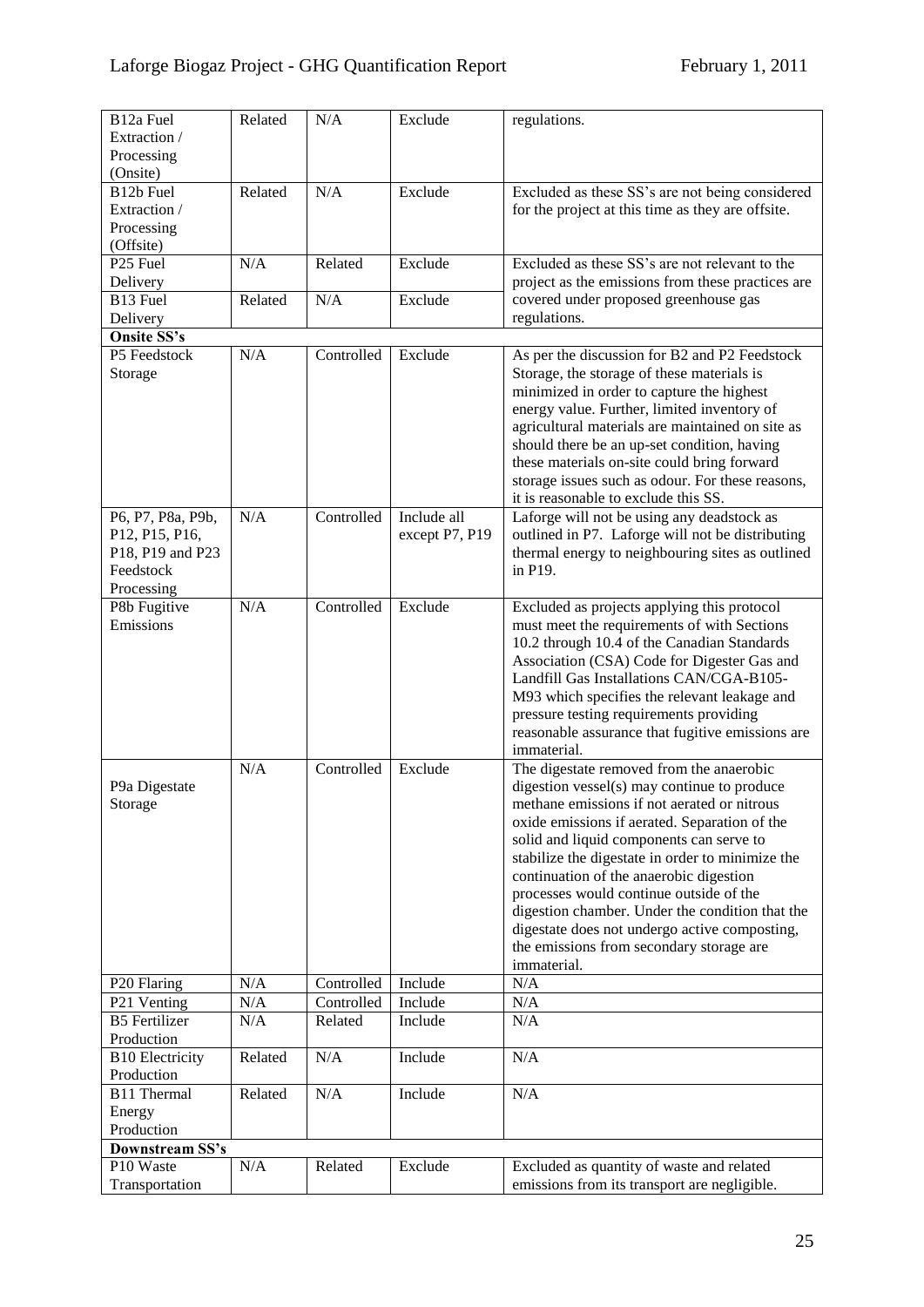| P11 Waste<br>Disposal       | N/A     | Related | Exclude | Excluded as the waste is essentially inert and its<br>disposal would not contribute to methane<br>production, and would have no impact on |
|-----------------------------|---------|---------|---------|-------------------------------------------------------------------------------------------------------------------------------------------|
| P13 Fertilizer              | N/A     | Related | Exclude | methane collection and destruction systems.<br>Excluded as under the majority of                                                          |
| Transportation              |         |         |         | configurations, the project condition is                                                                                                  |
| <b>B6</b> Fertilizer        | Related | N/A     | Exclude | equivalent to the baseline scenario.                                                                                                      |
| Transportation              |         |         |         |                                                                                                                                           |
| P14 Land                    | N/A     | Related | Exclude | The nitrogen stabilization in the project                                                                                                 |
| Application                 |         |         |         | condition (P12 Land Application) is such that                                                                                             |
| B7 Land                     | Related | N/A     | Exclude | the amount of nitrous oxide released will be less                                                                                         |
| Application                 |         |         |         | and the amount of carbon that is biologically                                                                                             |
|                             |         |         |         | sequestered in the soil will be greater than in the                                                                                       |
|                             |         |         |         | baseline condition (B7 Land Application). As                                                                                              |
|                             |         |         |         | this involves complex data capture,<br>management and calculation, involving                                                              |
|                             |         |         |         | considerable uncertainty, it is reasonable to                                                                                             |
|                             |         |         |         | exclude the emission reductions from this SS's.                                                                                           |
| P17 Pipeline                | N/A     | Related | Exclude | Excluded as these SS's are not being considered                                                                                           |
| Distribution and            |         |         |         | for the project at this time as they are offsite.                                                                                         |
| Usage                       |         |         |         |                                                                                                                                           |
| <b>B8</b> Disposal in       | Related | N/A     | Include | N/A (Note that only methane emissions will be                                                                                             |
| Landfill                    |         |         |         | included, and not emissions from transportation                                                                                           |
|                             |         |         |         | equipment as described in Table 6).                                                                                                       |
| <b>B9</b> Incineration      | Related | N/A     | Exclude | Laforge does/has not use(d) incineration                                                                                                  |
|                             |         |         |         | practices to dispose of manure (feedstock).                                                                                               |
| Other                       |         |         |         |                                                                                                                                           |
| P26 Development             | N/A     | Related | Exclude | Emissions from site development are not                                                                                                   |
| of Site                     |         |         |         | material given the long project life, and the                                                                                             |
| <b>B12</b>                  | Related | N/A     | Exclude | minimal site development typically required.                                                                                              |
| Development of              |         |         |         | Emissions from site development are not<br>material for the baseline condition given the                                                  |
| Site                        |         |         |         | minimal site development typically required.                                                                                              |
| P27 Building                | N/A     | Related | Exclude | Emissions from building equipment are not                                                                                                 |
| Equipment                   |         |         |         | material given the long project life, and the                                                                                             |
|                             |         |         |         | minimal building equipment typically required.                                                                                            |
| <b>B13 Building</b>         | Related | N/A     | Exclude | Emissions from building equipment are not                                                                                                 |
| Equipment                   |         |         |         | material for the baseline condition given the                                                                                             |
|                             |         |         |         | minimal building equipment typically required.                                                                                            |
| P <sub>28</sub>             | N/A     | Related | Exclude | Emissions from transportation of equipment are                                                                                            |
| Transportation of           |         |         |         | not material given the long project life, and the                                                                                         |
| Equipment                   |         |         |         | minimal transportation of equipment typically                                                                                             |
| <b>B14</b>                  | Related | N/A     | Exclude | required.<br>Emissions from transportation of equipment are                                                                               |
| Transportation of           |         |         |         | not material for the baseline condition given the                                                                                         |
| Equipment                   |         |         |         | minimal transportation of equipment typically                                                                                             |
|                             |         |         |         | required.                                                                                                                                 |
| P29 Construction            | N/A     | Related | Exclude | Emissions from construction on site are not                                                                                               |
| on Site                     |         |         |         | material given the long project life, and the                                                                                             |
|                             |         |         |         | minimal construction on site typically required.                                                                                          |
| <b>B15</b> Construction     | Related | N/A     | Exclude | Emissions from construction on site are not                                                                                               |
| on Site                     |         |         |         | material for the baseline condition given the                                                                                             |
|                             |         |         |         | minimal construction on site typically required.                                                                                          |
| P30 Testing of<br>Equipment | N/A     | Related | Exclude | Emissions from testing of equipment are not<br>material given the long project life, and the                                              |
|                             |         |         |         | minimal testing of equipment typically required.                                                                                          |
| B16 Testing of              | Related | N/A     | Exclude | Emissions from testing of equipment are not                                                                                               |
| Equipment                   |         |         |         | material for the baseline condition given the                                                                                             |
|                             |         |         |         | minimal testing of equipment typically required.                                                                                          |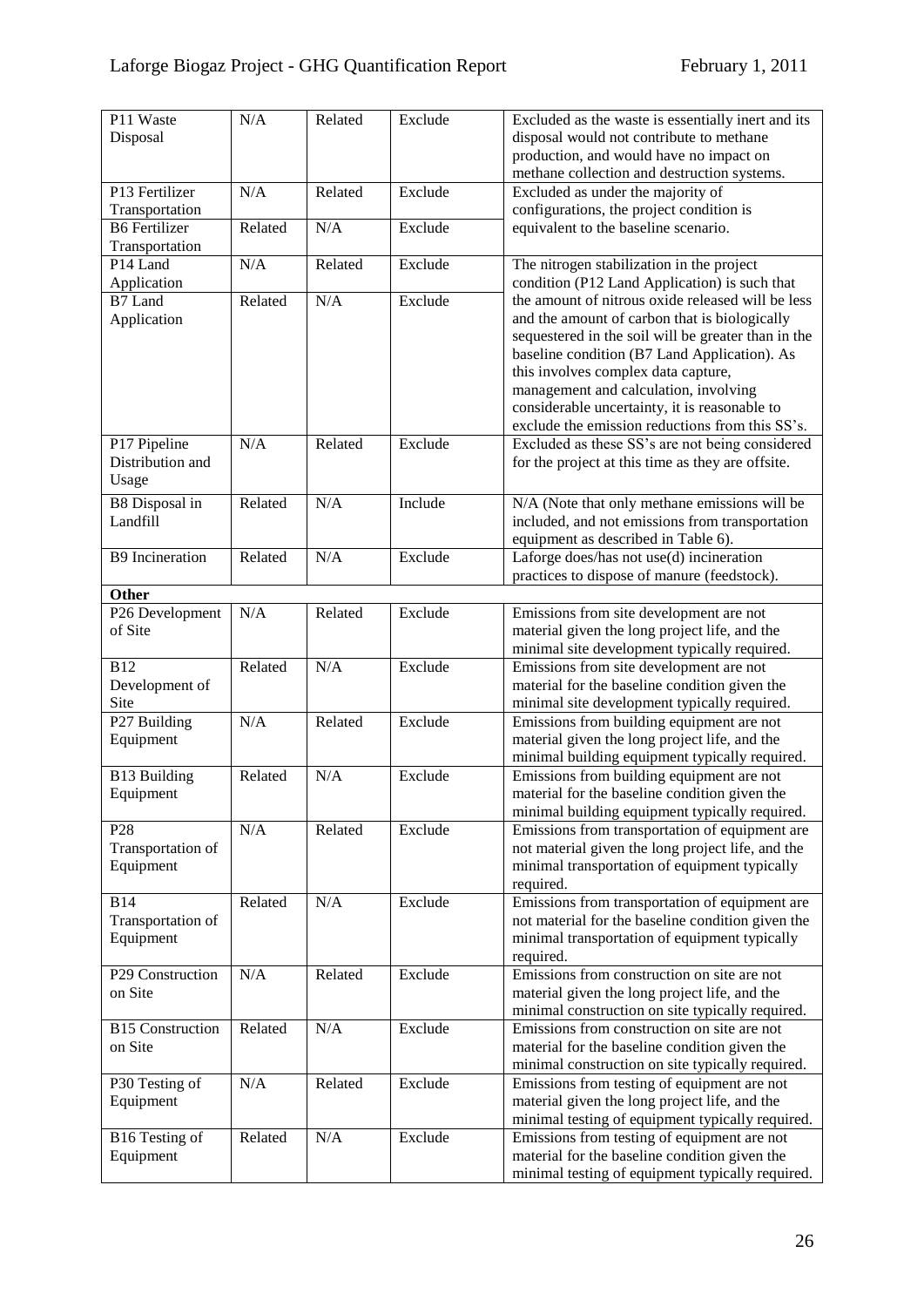| P31 Site             | N/A     | Related | Exclude | Emissions from decommissioning are not        |  |
|----------------------|---------|---------|---------|-----------------------------------------------|--|
| Decommissioning      |         |         |         | material given the long project life, and the |  |
|                      |         |         |         | minimal decommissioning typically required.   |  |
| B <sub>17</sub> Site | Related | N/A     | Exclude | Emissions from decommissioning are not        |  |
| Decommissioning      |         |         |         | material for the baseline condition given the |  |
|                      |         |         |         | minimal decommissioning typically required.   |  |

## <span id="page-26-0"></span>**7 Quantification of reductions of relevant SSRs**

### <span id="page-26-1"></span>*7.1 Approach for quantification of reductions of relevant SSRs*

Emission reductions are estimated and quantified separately for each SSR based on the following formula:

 $Emission Reduction = Emissions<sub>Baseline</sub> - Emissions<sub>Proiect</sub>$ 

#### <span id="page-26-2"></span>*7.1.1 Project Emissions*

 $Emissions_{Project} = Emissions_{Feedstock\ Processing} + Emissionr_{Flaring} + Emissions_{Venting} +$ Emissions<sub>Transportation</sub>

*(i) For emissions related to the operation of the anaerobic digester, [P6, P8a, P9b, P12, P15m P16, P18, P23]*

Project emissions associated with the operation of the anaerobic digester are estimated as a product of the volume of fuel combusted, whether it be biogas or a fossil fuel, and the different emission factors for that type of fuel (if biogas is used, the product must also include % CH4, the methane composition in biogas). The operation of the digester may include preprocessing of the feedstock for digester use, general operation and maintenance of the anaerobic digestion facility (including thermal energy systems needed to maintain the desired temperature for the digester), treatment of the digestate (including separation of solid and liquid phases and conversion into fertilizer), effluent water treatment, effluent biogas treatment and operation of the CHP system. Quantities and types for each of the energy inputs would need to be tracked.  $CO<sub>2</sub>$  emissions from the operation of the anaerobic digester shall be determined as follows:

Emissions $_{\text{Feedstock Processing}} = (Vol. Biogas_{\text{Combined}} * % CH<sub>4</sub> * EF Biogas CH<sub>4</sub>);$  (Vol. Biogas<sub>Combusted</sub> \* %CH<sub>4</sub> \*EF Biogas N<sub>2</sub>O); (Vol. Fossil Fuel \* EF Fuel<sub>CO2</sub>); (Vol. Fossil Fuel \* EF Fuel<sub>CH4</sub>); (Vol. Fossil Fuel  $*$  EF Fuel<sub>N2O</sub>)

Where:

Emissions $_{\text{Feedstock Processing}}$  = Emissions related to the operation of the anaerobic digester, in kg  $CO<sub>2</sub>$ ; CH<sub>4</sub>; N<sub>2</sub>O Vol. Biogas = Volume of biogas combusted, in  $m<sup>3</sup>$ %  $CH<sub>4</sub>$  = Methane composition in biogas EF Biogas CH<sub>4</sub> = CH<sub>4</sub> emissions factor for biogas, kg CH<sub>4</sub> per m<sup>3</sup> Vol. Fossil Fuel  $=$  Any fossil fuel used for the operation of the anaerobic digester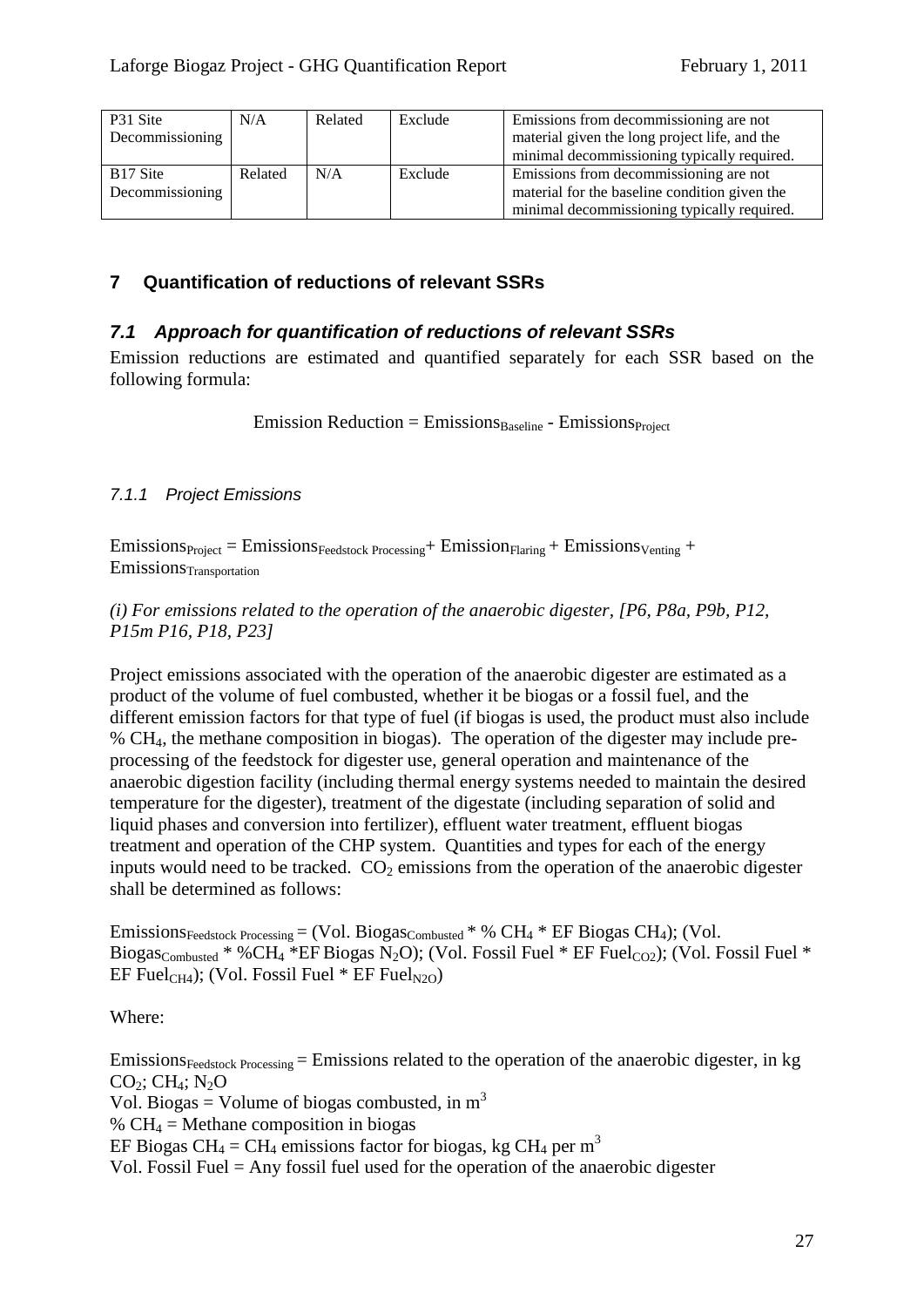#### *(ii) For emissions related to flaring of biogas during upset conditions, P20*

Project emissions associated with the flaring of biogas are estimated as a product of the volume of biogas flared, the methane content of the biogas and associated emission factors in addition to the product of any fossil fuel used in the flaring process (to ensure a more complete combustion) and its associated emission factors. Quantities of biogas and natural gas being flared would need to be tracked.  $CO<sub>2</sub>$  emissions from the flaring of biogas in upset conditions shall be determined as follows:

Emissions $_{Flaring}$  = (Vol. Biogas Flared \* % CH<sub>4</sub> \* EF Biogas<sub>CH4</sub>); (Vol. Biogas Flared \* % CH<sub>4</sub> \* EF Biogas <sub>N2O</sub>); Σ(Vol. Fuel \* EF Fuel<sub>CO2</sub>); Σ(Vol. Fuel \* EF Fuel<sub>CH4</sub>); Σ(Vol. Fuel \* EF Fuel  $N(20)$ 

Emissions $F_{\text{Haring}} =$  Emissions from flaring instances, in kg of CO<sub>2</sub>; CH<sub>4</sub>; N<sub>2</sub>O Vol. Biogas Flared = Volume of biogas being flared, in  $m<sup>3</sup>$ %  $CH<sub>4</sub>$  = Methane composition in biogas EF Biogas<sub>CH4</sub> = CH<sub>4</sub> emissions factor for biogas, in kg CH<sub>4</sub> per m<sup>3</sup> EF Biogas<sub>N20</sub> = N<sub>2</sub>O emission factor for biogas, in kg N<sub>2</sub>O per m<sup>3</sup> Vol Fuel = Volume of each type of fuel used to supplement flare, in  $m<sup>3</sup>$ EF Fuel<sub>CO2</sub> = CO<sub>2</sub> emission factor for each type of fuel, in kg CO<sub>2</sub> per m<sup>3</sup> EF Fuel  $_{CH4} = CH_4$  emission factor for each type of fuel, in kg CH<sub>4</sub> per m<sup>3</sup> EF Fuel  $_{N2O}$  = N<sub>2</sub>O emission factor for each type of fuel, in kg N<sub>2</sub>O per m<sup>3</sup>

#### *(iii) For the emissions related to the venting of biogas during upset conditions, P21*

Project emissions associated with the venting of biogas are estimated as a product of the volume of biogas being stored at the time of venting, the flow from the biogas storage vessel, the duration of the venting condition and the methane composition of the biogas. The duration of the venting condition, methane composition of biogas and the volume of biogas in the digester at the time of venting would all need to be tracked.  $CO<sub>2</sub>$  emissions from the venting of biogas in upset conditions shall be determined as follows:

Emissions<sub>Venting</sub> = (Max. Storage Vol.<sub>Vessel</sub> + Flow Biogas<sub>Vessel</sub> \* Time<sub>Venting</sub>)\* % CH<sub>4</sub>

 $Emissions<sub>Venting</sub> = Emissions from venting instances, in kg CH<sub>4</sub>$ Max. Storage  $\bar{V}$ ol.<sub>Vessel</sub> = Maximum volume of biogas stored in vessel at steady state, in m<sup>3</sup> Flow Biogas<sub>Vessel</sub> = Flow rate of biogas at steady state, in  $m^3/nr$  $Time<sub>Venting</sub> = Time that vessel is venting, days$ %  $CH_4$  = Methane composition in biogas

#### *(iv) For emissions related to the transportation of organic waste, P4*

Baseline and project emissions associated with the transportation of food waste by McCain's Inc. are estimated as a product of the tonnage expected to be transported to the Laforge Farm as part of the project, the distance that this waste is transported, and an emission factor representative of this transport.  $CO<sub>2</sub>$  emissions from the transportation of food waste shall be determined as follows:

 $E$ missions $_{\text{Transformation}}$  = Tonnes \* Distance \*  $EF_{\text{Waste Transport}}$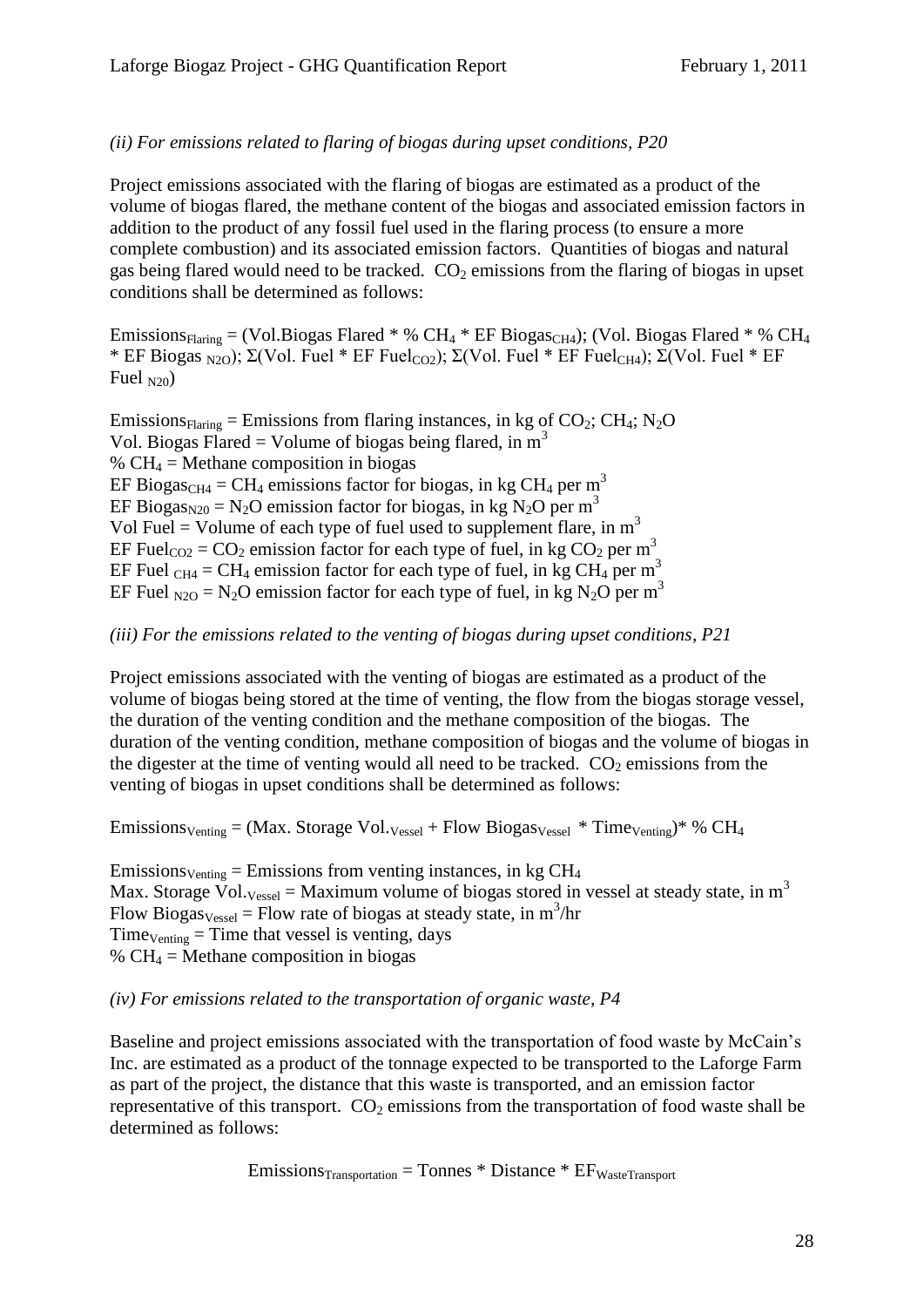Where:

Waste transport emissions = Emissions from the transportation of food waste, in kgs  $CO<sub>2</sub>e$ Tonnes = Amount of waste moved, in tonnes Distance = Distance waste moved, in kilometres  $EF_{WasteTransport} = Emission factor of waste travel, in kgs CO<sub>2</sub>e per tonne-kilometres$ 

#### <span id="page-28-0"></span>*7.1.2 Baseline Emissions*

 $Emissions_{Baseline} = Emissions_{Manure\,Disposal} + Emissions_{Electricity} + Emissions_{Thermal\,Heat} +$  $Emissions_{Transformation} + Emissions_{Fertilizer}$  Production

(i) *For manure management-related emission, EmissionsManure Disposal, B8*

Note that  $N_2O$  emissions in the baseline are negligible and are therefore not included in calculations. According to the 2006 IPCC Guidelines for National Greenhouse Gas Inventories, the current method of manure management by Laforge has an emission factor of 0. N<sub>2</sub>O is generally only emitted from more aerobic forms of manure management (e.g. windrows). At Laforge, manure is stored in a liquid state under a slated floor in the main barn.

From Environment Canada's National Inventory Report  $(2009)^{11}$ :

The IPCC Tier 2 methodology is used to estimate  $CH_4$  emission factors from manure management systems (IPCC 2000). The following equation is used to calculate  $CH_4$  emissions from manure management for various categories of livestock in Canada.

Emissions  $M_{\text{anure Disposal}} = CH_{\text{4MM} =} \sum (N * EF_{(MM)})$ 

Where:

 $CH<sub>4MM</sub> = E<sub>missions</sub>$  for dairy cattle  $N =$ Dairy cattle count  $EF_{(MM)} =$  Emission factor for dairy cattle manure management

**Table 8 CH<sup>4</sup> Emission Factors for Manure Management for Dairy Cattle, 2007**

| $EF_{(MM)}$ – kg CH <sub>4</sub> /head/year |               |              |        |  |  |  |  |
|---------------------------------------------|---------------|--------------|--------|--|--|--|--|
| Dairy Cows                                  | Dairy Heifers | <b>Bulls</b> | Calves |  |  |  |  |
| 24.5                                        | 18.7          | 3.3          | ن ر    |  |  |  |  |

These values take into account local diary industry factors. For details regarding the development of these emission factors, please refer to Environment Canada's National Inventory Report (2009).

Note that this method requires that *all* of the manure produced at the farm be used as feedstock. Laforge should include their heifers, bull and calves (not currently included in the quantification).

<sup>1</sup> <sup>11</sup> See National Inventory Report 1990-2007, available from http://www.ec.gc.ca/pdb/GHG/inventory\_e.cfm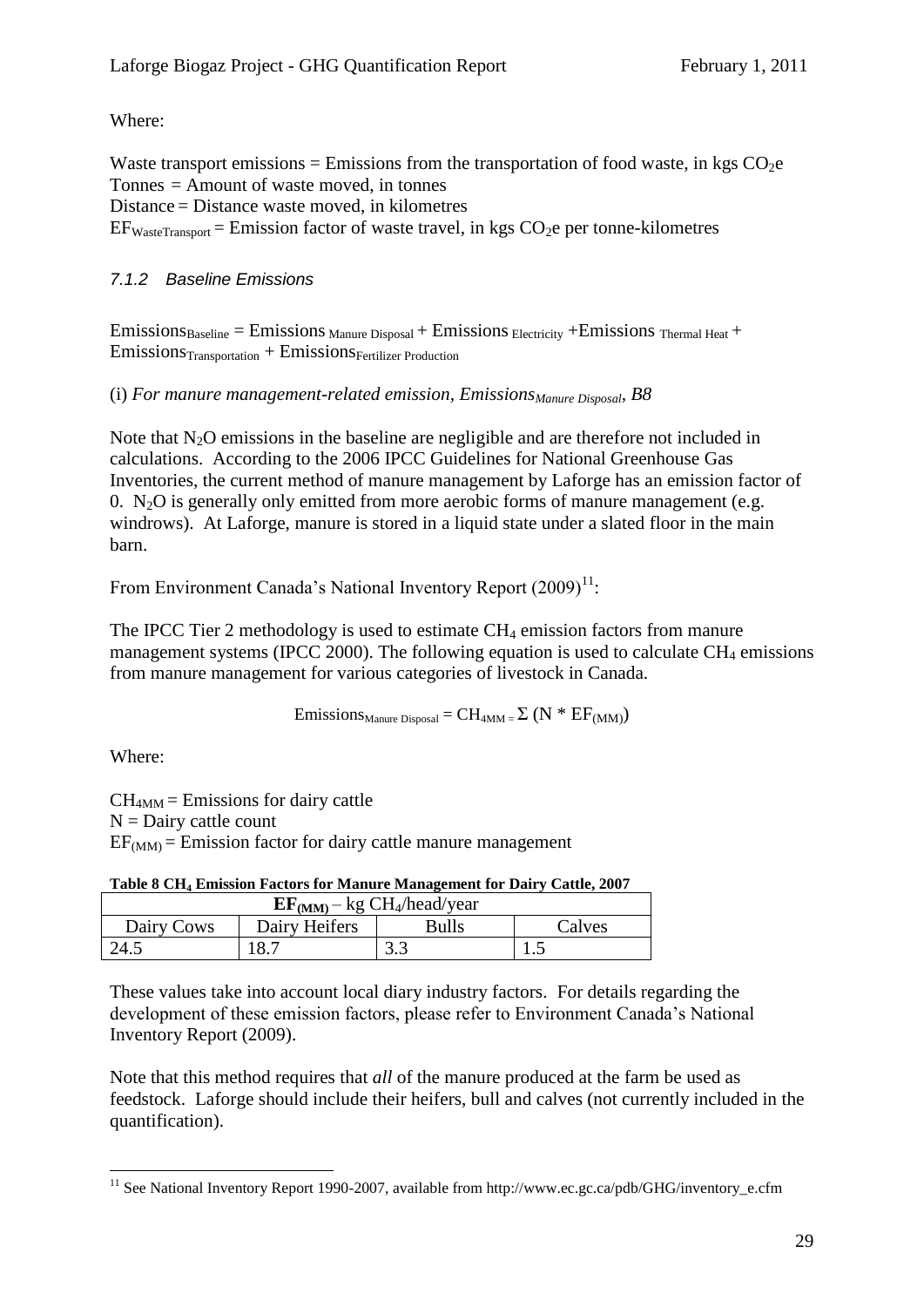*(ii) For electricity-related emission, Emissions Electricity, B10*

Baseline emissions associated with electricity are based on the amount of electricity generated by the project-based digester-CHP unit in conjunction with the emission intensity of this electricity. For the baseline, it is assumed that this electricity was purchased from the grid, while for the project it is assumed that this electricity is zero carbon. The amount of electricity created in the project will need to be tracked.  $CO<sub>2</sub>$  emissions from the consumption of electricity shall be determined as follows:

 $Emissions<sub>Electricity</sub> = Electricity + EF<sub>Elec</sub>$ 

Where:

Electricity emissions = Emissions from electricity generation, in kg  $CO<sub>2</sub>$ ElecGen = Amount of electricity expected to be generated by the project-based CHP unit, in kWh

 $EF_{Elec}$  = Electricity emission factor, in kg CO<sub>2</sub>e per kWh

*(iii) For emissions related to the production of heat for the facility, B11*

Baseline emissions associated with the production of thermal energy required to meet the demands of the facility are estimated as a product of the volume of fuel used to meet thermal energy requirements and the associated emission factors. This thermal energy was derived from the combustion of fossil fuels in the baseline. Energy requirements, fuel volumes and fuel types will need to be tracked.  $CO<sub>2</sub>$  emissions from the production of thermal energy shall be determined as follows:

Emissions<sub>Thermal Heat</sub> =  $\Sigma$  (Vol. Fuel \* EF Fuel<sub>CO2</sub>);  $\Sigma$ (Vol. Fuel \* EF Fuel<sub>CH4</sub>);  $\Sigma$ (Vol. Fuel \*  $EF$  Fuel<sub>N2O</sub>)

Where:

Emissions<sub>Thermal Heat</sub> = Emissions from thermal energy production, in kg of  $CO_2$ ; CH<sub>4</sub>; N<sub>2</sub>O Vol. Fuel = Volume of each type of fuel, in  $m<sup>3</sup>$ EF Fuel = Emission factor for each type of fuel used, in kg  $CO<sub>2</sub>/m<sup>3</sup>$ 

### *(iv) For emissions related to the transportation of organic waste, B4*

Baseline and project emissions associated with the transportation of food waste by McCain's Inc. are estimated as a product of the tonnage to be transported to the Laforge Farm as part of the project, the distance that this waste is transported, and an emission factor representative of this transport.  $CO<sub>2</sub>$  emissions from the transportation of food waste shall be determined as follows:

 $E$ missions $T_{\text{transportation}}$  = Tonnes \* Distance \*  $EF_{\text{WasteTransport}}$ 

Where:

Emissions<sub>Transport</sub> = Emissions from the transportation of food waste, in kg  $CO<sub>2</sub>e$ Tonnes = Amount of waste moved, in tonnes Distance = Distance waste moved, in km  $EF_{WasteTransport} = Emission factor for waste travel, in kg CO<sub>2</sub>e per tonne-km$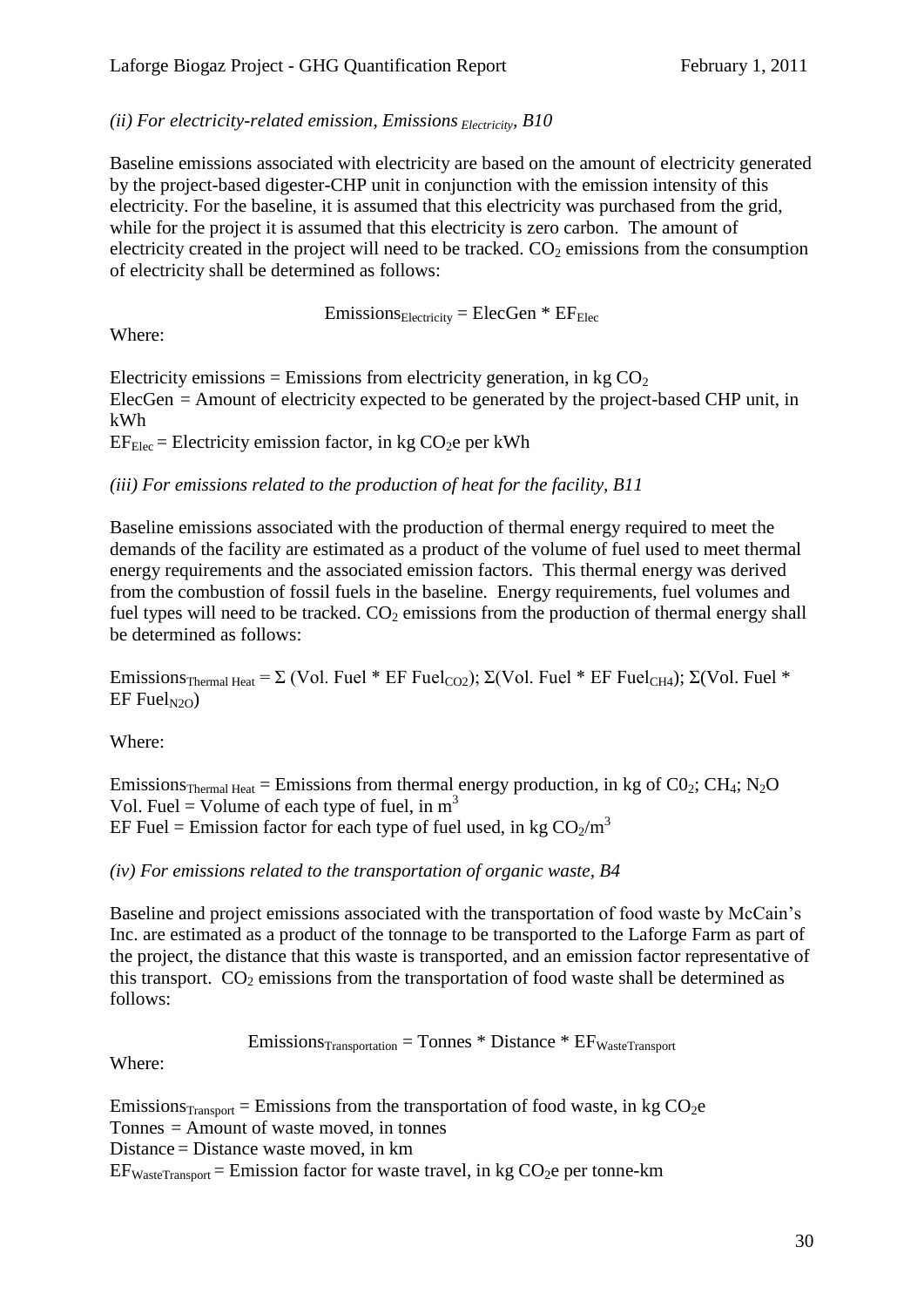#### *(v) For emissions related to fertilizer production, EmissionsFertilizer Production, B5*

Baseline emissions associated with the industrial production of inorganic/chemical fertilizer are estimated as a product of the amount of Nitrogen, Phosphorus or Pottasium based fertilizer produced and the emission factor for said production. The amount of N, P or K based fertilizer produced in the baseline is equivalent to the amount of these nutrients available in the anaerobic digester digestate in the project. The amount of nutrients available in the digestate is a product of the amount of feedstock used in the digester, the total solids proportion of that feedstock specimen and the % of TS from N, P or K.  $CO<sub>2</sub>$  emissions from the production of inorganic fertilizer shall be determined as follows:

Emissions<sub>Fertilizer Production</sub> = (Fertilizer<sub>N</sub> \* EF<sub>N</sub>) + (Fertilizer<sub>P</sub> \* EF<sub>P</sub>) + (Fertilizer<sub>K</sub> \* EF<sub>K</sub>)

Fertilizer = Waste  $*$  TS  $*$  Composition

Where:

Emissions<sub>Fertilizer Production</sub> = Emissions from the production of inorganic fertilizer, in kg  $CO<sub>2</sub>$ Fertilizer = Amount of inorganic Nitrogen, Phosphorus or Pottasium based fertilizer produced, in kg

 $EF = E$ mission factor for the production of inorganic Nitrogen, Phosphorus or Pottasium based fertilizer, in kg  $CO_2/kg$ 

Waste  $=$  Amount of feedstock (food waste, manure) used in the digester, in kg  $TS = Total$  solids content of feedstock specimen, in %

Composition = percent of total solids made up of Nitrogen, Phosphorus or Pottasium, in %

### <span id="page-30-0"></span>*7.2 Data and monitoring plan*

The following section overviews the data that will need to be collected/used in terms of monitoring the project and quantifying emissions from this activity.

| Project/                          | Parameter/                                                                                                                                                         | Unit           | <b>Measured/Est</b> | <b>Method</b>       | Freque  | <b>Justify measurement</b> |
|-----------------------------------|--------------------------------------------------------------------------------------------------------------------------------------------------------------------|----------------|---------------------|---------------------|---------|----------------------------|
| <b>Baseline</b>                   | <b>Variable</b>                                                                                                                                                    |                | imated              |                     | ncy     | or estimation and          |
| SS                                |                                                                                                                                                                    |                |                     |                     |         | frequency                  |
| P6, P8a,                          | Emissions Multiple Sources = (Vol. Biogas Combusted * % CH <sub>4</sub> * EF Biogas CH <sub>4</sub> ); (Vol. Biogas Combusted * % CH <sub>4</sub> * EF             |                |                     |                     |         |                            |
| P9b, P12,                         | Biogas N <sub>2</sub> O); (Vol. Fossil Fuel * EF Fuel <sub>CO2</sub> ); (Vol. Fossil Fuel * EF Fuel <sub>CH4</sub> ); (Vol. Fossil Fuel * EF Fuel <sub>N2O</sub> ) |                |                     |                     |         |                            |
| P15m P16,                         |                                                                                                                                                                    |                |                     |                     |         |                            |
| P <sub>18</sub> , P <sub>23</sub> | EmissionSMultiple Sources                                                                                                                                          | kg             | N/A                 | N/A                 | N/A     | Quantity being             |
| Feedstock                         |                                                                                                                                                                    | $CO2$ ;        |                     |                     |         | calculated in aggregate    |
| Processing                        |                                                                                                                                                                    | $CH_4$ ;       |                     |                     |         | form as fuel and           |
|                                   |                                                                                                                                                                    | $N_2O$         |                     |                     |         | electricity use on site is |
|                                   |                                                                                                                                                                    |                |                     |                     |         | likely aggregated for      |
|                                   |                                                                                                                                                                    |                |                     |                     |         | each of these SS's.        |
|                                   | Vol. Biogas <sub>Combusted</sub>                                                                                                                                   | m <sup>3</sup> | Measured            | Direct metering of  | Continu | Direct metering is         |
|                                   |                                                                                                                                                                    |                |                     | volume of biogas    | ous     | standard practice.         |
|                                   |                                                                                                                                                                    |                |                     | being combusted.    | meterin | Frequency of metering      |
|                                   |                                                                                                                                                                    |                |                     | (Contingency        | g       | is highest level possible. |
|                                   |                                                                                                                                                                    |                |                     | method:             |         |                            |
|                                   |                                                                                                                                                                    |                |                     | Reconciliation of   |         |                            |
|                                   |                                                                                                                                                                    |                |                     | heat and power      |         |                            |
|                                   |                                                                                                                                                                    |                |                     | produced against    |         |                            |
|                                   |                                                                                                                                                                    |                |                     | volume of biogas    |         |                            |
|                                   |                                                                                                                                                                    |                |                     | required to produce |         |                            |

#### **Table 9 Data monitoring**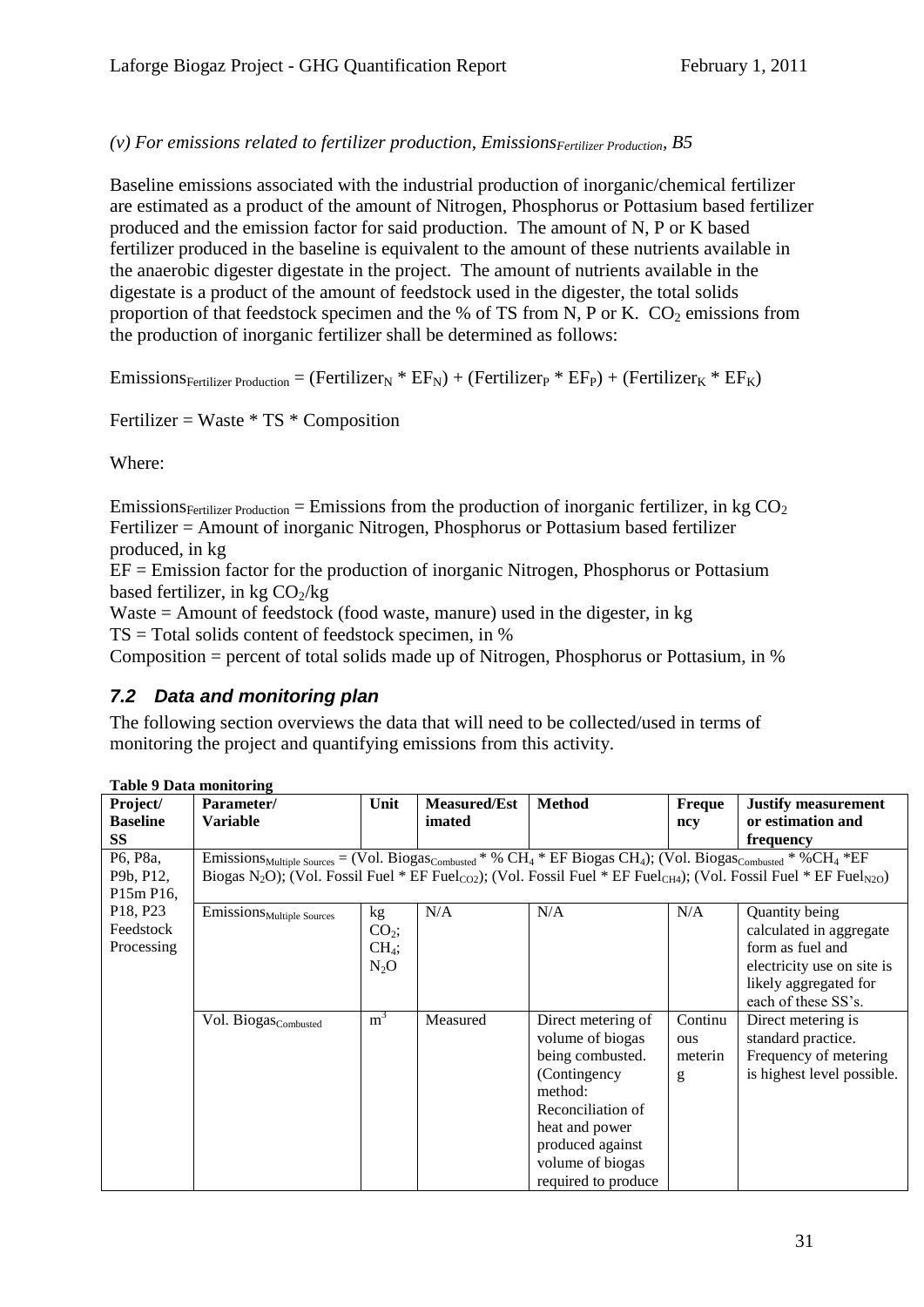| Project/<br><b>Baseline</b><br><b>SS</b> | Parameter/<br><b>Variable</b> | Unit               | <b>Measured/Est</b><br>imated | <b>Method</b>                            | Freque<br>ncy   | <b>Justify measurement</b><br>or estimation and<br>frequency |
|------------------------------------------|-------------------------------|--------------------|-------------------------------|------------------------------------------|-----------------|--------------------------------------------------------------|
|                                          |                               |                    |                               | that power.)                             |                 |                                                              |
|                                          | % $CH4$                       | L.                 | Measured                      | Direct                                   | Monthl          | Biogas composition                                           |
|                                          |                               |                    |                               | measurement                              | y or            | should remain relatively                                     |
|                                          |                               |                    |                               | (Contingency                             | upon            | stable during stead-state                                    |
|                                          |                               |                    |                               | method: Use                              | change          | operation. Material                                          |
|                                          |                               |                    |                               | previous year data,                      | in              | change in feedstock                                          |
|                                          |                               |                    |                               | data that most                           | feedstoc        | would warrant                                                |
|                                          |                               |                    |                               | accurately reflects                      | k               | additional measurement.                                      |
|                                          |                               |                    |                               | current feedstock,                       |                 |                                                              |
|                                          |                               |                    |                               | or current year data                     |                 |                                                              |
|                                          |                               |                    |                               | retrospectively.)                        |                 |                                                              |
|                                          | EF Biogas <sub>CH4</sub>      | kg                 | Estimated                     | From Environment                         | Annual          | Reference values                                             |
|                                          |                               | CH <sub>4</sub>    |                               | Canada reference                         |                 | adjusted annually as                                         |
|                                          |                               | $per^{\text{per}}$ |                               | documents. In the                        |                 | part of Environment                                          |
|                                          |                               |                    |                               | absence of biogas                        |                 | Canada reporting on                                          |
|                                          |                               |                    |                               | data, rely on                            |                 | Canada's emissions                                           |
|                                          |                               |                    |                               | <b>Electric Utilities</b>                |                 | inventory.                                                   |
|                                          |                               |                    |                               | emissions factors                        |                 |                                                              |
|                                          |                               |                    |                               | for Natural Gas as                       |                 |                                                              |
|                                          |                               |                    |                               | this most                                |                 |                                                              |
|                                          |                               |                    |                               | accurately reflects<br>the condition for |                 |                                                              |
|                                          |                               |                    |                               | the methane                              |                 |                                                              |
|                                          |                               |                    |                               | fraction of the                          |                 |                                                              |
|                                          |                               |                    |                               | biogas.                                  |                 |                                                              |
|                                          | EF BiogasN20                  | kg                 | Estimated                     | From Environment                         | Annual          | Reference values                                             |
|                                          |                               | $N_2O$             |                               | Canada reference                         |                 | adjusted annually as                                         |
|                                          |                               |                    |                               | documents. In the                        |                 | part of Environment                                          |
|                                          |                               | $per^{\text{per}}$ |                               | absence of biogas                        |                 | Canada reporting on                                          |
|                                          |                               |                    |                               | data, rely on                            |                 | Canada's emissions                                           |
|                                          |                               |                    |                               | <b>Electric Utilities</b>                |                 | inventory.                                                   |
|                                          |                               |                    |                               | emissions factors                        |                 |                                                              |
|                                          |                               |                    |                               | for Natural Gas as                       |                 |                                                              |
|                                          |                               |                    |                               | this most                                |                 |                                                              |
|                                          |                               |                    |                               | accurately reflects                      |                 |                                                              |
|                                          |                               |                    |                               | the condition for                        |                 |                                                              |
|                                          |                               |                    |                               | the methane                              |                 |                                                              |
|                                          |                               |                    |                               | fraction of the                          |                 |                                                              |
|                                          |                               |                    |                               | biogas.                                  |                 |                                                              |
|                                          | Vol. Fuel                     | m <sup>3</sup>     | Measured                      | Direct metering of                       | Continu         | Both methods are                                             |
|                                          |                               |                    |                               | reconciliation of                        | ous             | standard practice.                                           |
|                                          |                               |                    |                               | volume in storage                        | meterin         | Frequency of metering                                        |
|                                          |                               |                    |                               | (including volumes<br>received).         | g or<br>monthly | is highest level possible.<br>Frequency of                   |
|                                          |                               |                    |                               | (Contingency                             | reconcil        | reconciliation provides                                      |
|                                          |                               |                    |                               | method:                                  | iation          | for reasonable                                               |
|                                          |                               |                    |                               | Reconciliation of                        |                 | diligence.                                                   |
|                                          |                               |                    |                               | volume of fuel                           |                 |                                                              |
|                                          |                               |                    |                               | purchased within a                       |                 |                                                              |
|                                          |                               |                    |                               | given time period.)                      |                 |                                                              |
|                                          | $EF$ Fuel $_{CO2}$            | kg                 | Estimated                     | From Environment                         | Annual          | Reference values                                             |
|                                          |                               | CO <sub>2</sub>    |                               | Canada reference                         |                 | adjusted annually as                                         |
|                                          |                               | m <sup>3</sup>     |                               | documents.                               |                 | part of Environment                                          |
|                                          |                               |                    |                               |                                          |                 | Canada reporting on                                          |
|                                          |                               |                    |                               |                                          |                 | Canada's emissions                                           |
|                                          |                               |                    |                               |                                          |                 | inventory.                                                   |
|                                          | $EF$ Fuel $_{CH4}$            | kg <sub>2</sub>    | Estimated                     | From Environment                         | Annual          | Reference values                                             |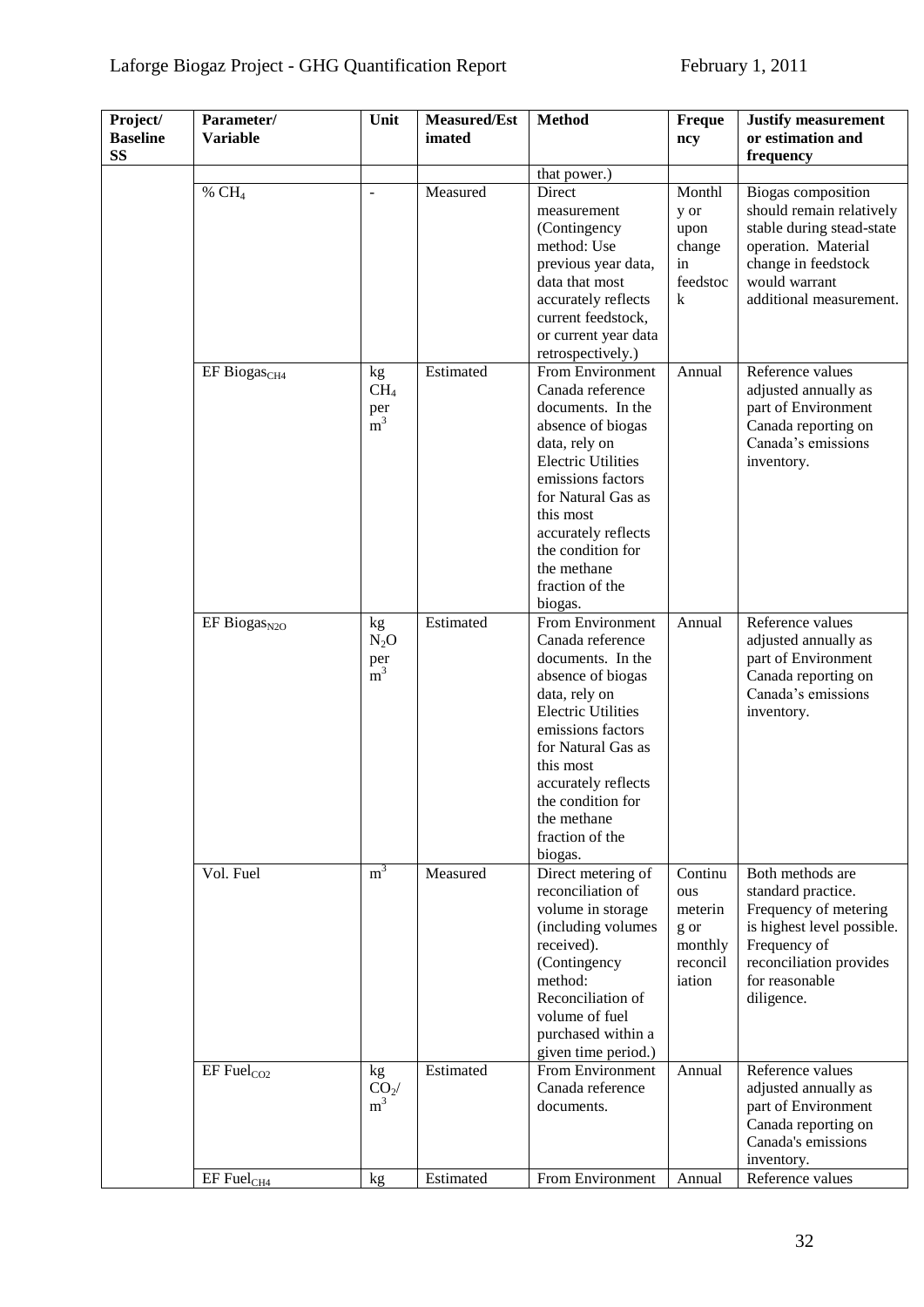| Project/<br><b>Baseline</b><br><b>SS</b> | Parameter/<br><b>Variable</b>                                                                                                                                                                                                                                                                                           | Unit                                                           | Measured/Est<br>imated | <b>Method</b>                                                                                                                                                                                                                                                                                                                   | Freque<br>ncy                                            | <b>Justify measurement</b><br>or estimation and<br>frequency                                                                                                             |
|------------------------------------------|-------------------------------------------------------------------------------------------------------------------------------------------------------------------------------------------------------------------------------------------------------------------------------------------------------------------------|----------------------------------------------------------------|------------------------|---------------------------------------------------------------------------------------------------------------------------------------------------------------------------------------------------------------------------------------------------------------------------------------------------------------------------------|----------------------------------------------------------|--------------------------------------------------------------------------------------------------------------------------------------------------------------------------|
|                                          |                                                                                                                                                                                                                                                                                                                         | $\text{CH}_4\!/$<br>m <sup>3</sup>                             |                        | Canada reference<br>documents.                                                                                                                                                                                                                                                                                                  |                                                          | adjusted annually as<br>part of Environment<br>Canada reporting on<br>Canada's emissions<br>inventory.                                                                   |
|                                          | EF Fuel $_{N2O}$                                                                                                                                                                                                                                                                                                        | kg<br>$\frac{N_2O}{m^3}$                                       | Estimated              | From Environment<br>Canada reference<br>documents.                                                                                                                                                                                                                                                                              | Annual                                                   | Reference values<br>adjusted annually as<br>part of Environment<br>Canada reporting on<br>Canada's emissions<br>inventory.                                               |
| P20 Flaring                              | Emissions <sub>Flaring</sub> = (Vol.Biogas Flared * % CH <sub>4</sub> * EF Biogas <sub>CH4</sub> ); (Vol. Biogas Flard * % CH <sub>4</sub> * EF Biogas <sub>N2O</sub> );<br>$\Sigma(Vol.$ Fuel * EF Fuel <sub>CO2</sub> ); $\Sigma(Vol.$ Fuel * EF Fuel <sub>CH4</sub> ); $\Sigma(Vol.$ Fuel * EF Fuel <sub>N20</sub> ) |                                                                |                        |                                                                                                                                                                                                                                                                                                                                 |                                                          |                                                                                                                                                                          |
|                                          | $E$ missions $_{Flaring}$                                                                                                                                                                                                                                                                                               | kg<br>$\mathrm{CO}_2$ ;<br>CH <sub>4</sub> ;<br>N <sub>O</sub> | N/A                    | N/A                                                                                                                                                                                                                                                                                                                             | N/A                                                      | Quantity being<br>calculated in<br>aggregate form as fuel<br>and electricity use on<br>site is likely aggregated<br>for each of these SS's.                              |
|                                          | Vol. Biogas Flared                                                                                                                                                                                                                                                                                                      | m <sup>3</sup>                                                 | Measured               | Direct metering of<br>volume of biogas<br>being flared.<br>(Contingency<br>method: Use<br>volumetric<br>calculation as per<br>venting calculation:<br>(Flow Biogas <sub>Vessel</sub> *<br>Vol. Manure <sub>Vessel</sub> /<br>Flow Manure <sub>Vessel</sub><br>+ Flow Biogas <sub>Vessel</sub><br>$*$ Time $_{\text{Flaring}}$ ) | Continu<br>ous<br>meterin<br>g                           | Direct metering is<br>standard practise.<br>Frequency of metering<br>is highest level possible.                                                                          |
|                                          | % $CH4$                                                                                                                                                                                                                                                                                                                 | $\overline{\phantom{0}}$                                       | Measured               | Direct<br>measurement<br>(Contigency)<br>method: Use<br>previous year data,<br>data that most<br>accurately reflects<br>current feedstock,<br>or current year data<br>retrospectively.)                                                                                                                                         | Monthl<br>y or<br>upon<br>change<br>in<br>feedstoc<br>k. | Biogas composition<br>should remain relatively<br>stable during steady-<br>state operation. Material<br>changes in feedstock<br>would warrant<br>additional measurement. |
|                                          | EF Biogas <sub>N2O</sub>                                                                                                                                                                                                                                                                                                | kg<br>$\frac{N_2O}{m^3}$                                       | Estimated              | From Environment<br>Canada reference<br>documents. In the<br>absence of biogas<br>data, rely on<br><b>Electric Utilities</b><br>emissions factors<br>for Natural Gas as<br>this most<br>accurately reflects<br>the condition for<br>the methane<br>fraction of the<br>biogas.                                                   | Annual                                                   | Reference values<br>adjusted annually as<br>part of Environment<br>Canada reporting on<br>Canada's emissions<br>inventory.                                               |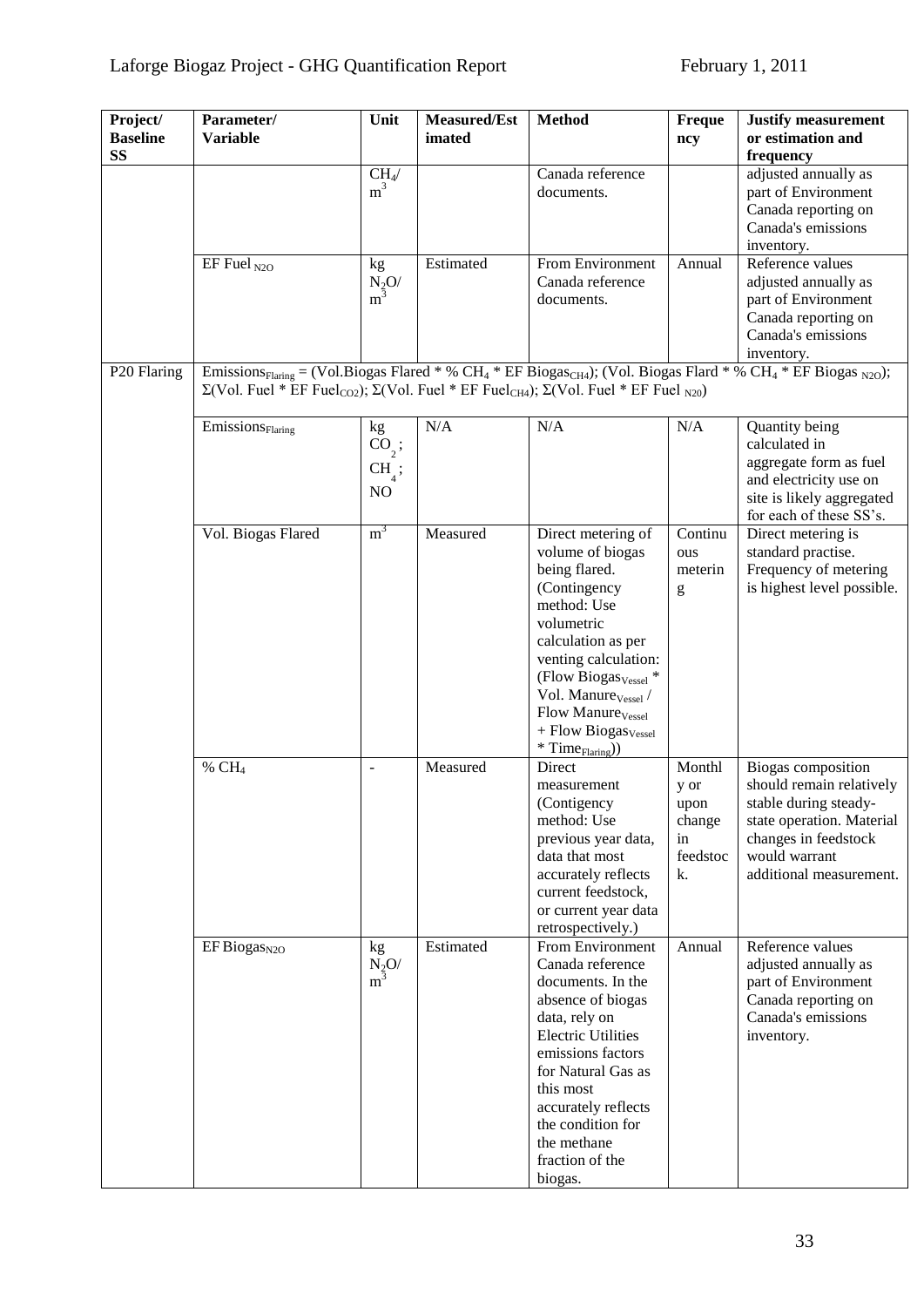| Project/                   | Parameter/                                                                                                                                         | Unit                                    | Measured/Est           | <b>Method</b>                                                                                                                                                                            | Freque                                | <b>Justify measurement</b>                                                                                                                                 |
|----------------------------|----------------------------------------------------------------------------------------------------------------------------------------------------|-----------------------------------------|------------------------|------------------------------------------------------------------------------------------------------------------------------------------------------------------------------------------|---------------------------------------|------------------------------------------------------------------------------------------------------------------------------------------------------------|
| <b>Baseline</b>            | <b>Variable</b>                                                                                                                                    |                                         | imated                 |                                                                                                                                                                                          | ncy                                   | or estimation and                                                                                                                                          |
| <b>SS</b>                  |                                                                                                                                                    |                                         |                        |                                                                                                                                                                                          |                                       | frequency                                                                                                                                                  |
|                            | Vol. Fuel                                                                                                                                          | m <sup>3</sup>                          | Measured               | Direct metering or<br>reconciliation of<br>volume in storage                                                                                                                             | Continu<br>ous<br>meterin             | Both methods are<br>standard practice.<br>Frequency of metering                                                                                            |
|                            |                                                                                                                                                    |                                         |                        | (including volumes<br>received)<br>(Contingency<br>method:<br>Reconciliation of                                                                                                          | g or<br>monthly<br>reconcil<br>iation | is highest level possible.<br>Frequency of<br>reconciliation provides<br>for reasonable<br>diligence.                                                      |
|                            |                                                                                                                                                    |                                         |                        | volume of fuel<br>purchased within a<br>given time period.)                                                                                                                              |                                       |                                                                                                                                                            |
|                            | $EF$ Fuel $_{CO2}$                                                                                                                                 | kg<br>$\mathop{{\rm CO}}_2\!/\!$ m $^3$ | Estimated              | From Environment<br>Canada reference<br>documents.                                                                                                                                       | Annual                                | Reference values<br>adjusted annually as<br>part of Environment<br>Canada reporting on<br>Canada's emissions<br>inventory.                                 |
|                            | $EF$ Fuel $_{CH4}$                                                                                                                                 | kg<br>$CH_4/$<br>m <sup>3</sup>         | Estimated              | From Environment<br>Canada reference<br>documents.                                                                                                                                       | Annual                                | Reference values<br>adjusted annually as<br>part of Environment<br>Canada reporting on<br>Canada's emissions<br>inventory.                                 |
|                            | $EF$ Fuel <sub>N2O</sub>                                                                                                                           | kg<br>$\frac{N_2O}{m^3}$                | Estimated              | From Environment<br>Canada reference<br>documents.                                                                                                                                       | Annual                                | Reference values<br>adjusted annually as<br>part of Environment<br>Canada reporting on<br>Canada's emissions<br>inventory.                                 |
| P <sub>21</sub><br>Venting | Emissions <sub>Venting</sub> = (Max. Storage Vol. <sub>Vessel</sub> + Flow Biogas <sub>Vessel</sub> * Time <sub>Venting</sub> )* % CH <sub>4</sub> |                                         |                        |                                                                                                                                                                                          |                                       |                                                                                                                                                            |
|                            | Emissions <sub>Venting</sub>                                                                                                                       | kg<br>CH <sub>4</sub>                   | N/A                    | N/A                                                                                                                                                                                      | N/A                                   | Quantity being<br>calculated                                                                                                                               |
|                            | Max. Storage Vol. Vessel                                                                                                                           | m <sup>3</sup>                          | Estimated              | From facility<br>engineering<br>specifications                                                                                                                                           | Annual                                | Reference values will<br>remain consistent unless<br>system is re-engineered<br>(i.e. change to<br>maximum storage<br>volume from change in<br>cap).       |
|                            | Flow Biogas <sub>Vessel</sub>                                                                                                                      | $m^3/hr$                                | Measured               | Average flow rate<br>of biogas from the<br>digester at steady<br>state for the<br>preceding period.<br>(Contingency<br>method: Measure<br>flow at current<br>steady state<br>operation.) | Weekly                                | Biogas flow rates are<br>steady state; rates for<br>the previous week<br>should provide<br>reasonable<br>approximation of flow<br>rate at time of venting. |
|                            | Time <sub>Venting</sub>                                                                                                                            | days                                    | Measured/Esti<br>mated | Number of partial<br>or complete days of<br>venting either<br>measured or<br>estimated from site<br>records of energy<br>production, witness                                             | Continu<br>ous                        | Number of days in a<br>year is an absolute<br>value.                                                                                                       |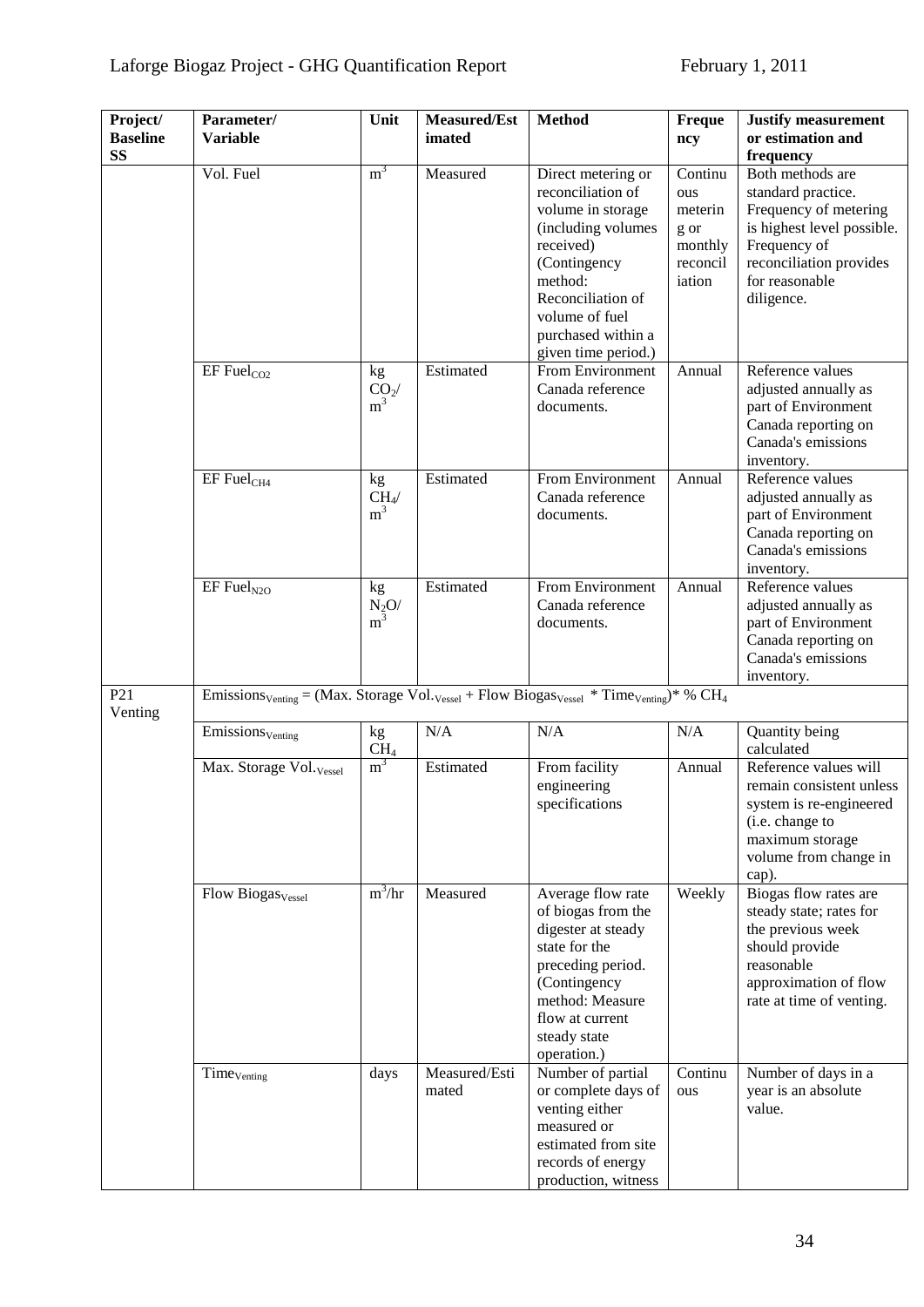| Project/<br><b>Baseline</b><br><b>SS</b> | Parameter/<br><b>Variable</b>                                                 | Unit                                                      | Measured/Est<br>imated | <b>Method</b>                                                                                                                   | Freque<br>ncy                     | <b>Justify measurement</b><br>or estimation and<br>frequency                                                                                                                                                       |  |  |
|------------------------------------------|-------------------------------------------------------------------------------|-----------------------------------------------------------|------------------------|---------------------------------------------------------------------------------------------------------------------------------|-----------------------------------|--------------------------------------------------------------------------------------------------------------------------------------------------------------------------------------------------------------------|--|--|
|                                          |                                                                               |                                                           |                        | accounts, etc.                                                                                                                  |                                   |                                                                                                                                                                                                                    |  |  |
|                                          | % $CH4$                                                                       | $\overline{\phantom{a}}$                                  | Measured               | Direct<br>measurement.<br>(Contingency<br>method: Use                                                                           | Annual<br>or upon<br>change<br>in | Biogas composition<br>should remain relatively<br>stable during steady-<br>state operation.                                                                                                                        |  |  |
|                                          |                                                                               |                                                           |                        | previous year data,<br>data that most<br>accurately reflects<br>current feedstock,<br>or current year data<br>retrospectively.) | feedstoc<br>k                     | Material changes in<br>feedstock would<br>warrant additional<br>measurement.                                                                                                                                       |  |  |
| P4                                       |                                                                               |                                                           |                        | $Emissions_{Transportation} = Tomnes * Distance * EF_{WasteTransport}$                                                          |                                   |                                                                                                                                                                                                                    |  |  |
| Feedstock<br>Tranporatio                 | $\overline{\mathrm{E}}$ missions $_{\mathrm{Transportion}}$                   | kg<br>CO <sub>2</sub> e                                   | N/A                    | N/A                                                                                                                             | N/A                               | Quantity being<br>calculated                                                                                                                                                                                       |  |  |
| n                                        | Tonnes                                                                        | tonne<br>${\bf S}$                                        | Measured               | Direct<br>measurments                                                                                                           | Measur<br>ments<br>every<br>haul  |                                                                                                                                                                                                                    |  |  |
|                                          | Distance                                                                      | km                                                        | Measured               | Direct<br>measurements                                                                                                          | Measur<br>ements<br>every<br>haul |                                                                                                                                                                                                                    |  |  |
|                                          | $EF_{\text{Waste Transport}}$                                                 | kg<br>CO <sub>2</sub> e<br>per<br>tonne<br>kilom<br>etres | Estimated              | From Environment<br>Canada reference<br>documents                                                                               | Annual                            | Reference values<br>adjusted as part of<br><b>Environment Canada</b><br>reporting on Canada's<br>emissions inventory                                                                                               |  |  |
| <b>B8 Manure</b>                         | $= CH_{4MM} = \Sigma (N * EF_{(MM)})$<br>Emission <sub>SManure</sub> Disposal |                                                           |                        |                                                                                                                                 |                                   |                                                                                                                                                                                                                    |  |  |
| Disposal                                 | Emissions <sub>Manure</sub> Disposal<br>$(CH_{4MM})$                          | kg<br>CH <sub>4</sub>                                     | N/A                    | N/A                                                                                                                             | N/A                               | Quantity being<br>calculated.                                                                                                                                                                                      |  |  |
|                                          | $\mathbf N$                                                                   | head                                                      | Measured               | Direct<br>measurments                                                                                                           | N/A                               |                                                                                                                                                                                                                    |  |  |
|                                          | $EF_{MM}$                                                                     | kg<br>CH <sub>4</sub> /h<br>ead/y<br>ear                  | Estimated              | From Environment<br>Canada reference<br>documents                                                                               | Annual                            | Reference values<br>adjusted as part of<br><b>Environment Canada</b><br>reporting on Canada's<br>emissions inventory                                                                                               |  |  |
| <b>B10</b><br>Electricity                | $E$ missions <sub>Electricity</sub> = ElecGen * $EF_{Elec}$                   |                                                           |                        |                                                                                                                                 |                                   |                                                                                                                                                                                                                    |  |  |
| Production                               | Emissions <sub>Electricity</sub>                                              | kg<br>CO <sub>2</sub> e                                   | N/A                    | N/A                                                                                                                             | N/A                               | Quantity being<br>calculated                                                                                                                                                                                       |  |  |
|                                          | ElecGen                                                                       | kWh                                                       | Measured               | Direct metering                                                                                                                 | Continu<br>ous<br>meterin<br>g    | Continuous direct<br>metering with an<br>electricity meter<br>represents the industry<br>practice and the highest<br>level of detail.<br>Uncertainty of the<br>meters to<br>be obtained from the<br>manufacturers. |  |  |
|                                          | $EF_{Elec}$                                                                   | kg<br>CO <sub>2</sub> e<br>per                            | Estimated              | From Environment<br>Canada reference<br>documents                                                                               | Annual                            |                                                                                                                                                                                                                    |  |  |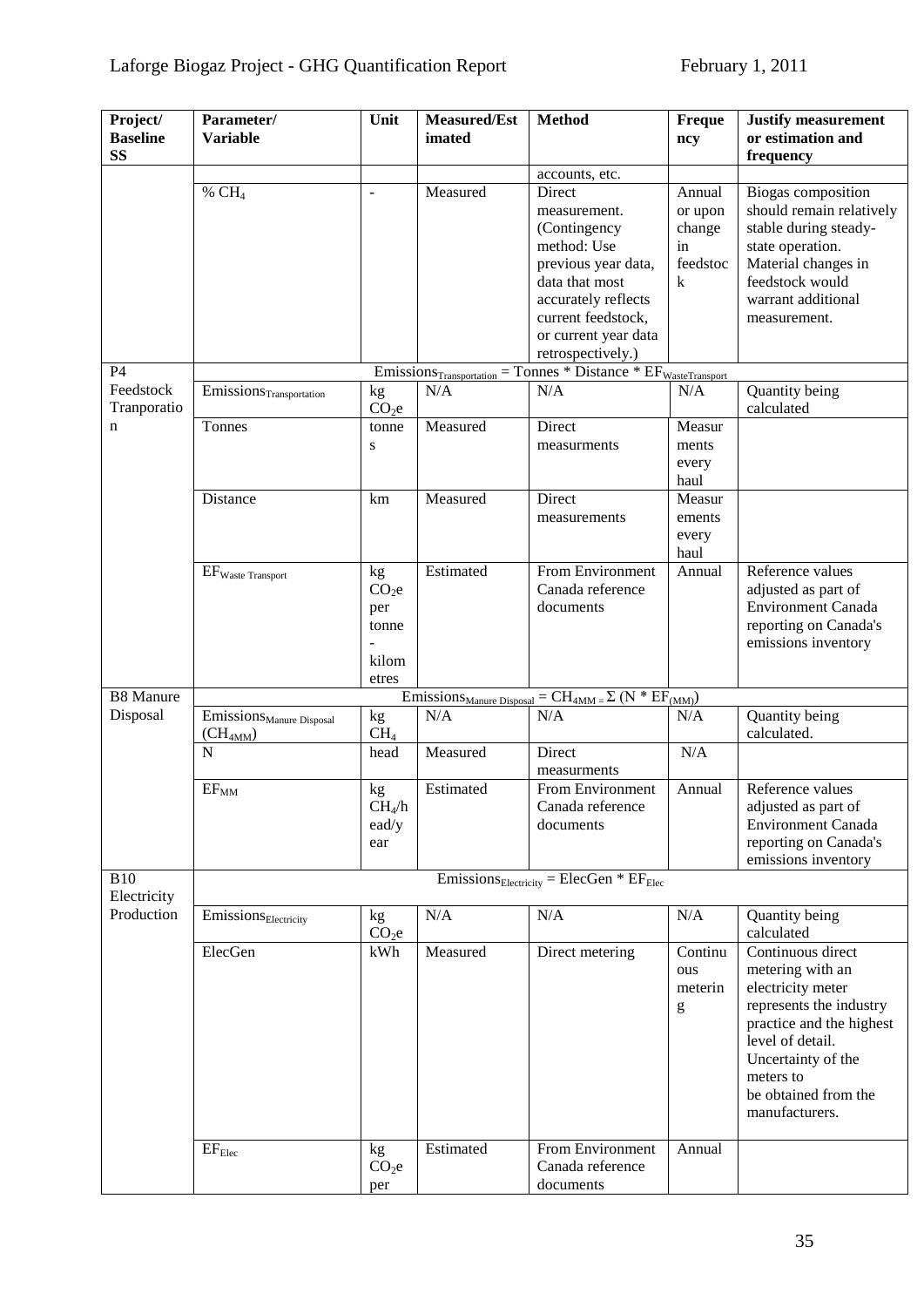# Laforge Biogaz Project - GHG Quantification Report February 1, 2011

| Project/<br><b>Baseline</b><br><b>SS</b>   | Parameter/<br><b>Variable</b>                                                                                                                                                                                             | Unit                                                      | <b>Measured/Est</b><br>imated | <b>Method</b>                                                                                                                                                                                                                                       | <b>Freque</b><br>ncy              | <b>Justify measurement</b><br>or estimation and<br>frequency                                                                                                             |  |  |  |
|--------------------------------------------|---------------------------------------------------------------------------------------------------------------------------------------------------------------------------------------------------------------------------|-----------------------------------------------------------|-------------------------------|-----------------------------------------------------------------------------------------------------------------------------------------------------------------------------------------------------------------------------------------------------|-----------------------------------|--------------------------------------------------------------------------------------------------------------------------------------------------------------------------|--|--|--|
|                                            |                                                                                                                                                                                                                           | kWh                                                       |                               |                                                                                                                                                                                                                                                     |                                   |                                                                                                                                                                          |  |  |  |
| <b>B11</b><br>Thermal                      | Emissions <sub>Thermal Heat</sub> = $\Sigma$ (Vol. Fuel * EF Fuel <sub>CO2</sub> ); $\Sigma$ (Vol. Fuel * EF Fuel <sub>CH4</sub> ); $\Sigma$ (Vol. Fuel * EF Fuel <sub>N2O</sub> )                                        |                                                           |                               |                                                                                                                                                                                                                                                     |                                   |                                                                                                                                                                          |  |  |  |
| Energy<br>Produced                         | $Emissions_{Thermal\ Heat}$                                                                                                                                                                                               | kg<br>CO <sub>2</sub> e                                   | $\rm N/A$                     | N/A                                                                                                                                                                                                                                                 | $\overline{N}/A$                  | Quantity being<br>calculated                                                                                                                                             |  |  |  |
|                                            | Vol. Fuel                                                                                                                                                                                                                 | m <sup>3</sup>                                            | Measured                      | Calculated relative<br>to metered quantity<br>of thermal energy<br>delivered to the<br>customer converted<br>to an equivalent<br>volume of fuel.<br>(Contingency<br>method: Calculated<br>relative to metered<br>quantity of<br><b>Thermal Heat</b> | Continu<br>ous<br>meterin<br>g    | Both methods are<br>standard practice.<br>Frequency of metering<br>is highest level possible.<br>Frequency of<br>reconciliation provides<br>for reasonable<br>diligence. |  |  |  |
|                                            |                                                                                                                                                                                                                           |                                                           |                               | billed to the<br>customer.)                                                                                                                                                                                                                         |                                   |                                                                                                                                                                          |  |  |  |
|                                            | $EF$ Fuel $_{CO2}$                                                                                                                                                                                                        | kg<br>$\mathop{{\rm CO}}_2\!/\!{}_{m^3}$                  | Estimated                     | From Environment<br>Canada reference<br>documents                                                                                                                                                                                                   | Annual                            | Reference values<br>adjusted as part of<br><b>Environment Canada</b><br>reporting on Canada's<br>emissions inventory.                                                    |  |  |  |
|                                            | EF Fuel <sub>CH4</sub>                                                                                                                                                                                                    | kg<br>$\text{CH}_4\!/$<br>m <sup>3</sup>                  | Estimated                     | From Environment<br>Canada reference<br>documents                                                                                                                                                                                                   | Annual                            | Reference values<br>adjusted as part of<br><b>Environment Canada</b><br>reporting on Canada's<br>emissions inventory.                                                    |  |  |  |
|                                            | $EF$ Fuel <sub>N2O</sub>                                                                                                                                                                                                  | kg<br>$\frac{N_2O}{m^3}$                                  | Estimated                     | From Environment<br>Canada reference<br>documents                                                                                                                                                                                                   | Annual                            | Reference values<br>adjusted as part of<br><b>Environment Canada</b><br>reporting on Canada's<br>emissions inventory.                                                    |  |  |  |
| <b>B</b> 4<br>Transportat                  |                                                                                                                                                                                                                           |                                                           |                               | $Emissions_{Transportation}$ = Tonnes * Distance * $EF_{WasteTransport}$                                                                                                                                                                            |                                   |                                                                                                                                                                          |  |  |  |
| ion of<br>Waste                            | $Emissions_{Transportation}$                                                                                                                                                                                              | kg<br>CO <sub>2</sub> e                                   | N/A                           | N/A                                                                                                                                                                                                                                                 | N/A                               | Quantity being<br>calculated                                                                                                                                             |  |  |  |
|                                            | Tonnes                                                                                                                                                                                                                    | tonne<br>$\bf S$                                          | Measured                      | Direct<br>measurments                                                                                                                                                                                                                               | Measur<br>ements<br>every<br>haul |                                                                                                                                                                          |  |  |  |
|                                            | Distance                                                                                                                                                                                                                  | km                                                        | Measured                      | Direct<br>measurements                                                                                                                                                                                                                              | Measur<br>ements<br>every<br>haul |                                                                                                                                                                          |  |  |  |
|                                            | $EF_{\text{Waste Transport}}$                                                                                                                                                                                             | kg<br>CO <sub>2</sub> e<br>per<br>tonne<br>kilom<br>etres | Estimated                     | From Environment<br>Canada reference<br>documents                                                                                                                                                                                                   | Annual                            | Reference values<br>adjusted as part of<br><b>Environment Canada</b><br>reporting on Canada's<br>emissions inventory                                                     |  |  |  |
| B <sub>5</sub><br>Fertilizer<br>Production | Emissions Fertilizer Production = (Fertilizer <sub>N</sub> * EF <sub>N</sub> ) + (Fertilizer <sub>P</sub> * EF <sub>P</sub> ) + (Fertilizer <sub>K</sub> * EF <sub>K</sub> )<br>Fertilizer = Waste $*$ TS $*$ Composition |                                                           |                               |                                                                                                                                                                                                                                                     |                                   |                                                                                                                                                                          |  |  |  |
|                                            | Emissions <sub>Fertilizer Production</sub>                                                                                                                                                                                | kg                                                        | N/A                           | N/A                                                                                                                                                                                                                                                 | N/A                               | Quantity being                                                                                                                                                           |  |  |  |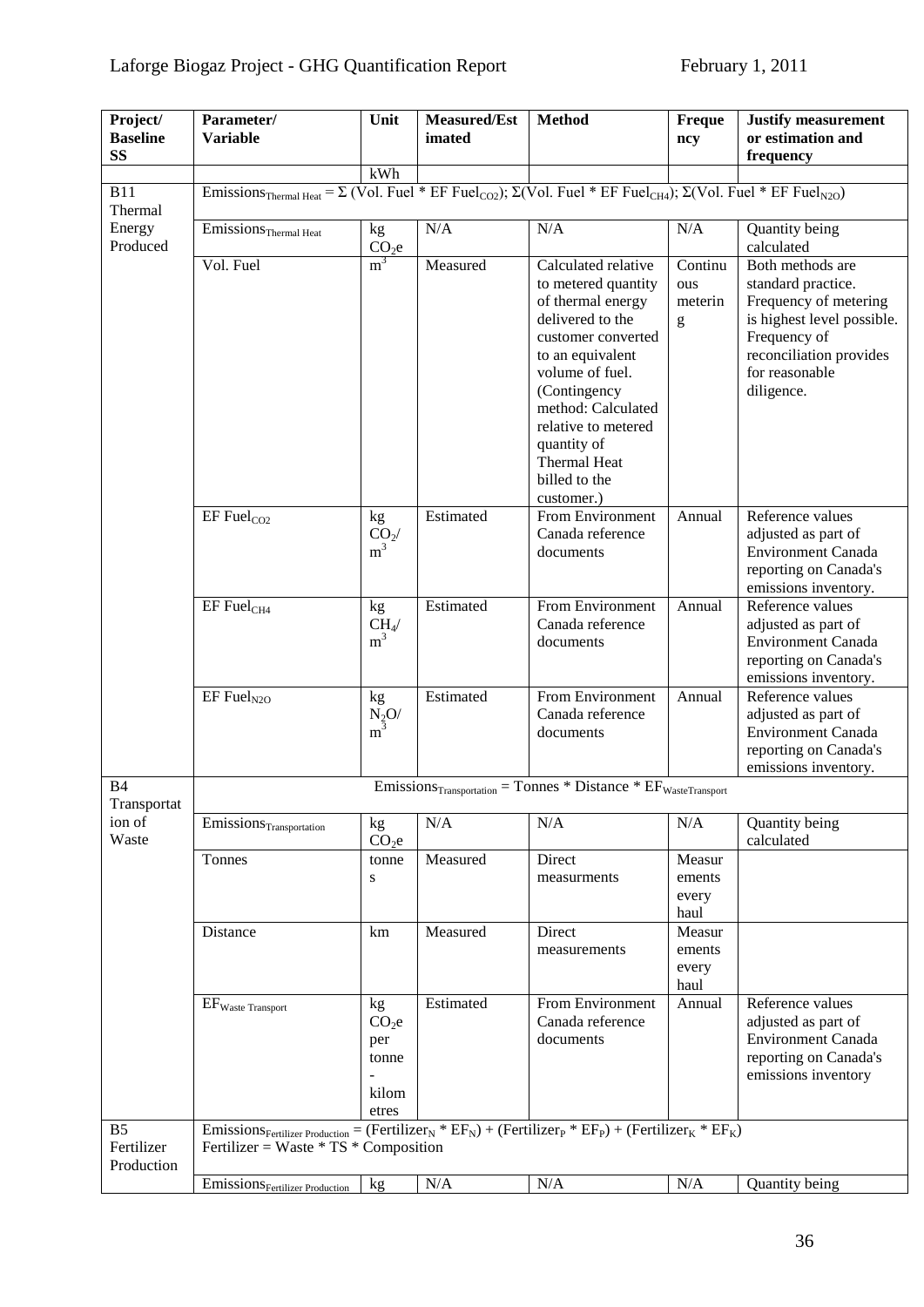| Project/<br><b>Baseline</b> | Parameter/<br><b>Variable</b> | Unit                     | <b>Measured/Est</b><br>imated | <b>Method</b>                                                                                     | Freque<br>ncy                                                                                     | <b>Justify measurement</b><br>or estimation and                                                                                                        |
|-----------------------------|-------------------------------|--------------------------|-------------------------------|---------------------------------------------------------------------------------------------------|---------------------------------------------------------------------------------------------------|--------------------------------------------------------------------------------------------------------------------------------------------------------|
| <b>SS</b>                   |                               |                          |                               |                                                                                                   |                                                                                                   | frequency                                                                                                                                              |
|                             |                               | CO <sub>2</sub>          |                               |                                                                                                   |                                                                                                   | calculated                                                                                                                                             |
|                             | Fertilizer                    | kg                       | N/A                           | N/A                                                                                               | N/A                                                                                               | Quantity being<br>calculated                                                                                                                           |
|                             | EF                            | kg<br>CO <sub>2</sub> /k | Estimated                     | From a credible<br>source.                                                                        | Annual                                                                                            |                                                                                                                                                        |
|                             |                               | g<br>fertili<br>zer      |                               |                                                                                                   |                                                                                                   |                                                                                                                                                        |
|                             | Waste                         | kg                       | Measured                      | Direct<br>measurments of the<br>type and amount of<br>feedstock being<br>used in the<br>digester. | Measur<br>ements<br>at every<br>collecti<br>on of<br>manure,<br>unloadi<br>ng of<br>food<br>waste |                                                                                                                                                        |
|                             | <b>TS</b>                     | $\%$                     | Estimated                     | Chemical labratory<br>analysis                                                                    | Annual                                                                                            | A chemical analysis of<br>the food waste and<br>manure should be done<br>annually or when there<br>is a change in the<br>quality of these<br>products. |
|                             | Composition                   | $\%$                     | Estimated                     | Chemical labratory<br>analysis                                                                    | Annual                                                                                            | A chemical analysis of<br>the food waste and<br>manure should be done<br>annually or when there<br>is a change in the<br>quality of these<br>products. |

## <span id="page-36-0"></span>**8 Estimated emissions and emission reductions**

As outlined in section 7.1, the emission reductions for the project will be quantified as follows:

## $Emission Reduction = Emissions_{Basicline} - Emissions_{Project}$

Initial estimates are that baseline emissions are as follows:

| <b>Emission Source</b>              | <b>GHG</b><br>emissions<br>(kg<br>CO <sub>2</sub> e/year) |
|-------------------------------------|-----------------------------------------------------------|
| <b>Manure Disposal</b>              | 51,450                                                    |
| Electricity*                        | 481,800                                                   |
| <b>Thermal Heat</b>                 |                                                           |
| <b>Transportation</b>               | 1,397,648                                                 |
| <b>Fertilizer Production</b>        | 687,322                                                   |
| <b>Total Baseline GHG Emissions</b> | 2,618,220                                                 |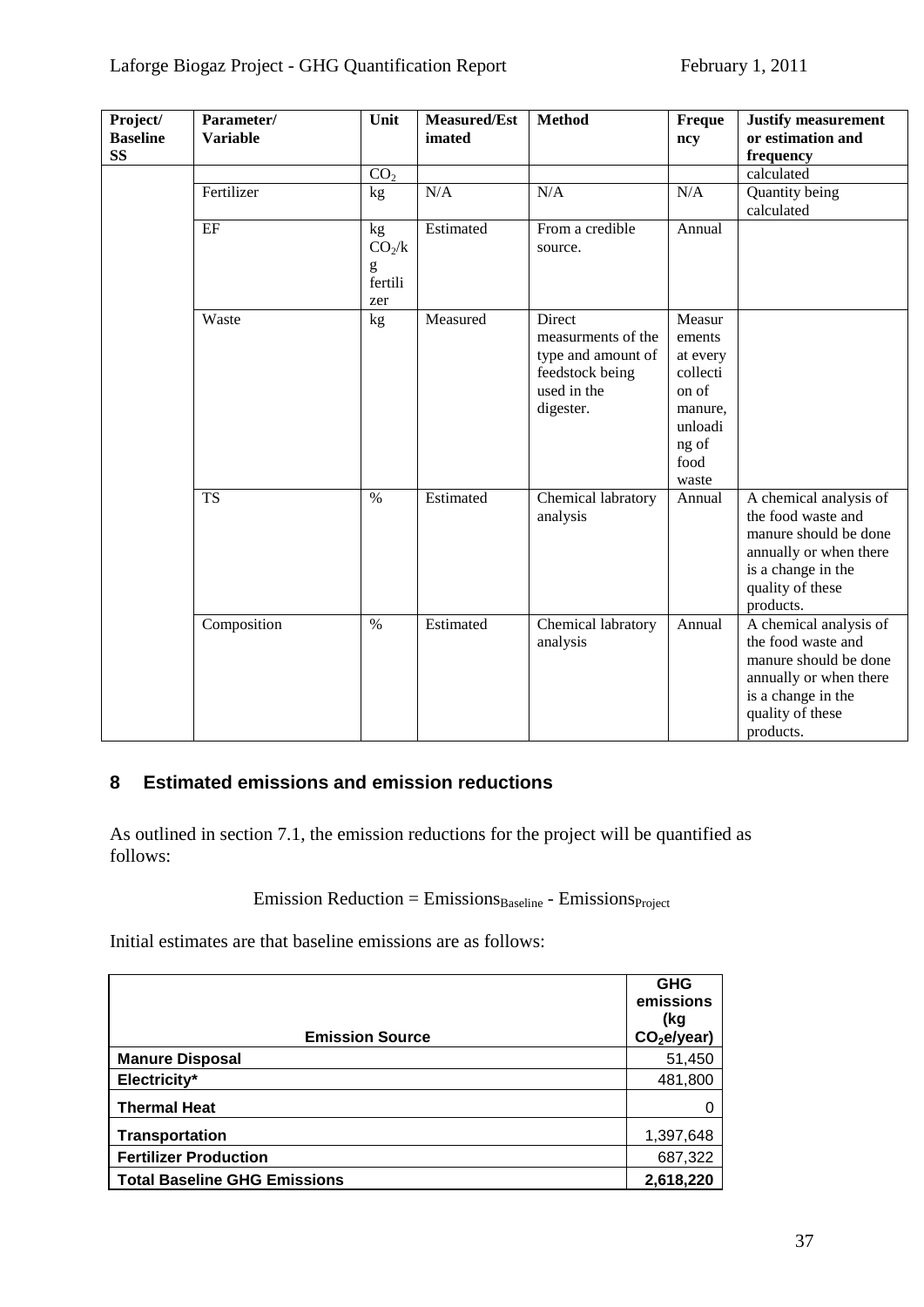\* It is assumed that the electricity produced by Laforge farm will represent the needs of about 50 houses in New Brunswick. It is further assumed that a house in New Brunswick requires about 12,000 kWh of electricity per year.

|  |  | Initial estimates are that project emissions are as follows: |  |
|--|--|--------------------------------------------------------------|--|
|  |  |                                                              |  |

|                                    | <b>GHG</b><br>emissions |
|------------------------------------|-------------------------|
| <b>Emission Source</b>             | (kg $CO2e$ )            |
|                                    |                         |
| <b>Feedstock Processing</b>        | 0                       |
|                                    |                         |
| <b>Flaring</b>                     | 0                       |
|                                    |                         |
| <b>Venting</b>                     | $\Omega$                |
| Transportation                     | 27,476                  |
| <b>Total Project GHG Emissions</b> | 27,476                  |

Initial estimates of emission reductions are as follows:

|                                                        | <b>GHG</b><br>emissions<br>(kg CO <sub>2</sub> e) |
|--------------------------------------------------------|---------------------------------------------------|
| <b>Annual Baseline Emissions</b>                       | 2,618,220                                         |
| <b>Project Emissions</b>                               | 27.476                                            |
| <b>Annual Emission Reduction (kgs CO<sub>2</sub>e)</b> | 2,590,743                                         |

### <span id="page-37-0"></span>**9 Data Quality Management**

In general, data quality management must include sufficient data capture such that the mass and energy balances may be easily performed with the need for minimal assumptions and use of contingency procedures (within Table 8). The data should be of sufficient quality to fulfill the quantification requirements and be substantiated by company records for the purpose of verification.

The project proponent shall establish and apply quality management procedures to manage data and information. Written procedures should be established for each measurement take outlining responsibility, timing and record location requirements. The greater the rigour of the management system for the data, the more easily an audit will be to conduct for the project.

### <span id="page-37-1"></span>*9.1 Record Keeping*

Record keeping practices should include :

- Electronic recording of values of logged primary parameters for each measurement interval ;
- Printing of monthly back-up hard copies of all logged data ;
- Written logs of operations and maintenance of the project system including notation of all shut downs, start ups and process adjustments ;